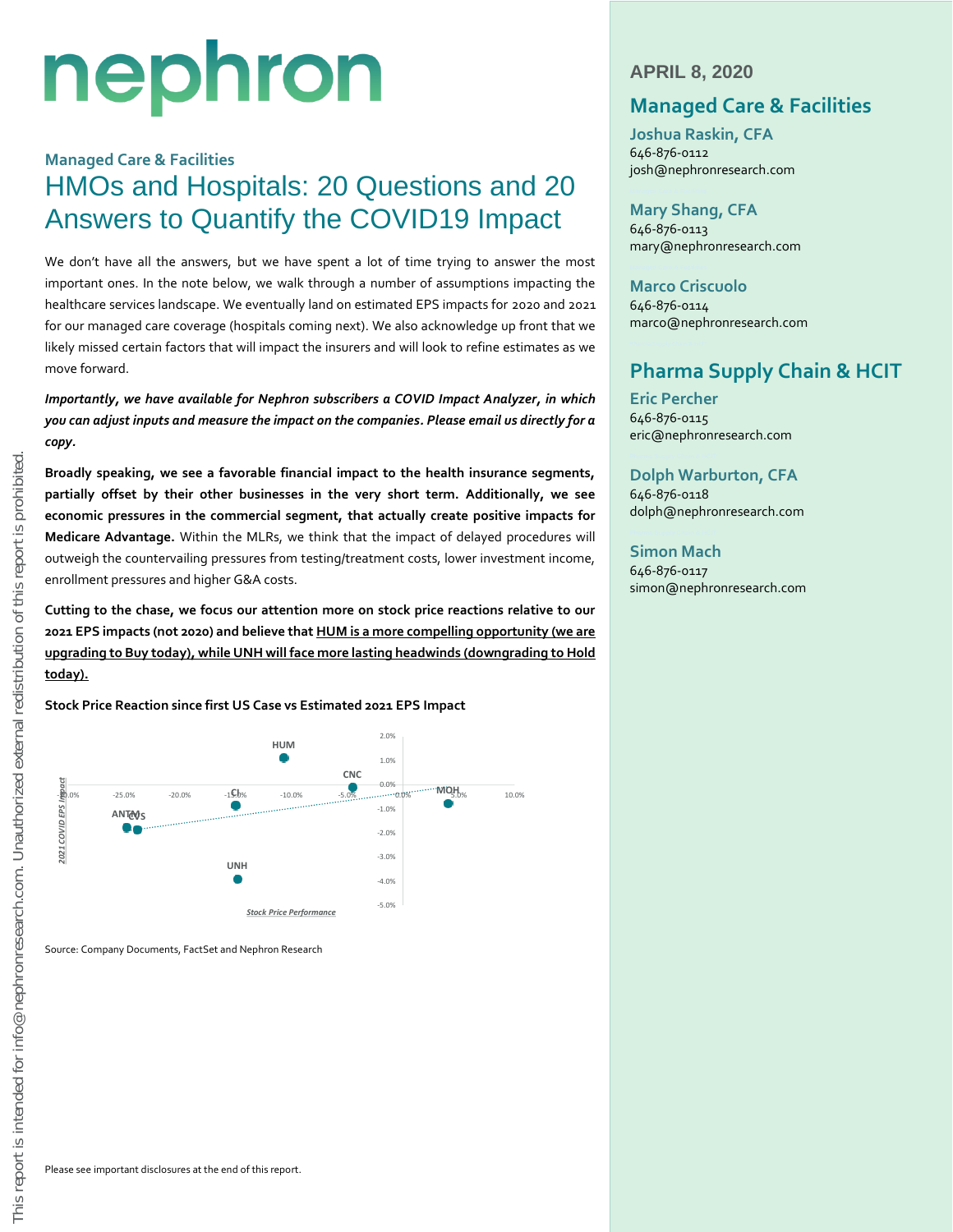*We also note that we are providing a model for clients to use, our Nephron COVID19 Analyzer, as a tool to help you with your investment process. Subscribers should email us for a copy.*

#### **Introduction**

There has never been a situation like this for the health insurance industry. It is that simple. While we present a ton of information and historical assumptions in our analysis, much of this comes down to our educated (and hopefully experienced) guesstimates. We have spent a lot of time with healthcare companies in recent weeks, as well as consultants and reading anything we can get our hands on. We believe that our estimates are appropriate given the current situation.

We also note that we are providing a model for clients to use, our **Nephron COVID19 Analyzer**, **as a tool to help you with your investment process**. If you think our cost assumptions are too high, our incidence estimates too low, etc – you can simply adjust those inputs and model out the impact to the companies. Additionally, we learn new information every day so this will help you stay on top of the impact as information becomes available. **Subscribers should email us for a copy**.

**We start with the fact that there has been limited (perhaps no) public company commentary** since the managed care companies discussed this topic publicly at a Healthcare conference in mid-March. Since that time, the virus prevalence has significantly increased and the outlook has changed dramatically. For some perspective, the number of COVID-19 cases in the US has spiked to over 361.3K cases as of April 6th, which is 275x larger than the end of that conference (there we just 1,315 cases in the US on March 12<sup>th</sup>). During that conference we heard lots of anecdotes by the managed care companies that noted it could be "similar to the flu season" or "could lead to delays in elective surgeries," but it was ultimately too early to anticipate the potential impact with any certainty.

#### **We summarize the highlights of the report as follows:**

#### *What is industry impact?*

**There are really two major components to the industry impact - we include the impact of both COVID-19 and the earnings impact of a recession, because they are not mutually exclusive**. Taken in totality, the impact of COVID19 varies materially between companies driven by membership mix. From an MLR perspective, **we view the impact of COVID-19 as a positive for the health insurance companies in 2020 driven by the benefit of delayed elective procedures, which is more than offsetting the incremental costs to treat COVID-19**. Generally speaking, commercial segments will see the greatest MLR benefit since these members are healthier and will have the greatest number of deferrals, whereas the Medicare segment will realize the lowest MLR benefit. However, we view the impact of COVID-19 as more of a one-time event since plans will be able to price this into next year's rates and the elective deferrals will never be at this magnitude. **In 2021, we see no material MLR impact related to COVID19 directly.**

**In terms of the impact from a recession and membership changes due to COVID-19, there are two main differences to previous recessions that are worth noting**. First, the exchanges did not exist during the last recession. Second, we believe the impact of a recession will be over a shorter period – the initial spike has been more severe, but we believe the rebound will be faster than the last recession. From a membership perspective, **clearly commercial risk earnings are at the greatest risk**, followed by commercial ASO. We anticipate the commercial risk market will decline by 10.0% and the commercial ASO market will decline by 3.0%. **The commercial losses should be offset by growth in Medicaid (+6.5%) and Exchanges (+11%)**. Finally, we expect Medicare Advantage membership to be insulated, although we do expect a modest acceleration among ageins due to the oncoming recession as more seniors choose MA. In 2021, we expect the commercial market to partially recover ~50% of lost membership in 2020 while the exchanges will be relatively stable in 2021. We anticipate a modest decline of 1% in Medicaid membership as individuals from the COVD19 related layoffs become employed again. We expect the remainder to remain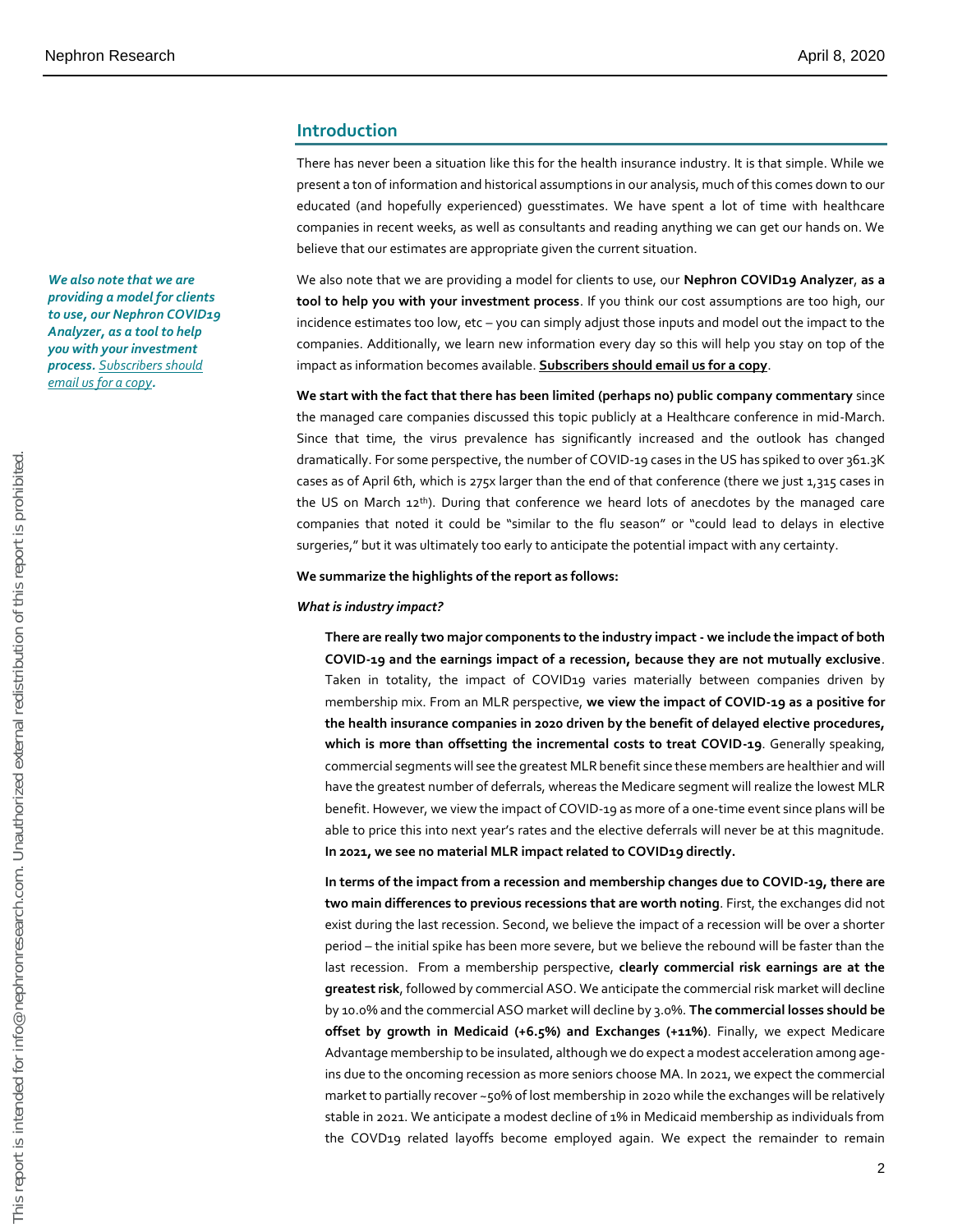uninsured in 2021. **One important piece that we believe is overlooked is the impact of a recession on Medicare Advantage. We firmly believe that recessions are accelerants for MA relative to FFS and we are now assuming higher MA growth in 2021.**

#### *What is company impact?*

**From a near-term 2020 earnings impact, we expect the highest levels of earnings upside for**  the Medicaid focused plans. We expect EPS upside of 8.2% and 5.0% for Centene and Molina, **respectively.** This is a combination of COVID19 savings, since we believe the prevalence and costs associated with Medicaid members are lower, plus higher than expected Medicaid and Exchange membership growth associated with those losing their commercial insurance. Next, Anthem is the only diversified health plan which will also realize a near-term benefit of 4.2% which is driven primarily by the delay in elective procedures for their commercial risk population. In addition, Anthem's earnings are driven almost entirely by their insurance business which is a benefit under this scenario. We expect the other diversified plans to realize a headwind to their other business segments. **As a result, we expect UnitedHealth to realize the highest 2020 EPS headwind (- 5.2%),**followed by CVS (-4.6%) and then Cigna (-2.1). Finally, we expect a similarly negative impact of 5.1% for Humana's business in 2020, due to their Medicare exposure, lack of benefit from Medicaid and Exchanges, and their Health services segment.

**In 2021**, the earnings outlook is materially different and will not be obfuscated by temporary COVD19 impacts. We do not expect a repeat of COVID19 (and lingering effects should be conservatively priced in), we certainly won't see the level of economic shutdown that we are in this year, and there won't be the benefit from the delay in elective procedures. **Instead, we are left in an environment where commercial risk membership and commercial ASO are materially lower, in exchange for lower margin Medicaid and marketplace enrollment, and the number of uninsured is higher**. We expect Anthem to have the largest EPS headwind in 2021 of 6.2%, followed by UnitedHealth at -5.7% (impacted by their Optum Health business as well). Conversely, we expect the smallest EPS headwind for Humana at -1.2% driven by our views of accelerated Medicare Advantage membership growth.

#### *What is the model most sensitive to?*

Focusing on the COVID19 MLR impact, the model is most sensitive to the following inputs: 1) prevalence by segment – this measures the magnitude of how many individuals are tested positive, 2) rate of hospitalization and ICU utilization by segment, 3) assumptions around the percentage of medical spend that is elective and the percentage of medical spend that will get deferred, and 4) the assumed length of the impact from COVID19.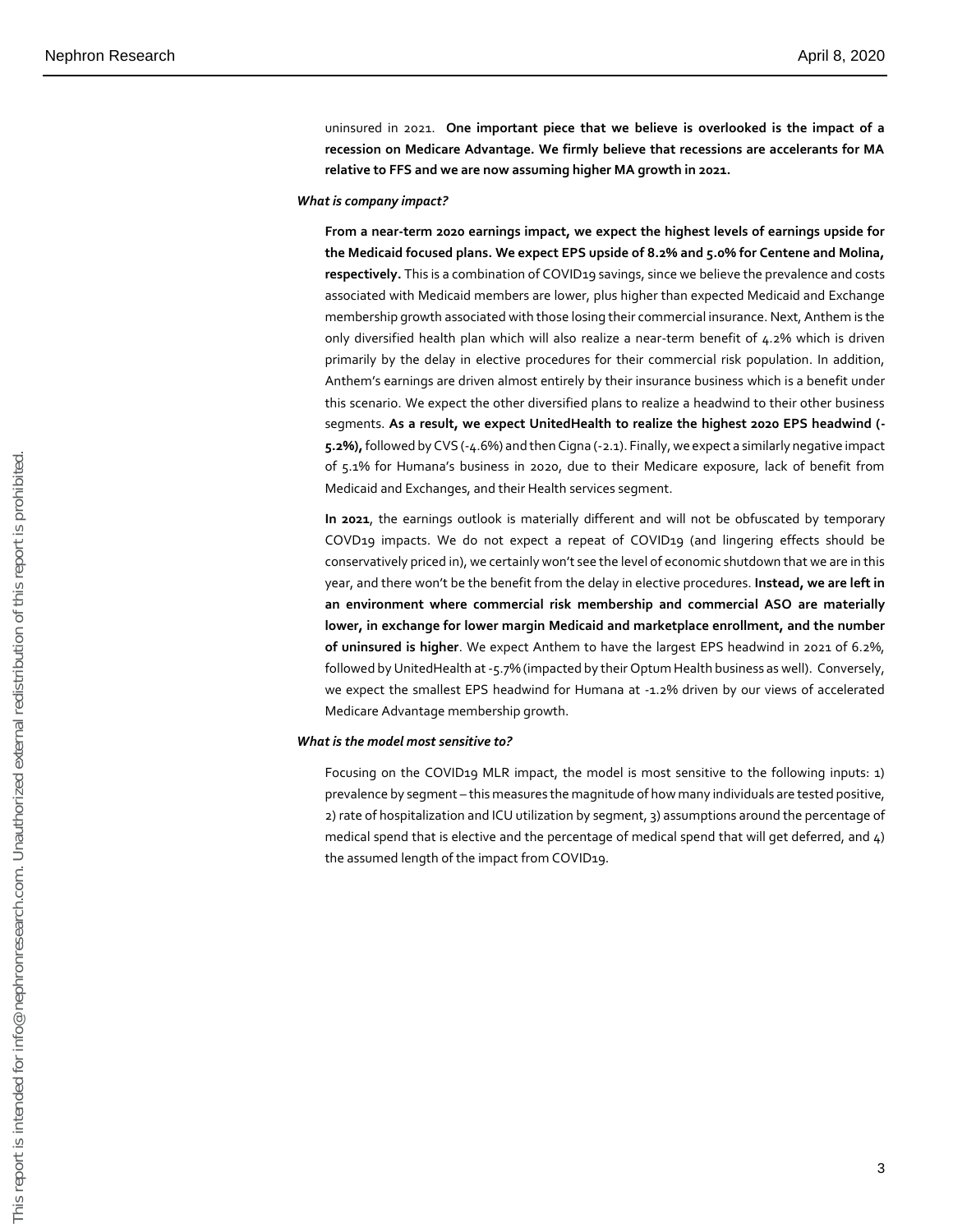#### **Ratings Changes and Targets**

#### *Revised Targets*

#### **Fig. 1: Targets**

|                                 |             |        |          | Target Mult Target Mult |  |  |
|---------------------------------|-------------|--------|----------|-------------------------|--|--|
|                                 |             | Target | 2021 P/E | Adj 2021 P/E            |  |  |
|                                 | <b>ANTM</b> | \$265  | 10.5x    | 10.7x                   |  |  |
|                                 | <b>CVS</b>  | \$84   | 10.9x    | 11.1x                   |  |  |
|                                 | <b>CI</b>   | \$233  | 11.5x    | 11.6x                   |  |  |
|                                 | <b>CNC</b>  | \$76   | 14.3x    | 14.4x                   |  |  |
|                                 | <b>HUM</b>  | \$416  | 20.0x    | 19.8x                   |  |  |
|                                 | <b>MOH</b>  | \$155  | 12.5x    | 12.6x                   |  |  |
|                                 | <b>UNH</b>  | \$290  | 15.5x    | 16.1x                   |  |  |
| e: FactSet and Nephron Research |             |        |          |                         |  |  |

#### *Upgrading HUM to Buy*

Sourc

**Humana is in the enviable position of being a market leader in the fastest growing segment of health insurance**. All of the company's operations revolve around its Medicare Advantage engine. While we have had more bullish views on the overall Medicare Advantage segment for many years, we continued to fall back on the valuation premium that Humana has garnered (one that we viewed as deserved but sufficient).

- **The market appears to be unsure about the near-term impacts and in our view, inappropriately punishing and likely underestimating the positive impact of a recession on its MA book.** HUM shares are down 10.7% since January 20th, broadly in line with the group. **While we see the worst**  EPS impact for Humana in 2020, we believe that 2021 can actually move higher - the only **company we are estimating a positive EPS move in 2021.** We simply don't see the COVID costs repeating in 2021, nor does Humana have much exposure to the commercial markets. Instead we think that MA accelerates with the recession and Humana is the largest beneficiary.
- In an election year, there are often pressures resulting from changes in the election outlook. **We think that Humana is more immune in light of the dependence on Medicare Advantage.** The program has clear bipartisan support and is facing one of the most favorable regulatory environments in memory. In addition to a strong final MA rate notice our Monday night, we note that HHS/CMS have suspended RADV audits in the near term (due to COVID) which simply eliminates one risk. **Most importantly, we see the permanent elimination of the HIF, beginning in 2021, as one of the most important changes to the program in the past 23 years**. We see the permanent nature of the repeal as the key to allowing plans to enhance benefits in ways that are much more obvious to the consumer. We expect a record level of MA additions in 2021. From the state of the state recognition in this volation is a growth and the state recognition in this voltation is the state of the state of the state of the state recognition is the state of the state of the state of th
- **Similarly, in a recession, we believe that the Medicare Advantage is counter-cyclical.** While wide swaths of the economy are clearly seeing pressure, and many will see that persist, we believe that the value in MA can accelerate. Remember, MA is a great value proposition for seniors where they can save out of pocket and receive better care. As seniors look at lower home values and lower retirement account, there will be a larger focus on ways to save, including their healthcare.

Overall, we are taking the opportunity to upgrade shares of HUM as they have not received the

*The market appears to be unsure about the near-term impacts and in our view, inappropriately punishing and likely underestimating the positive impact of a recession on its MA book.*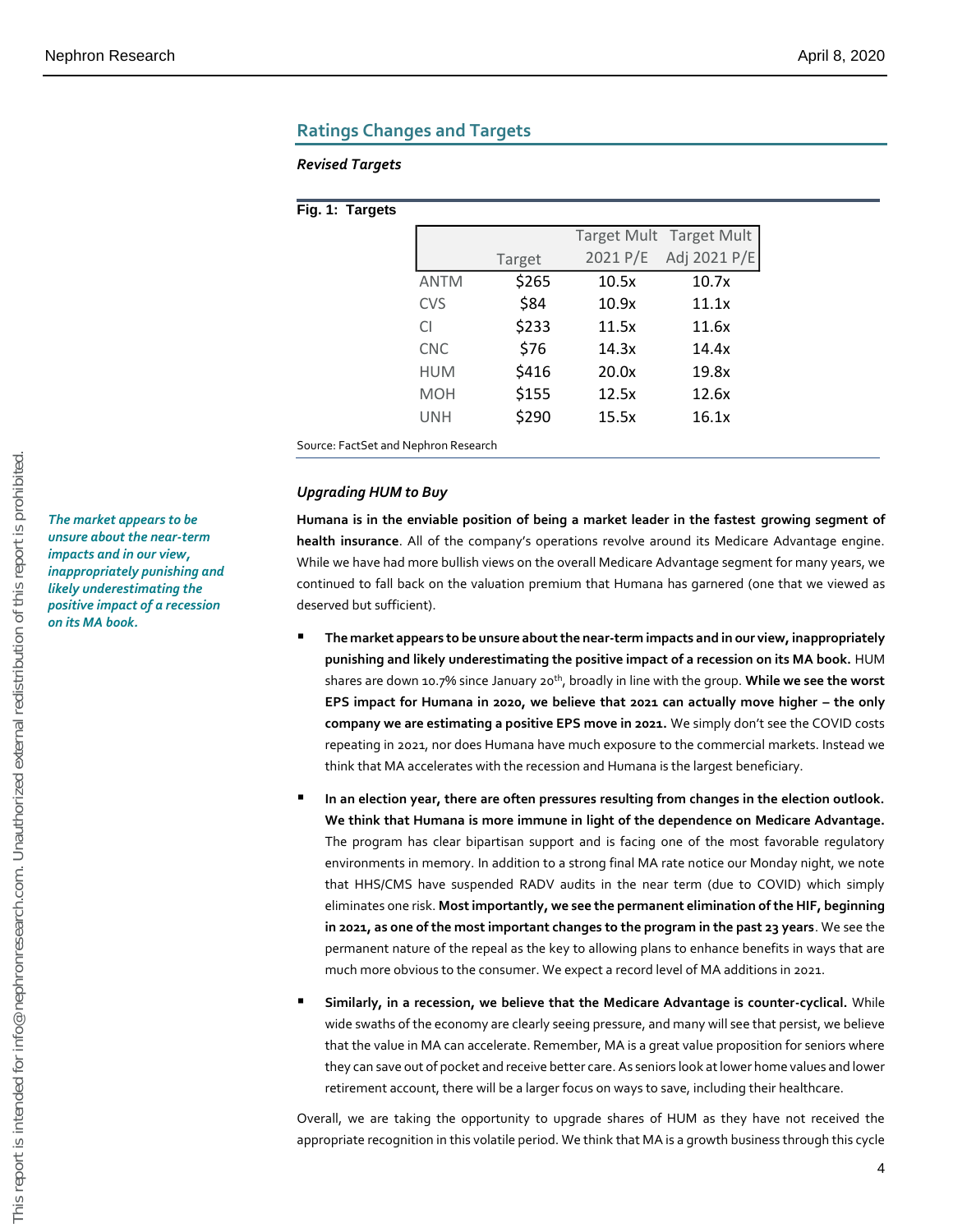and believe that Humana is well positioned to capitalize on that situation, without the distractions from other segments.

#### *Downgrading UNH to Hold*

First and foremost this is still UnitedHealth Group, the largest, most diversified and arguably most successful company in healthcare services over the past four decades. The temporary nature of the COVID-19 pandemic wont change many of the company's segments in a material manner. In fact, we think that UnitedHealth remains better positioned than any company we cover over the very long term (next 5-10 years). That said, we think that the company will see some challenges in the next year that don't impact its peers to the same extent.

- **Specifically, we are most concerned with its OptumHealth segment**, **which we were estimating would contribute 17% of company wide 2020 operating earnings and 35% of company wide growth this year**. Our concerns are centered not just on the loss of revenues from lower utilization of services, but additionally on the potential permanent disruption to the delivery assets. There is a reason that UnitedHealth is the only company to date that is accelerating payments from its insurance segment to its providers to maintain continuity.
- **Next, we note that business mix at UnitedHealth shows that diversification can limit upside and downside.** Throughout this note we review our segment level assumptions on the impact of COVID-19. For UnitedHealth the positive is that they are large in Medicare. However, MA contributes 45% of total premiums which wont be enough to offset the decline in commercial revenues (30% of revenues with ASO and a much higher margin), especially without a presence in the exchanges to help capture the lost commercial lives.
- **Lastly, we highlight that the Optum segment will likely show slower growth.** This has multiple impacts for investors including a) slowing overall growth, b) producing lower returns than previous expectations, c) making UnitedHealth look more like the insurance peer group (who's multiples are not as attractive), d) slowing unregulated cash, and other reasons. We see a modest headwind to the PBM segment, and certainly have less confidence in our estimates for OptumInsight (which relies in part on the strength of its provider customers).

Overall, we are not suggesting that investors rush to sell their UNH, nor do we think that there is a major long term impairment to value coming. We simply think that UNH will face some unique headwinds in the intermediate term, which makes other investment opportunities in the sector more attractive today.

*In fact, we think that UnitedHealth remains better positioned than any company we cover over the very long term (next 5-10 years). That said, we think that the company will see some challenges in the next year that don't impact its peers to the same extent*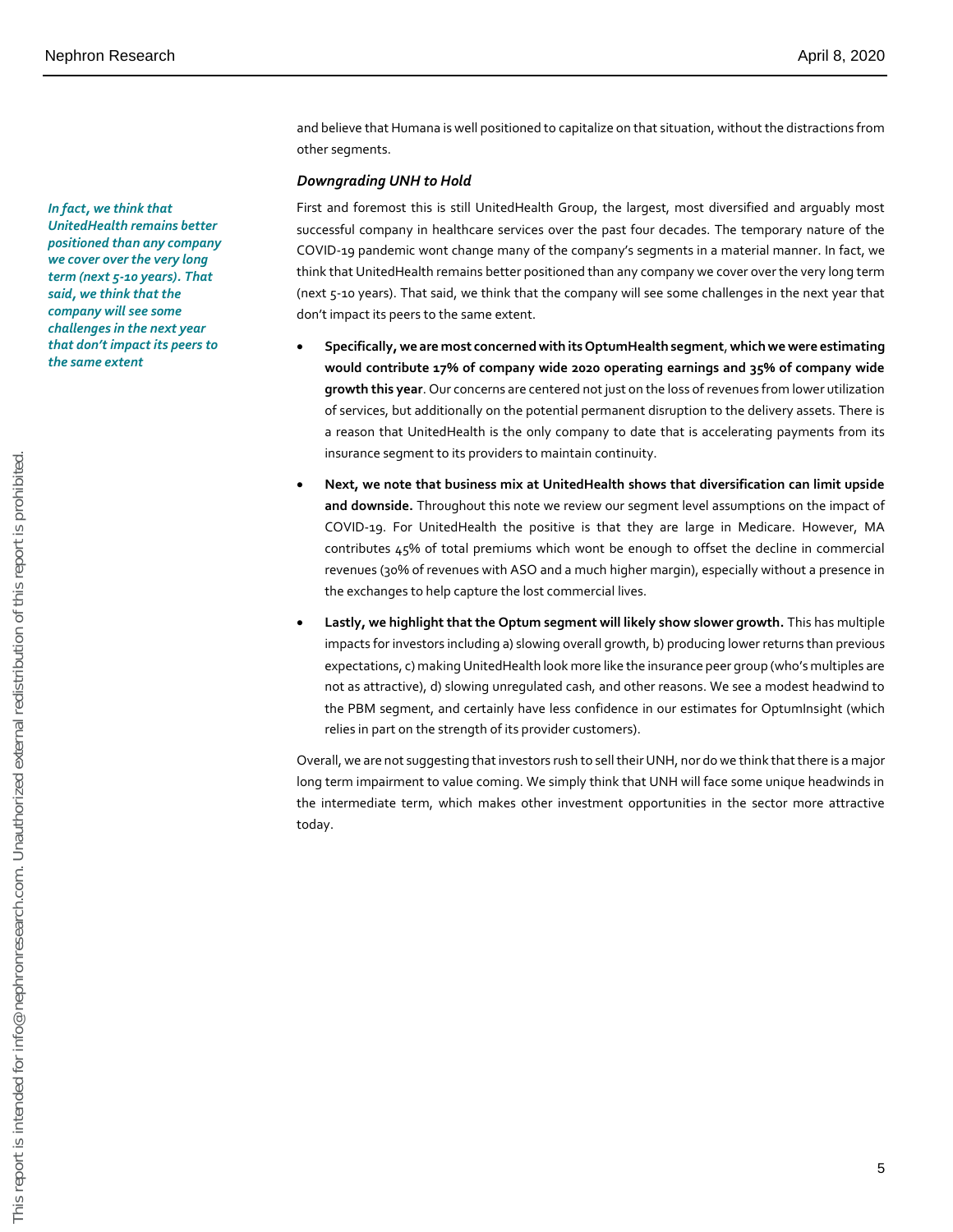#### **Twenty Questions and Twenty Answers**

#### **1) What are the costs of lab testing?**

We start with the first line of cost – testing.

In order to get treated for COVID-19, it all starts with testing and what the prevalence of testing is for the US market. **There have been approximately 1.9 million tests** conducted to date. While we make assumptions around the costs of testing, this is not the primary driver of COVID-19 costs, nor does it impact whether individuals require hospital or ICU care.

#### b. **We make different testing assumptions based on the populations:**

**For Medicare,** we assume that 30% of the overall population gets tested. We further believe that MA members have a higher likelihood of getting tests. With much of the MA population better connected to their PCPs, many in coordinated care programs, and having the added layer of help from their plan, we assume that 33% of MA members get tested. Additionally, we expect more seniors to seek testing if any symptoms present, and likely earlier than younger populations.

**For commercial**, we assume that roughly 15% of members get tested. While we assume that prevalence is likely similar, we continue to hear anecdotes about commercially insured individuals simply staying home with symptoms. Many people are tested at the time in which they present to the healthcare system, and commercially insured individuals are presenting less often.

**For Medicaid and the Uninsured** we assume that a similar 15% of the population gets tested. Although we tend to believe that the Medicaid population will see less incidence, or less symptomatic incidence. For the uninsured, there are many studies that speak to the fact that less care is sought by those without insurance, as well as the population skew.

**We highlight that we view these estimates as conservative as these estimates imply that ~58.8 million people get tested, or 18% of the total US population.** Remember, we are testing only about 1mm per week today.

Next we move to the cost per test.

We know that the **Medicare cost of testing** ranges from \$35.91 to \$51.31 depending on whether it is the CDC lab test or non-CDC lab test. It is possible that this assumption changes as new tests are approved or home testing becomes more prevalent (and comes at no cost to the insurer). That cost is the cost of the lab test itself, so we assume that there is another ~\$100 fee for the primary care visit (closer to ~\$45 for a telehealth visit). Overall, **we estimate the cost of testing for Medicare members is ~\$144 per test.** For **commercial**, we assume that the cost is ~240% of the Medicare rate. Finally, for **Medicaid** we assume that the cost is 60% of the Medicare rate at ~\$86 per lab test and physician visit.

**In aggregate, we estimate that our coverage universe will spend ~\$2.4 billion on testing, PCP visits, telehealth visits, and the additional cost of waiving patient co-pays.** The variation by company is largely dependent on their membership mix and absolute membership. **This estimate equates to an 47bps increase to the MLR.** Again we view this as conservative.

#### **2) What is the prevalence of positive cases in the US?**

As we start to think about the cost of treatment, we have to start with an estimate as to how many people in the US are infected with COVID-19, and then move to how many need treatments.

*In aggregate, we estimate that our coverage universe will spend ~\$2.4 billion on testing, PCP visits, telehealth visits, and the additional cost of waiving patient co-pays.*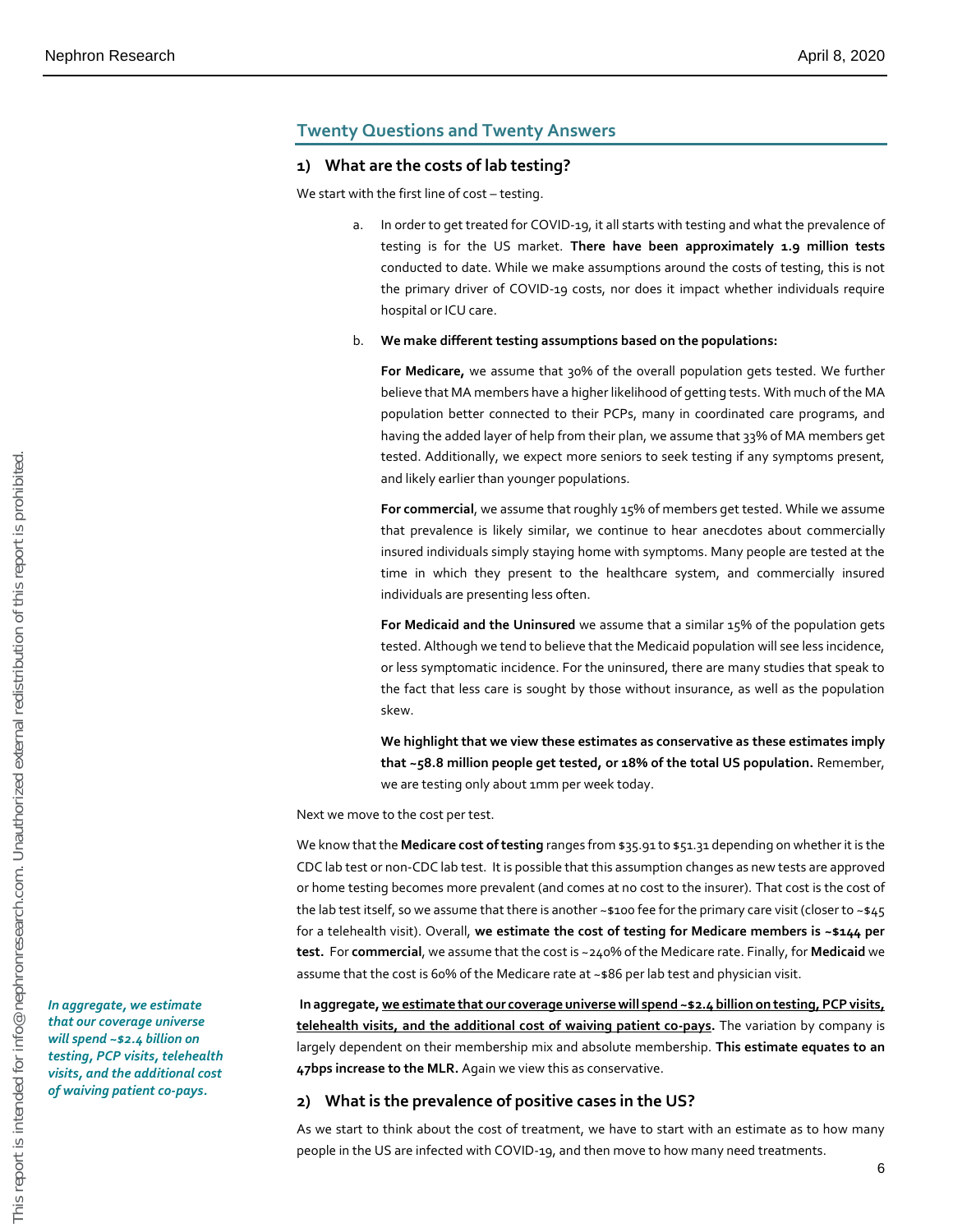*By extrapolating a prevalence of 2.6% across the US population, this suggests there could be as many as 8.3 million cases in the US.*

- a. **We wanted to present a wide range of scenarios since this is a key driver of the MLR analysis**. We chose what we view to be very close to a "worst-case" option to use in our model to be conservative and because the data that comes out each day has not indicated a slowdown in US cases. Simply put – we are nervous. It has been difficult to draw meaningful parallels of prevalence from other countries, so we are extrapolating our analysis based on results from New York State.
- b. **Best Case:** Using Italy as the best international example of prevalence for the US, Italy has 74,386 positive cases in a population of 60 million, which implies a prevalence of 0.12%. **Based on the US population of 320 million people, Italy's prevalence rate implies that 395K in the US could reasonably expect to contract the virus.** This compares to 361K individuals in the US who already have the virus. At this point, the Italy comparison looks way too optimistic.
- c. **Base Case:** Next, let's say that Italy's level of prevalence is not a good indicator for the US, and we assume that the US is going to be 3x worse than Italy (an admittedly arbitrary number), which is an implied prevalence of 0.37%. **That would imply that 1.18 million people in the US could contract the virus**. We feel like we are getting a little closer at this point. Note that several models today are suggesting over 1mm cases in the US.
- d. **Worst Case:** Finally, we could assume that New York is the best indicator for the overall US. Remember, less than half of the State resides in New York City, so density in the rest of the state resembles much of the broader country. New York Governor Cuomo recently anticipated that the state would have a peak number of COVID *hospitalizations* at 140K, although that estimate has come down in recent days. We assume a 20% haircut to that number and assume that there may be 112K hospitalizations in New York. Based on data so far, the average hospitalization rate in New York is 22%, which suggests that there could be as many as **502K positive cases** in New York state. That implies a prevalence of 2.59% across New York's population of 19 million. **By extrapolating a prevalence of 2.59% across the US population, this suggests there could be as many as 8.3 million cases in the US.** Again, New York is different from other parts of the country, especially given the urban density of New York City and surrounding areas (which is the majority of cases in New York). **We view this as a truly a "worst-case" scenario**, since the contagion factor of the virus will be much lower in less urban areas of the country and the stay-athome orders enacted in other states should curb spread of the virus. **In order to be conservative in our cost analysis, we use the worst-case scenario as our base case.**

## **Fig. 1: Implied Prevalence of Positive COVID-19 Cases in the US**

|                                                                    | Italy            | <b>Italy</b>     | <b>New York</b>   |
|--------------------------------------------------------------------|------------------|------------------|-------------------|
|                                                                    | <b>Best Case</b> | <b>Base Case</b> | <b>Worst Case</b> |
| <b>Positive Cases</b>                                              | 74,386           | 74,386           | 502,375           |
| Hospitalized                                                       |                  |                  | 112,000           |
| <b>Total Population</b>                                            | 60,000,000       | 60,000,000       | 19,378,102        |
| % Prevalence                                                       | 0.12%            | 0.37%            | 2.59%             |
|                                                                    |                  |                  |                   |
| <b>Implied Positive US Cases</b>                                   | 394,864          | 1,184,591        | 8,257,032         |
| <b>US Population</b>                                               | 318,498,500      | 318,498,500      | 318,498,500       |
| Source: Nephron Research, WHO, New York State Department of Health |                  |                  |                   |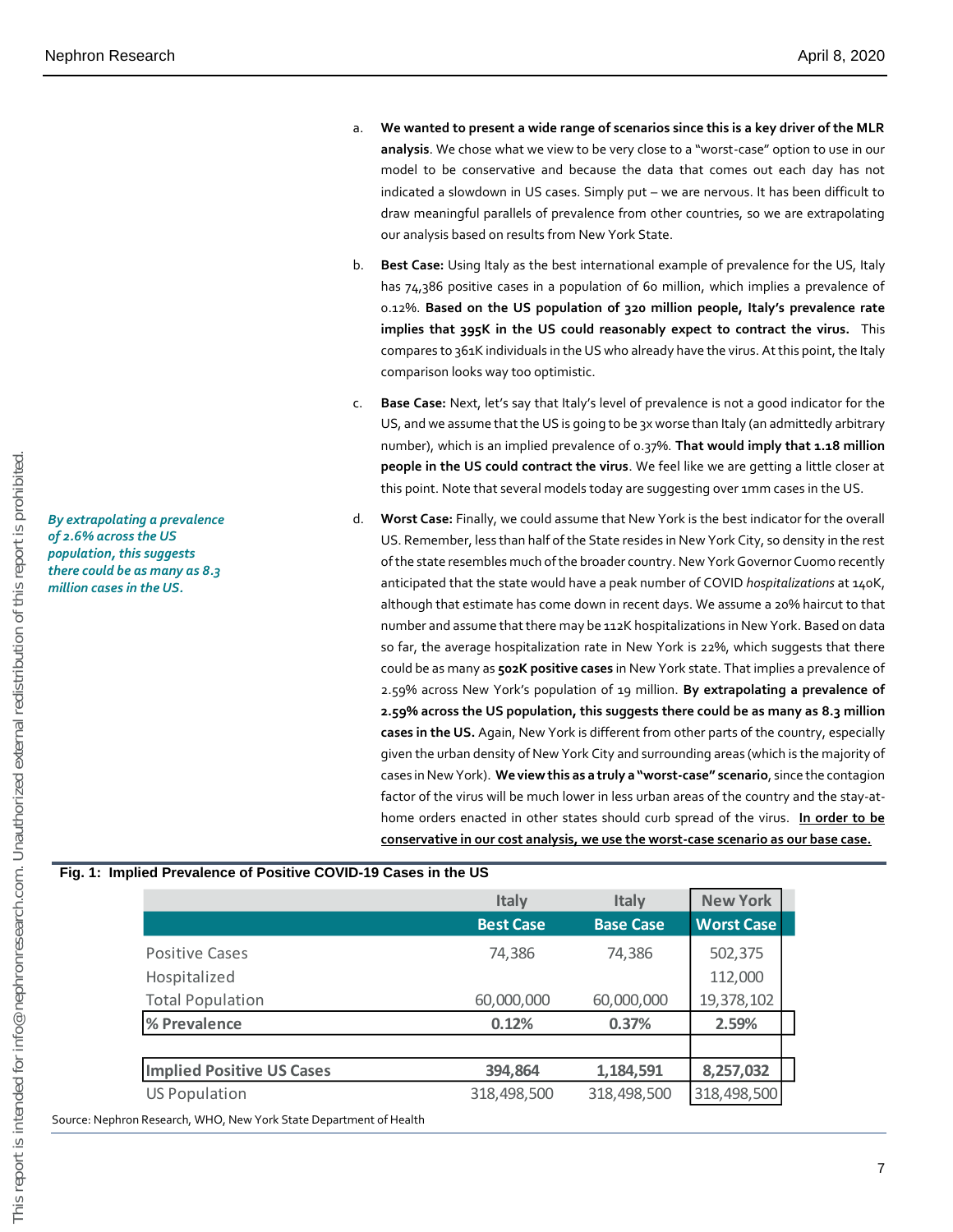**e. Finally, we show our estimates of prevalence by payor type based on the data we have so far from New York.** Using our worst-case scenario (which assumes that there will be 502K cases in New York), we can extrapolate the prevalence by payor type. For Medicare, we base this data on cases for people 65 and over, which leads to a **Medicare prevalence rate of 4.5%.** For **commercial,** we base this data on cases between 18-64 years, which suggests a **prevalence rate of 3.0%.** Finally, we believe that the Medicaid prevalence will be lower than commercial and Medicare, so we make an adjustment so that **Medicaid prevalence is 30% lower than the commercial rate at 2.1%. We use these prevalence rates by segment for each of the MCOs in our MLR analysis.**

#### **Fig. 2: Extrapolated Prevalence by Payor Type**

|                           | New York   |
|---------------------------|------------|
| <b>Positive Cases</b>     | 502,375    |
| $0 - 17$                  | 8,812      |
| 18-64                     | 375,773    |
| $65+$                     | 117,790    |
| <b>Population</b>         | 19,378,102 |
| $0 - 17$                  | 4,324,929  |
| 18-64                     | 12,435,230 |
| $65+$                     | 2,617,943  |
| <b>Overall Prevalence</b> | 2.6%       |
| <b>Medicare</b>           | 4.5%       |
| Commercial                | 3.0%       |
| Medicaid / Other          | 2.1%       |

Source: New York State Department of Health, WSJ and CDC

#### **3) What is the hospitalization rate of positive cases in the US? What is the ICU rate of positive cases in the US?**

- a. There is very little data so far on a national basis that accurately portrays the rate of hospitalization and rate of ICU usage among those who have tested positive. **Given that New York accounts for nearly 40% of the cases in the US, we focus on the demographic data from the state to inform our analysis.** Further, the NY State data appears credible at this point and continues to improve each day.
- b. New York recently highlighted on April 6<sup>th</sup> that there were 68,776 positive cases, of which 15,333 were hospitalized (and 4,593 were admitted to an ICU). **That implies that 6.7% of positive cases require care in an ICU and 15.6% of cases required hospitalization.**

*That implies that 6.7% of positive cases require care in an ICU and 15.6% of cases required hospitalization.*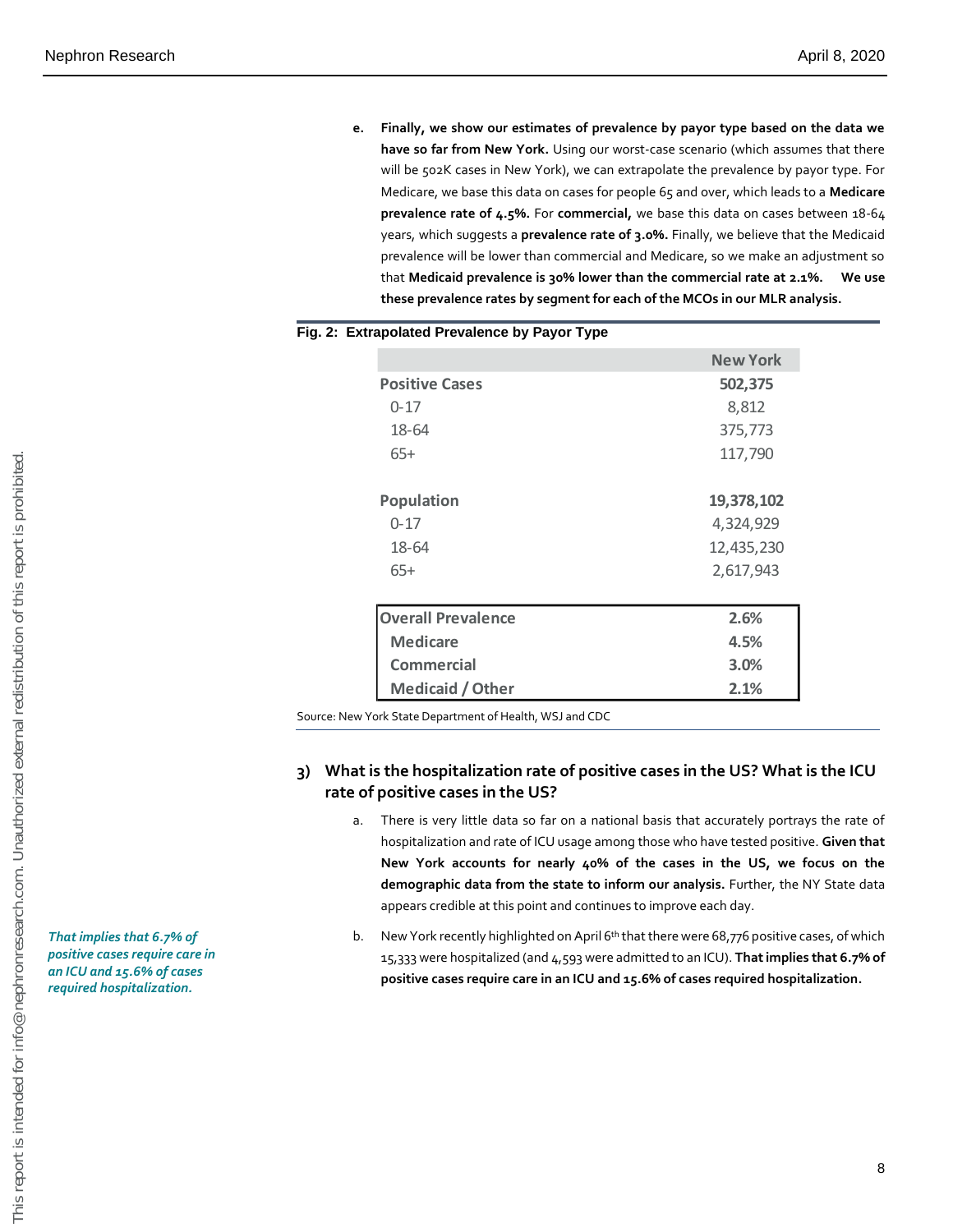|                                                                                                 |                 | <b>New York</b>                                                                                                                                                                                                                                                                                                                                                                                                                                                                                                                                                                                                                                                                                                           |                              |
|-------------------------------------------------------------------------------------------------|-----------------|---------------------------------------------------------------------------------------------------------------------------------------------------------------------------------------------------------------------------------------------------------------------------------------------------------------------------------------------------------------------------------------------------------------------------------------------------------------------------------------------------------------------------------------------------------------------------------------------------------------------------------------------------------------------------------------------------------------------------|------------------------------|
| <b>Positive Cases</b>                                                                           |                 | 68,776                                                                                                                                                                                                                                                                                                                                                                                                                                                                                                                                                                                                                                                                                                                    |                              |
| Hospitalizations                                                                                |                 | 10,740                                                                                                                                                                                                                                                                                                                                                                                                                                                                                                                                                                                                                                                                                                                    |                              |
| <b>Hospitalization Rate</b>                                                                     |                 | 15.6%                                                                                                                                                                                                                                                                                                                                                                                                                                                                                                                                                                                                                                                                                                                     |                              |
| ICU                                                                                             |                 | 4,593                                                                                                                                                                                                                                                                                                                                                                                                                                                                                                                                                                                                                                                                                                                     |                              |
| <b>ICU Rate</b>                                                                                 |                 | 6.7%                                                                                                                                                                                                                                                                                                                                                                                                                                                                                                                                                                                                                                                                                                                      |                              |
| Source: New York State Department of Health                                                     |                 |                                                                                                                                                                                                                                                                                                                                                                                                                                                                                                                                                                                                                                                                                                                           |                              |
|                                                                                                 |                 | our assumptions on hospitalization data from New York and ICU data from th<br>ICU utilization, we know the number of ICU hospitalizations in New York ar<br>4,593, and based on average age demographic data from CDC, we estimate<br>of all positive Medicare cases require an ICU, which compares to 4.2% for c<br>(which we define as ages 19-64). For Medicaid, we estimate that the utilizat<br>30% lower than commercial with a utilization rate of 2.9%, which reflects ou<br>Medicaid members are younger and less likely to contract the virus.<br>For hospitalization utilization, we know New York's total hospitalizations by<br>(which includes the ICU), so we simply back out the estimated ICU cases fror |                              |
| commercial at 8.0%.                                                                             |                 | to arrive at the estimated hospitalization in New York. Of the 16,094 positive<br>cases, approximately 29.5% required hospitalization (not including ICU). In co<br>of the 51,343 positive cases, approximately 11.5% required hospitalization.<br>Medicaid we assume that their rate of hospitalization is 30% lower than t                                                                                                                                                                                                                                                                                                                                                                                              |                              |
|                                                                                                 |                 |                                                                                                                                                                                                                                                                                                                                                                                                                                                                                                                                                                                                                                                                                                                           |                              |
|                                                                                                 | <b>Positive</b> | <b>Hospitalized (ex: ICU)</b>                                                                                                                                                                                                                                                                                                                                                                                                                                                                                                                                                                                                                                                                                             | <b>ICU</b>                   |
|                                                                                                 | 23%             | 44%                                                                                                                                                                                                                                                                                                                                                                                                                                                                                                                                                                                                                                                                                                                       |                              |
|                                                                                                 | 75%             | 52%                                                                                                                                                                                                                                                                                                                                                                                                                                                                                                                                                                                                                                                                                                                       |                              |
|                                                                                                 | 2%              | 1%                                                                                                                                                                                                                                                                                                                                                                                                                                                                                                                                                                                                                                                                                                                        | 53<br>47<br>$1^{\prime}$     |
| Total                                                                                           | 100%            | 97%                                                                                                                                                                                                                                                                                                                                                                                                                                                                                                                                                                                                                                                                                                                       | 10                           |
| <b>Cases</b>                                                                                    | <b>Positive</b> | <b>Hospitalized (ex: ICU)</b>                                                                                                                                                                                                                                                                                                                                                                                                                                                                                                                                                                                                                                                                                             | ICU                          |
|                                                                                                 | 16,094          | 4,752                                                                                                                                                                                                                                                                                                                                                                                                                                                                                                                                                                                                                                                                                                                     |                              |
|                                                                                                 | 51,343          | 5,902                                                                                                                                                                                                                                                                                                                                                                                                                                                                                                                                                                                                                                                                                                                     |                              |
| <b>Age Demographics</b><br>Ages > 65<br>Ages 19-64<br>Agees $<$ 19<br>Ages $> 65$<br>Ages 19-64 | 1,204           | 86                                                                                                                                                                                                                                                                                                                                                                                                                                                                                                                                                                                                                                                                                                                        | 2,4<br>2,1<br>$\overline{2}$ |
| Agees < $19$<br>Total                                                                           | 68,641          | 10,740                                                                                                                                                                                                                                                                                                                                                                                                                                                                                                                                                                                                                                                                                                                    |                              |
|                                                                                                 |                 |                                                                                                                                                                                                                                                                                                                                                                                                                                                                                                                                                                                                                                                                                                                           | 4,5                          |
|                                                                                                 |                 | Hospitalized                                                                                                                                                                                                                                                                                                                                                                                                                                                                                                                                                                                                                                                                                                              | IC                           |
| <b>Nephron Assumptions by Payor:</b><br>Medicare                                                |                 | 29.5%                                                                                                                                                                                                                                                                                                                                                                                                                                                                                                                                                                                                                                                                                                                     | 15.                          |
| Fig. 4: Hospitalization vs. ICU Rate<br>Commercial<br>Medicaid / Other (30% of Commercial)      |                 | 11.5%<br>8.0%                                                                                                                                                                                                                                                                                                                                                                                                                                                                                                                                                                                                                                                                                                             | 4.2<br>2.9                   |

## **Fig. 3: Hospitalization vs. ICU Rate**

c. **Next, we focus on the hospitalization and ICU utilization rate by segment.** We base our assumptions on hospitalization data from New York and ICU data from the CDC. **For ICU utilization,** we know the number of ICU hospitalizations in New York are currently 4,593, and based on average age demographic data from CDC, we estimate that 15.1% of all positive Medicare cases require an ICU, which compares to 4.2% for commercial (which we define as ages 19-64). For Medicaid, we estimate that the utilization rate is 30% lower than commercial with a utilization rate of 2.9%, which reflects our view that Medicaid members are younger and less likely to contract the virus.

**For hospitalization utilization**, we know New York's total hospitalizations by age group (which includes the ICU), so we simply back out the estimated ICU cases from the total to arrive at the estimated hospitalization in New York. Of the 16,094 positive Medicare cases, approximately 29.5% required hospitalization (not including ICU). In commercial, of the 51,343 positive cases, approximately 11.5% required hospitalization. Finally, for Medicaid we assume that their rate of hospitalization is 30% lower than the rate of commercial at 8.0%. Medicand one of Commercial Website Companies are proportional COM companies to 4.3% of Commercial Value Commercial Value Commercial Value Commercial Value Commercial Value Commercial redistribution of the state of the st

#### **Fig. 4: Hospitalization vs. ICU Rate**

| <b>Age Demographics</b> | <b>Positive</b> | Hospitalized (ex: ICU) | <b>ICU Only</b> |
|-------------------------|-----------------|------------------------|-----------------|
| Ages $> 65$             | 23%             | 44%                    | 53%             |
| Ages 19-64              | 75%             | 52%                    | 47%             |
| Agees < 19              | 2%              | 1%                     | 1%              |
| Total                   | 100%            | 97%                    | 100%            |

| <b>Cases</b> | <b>Positive</b> | Hospitalized (ex: ICU) ICU Only |       |
|--------------|-----------------|---------------------------------|-------|
| Ages $> 65$  | 16,094          | 4,752                           | 2,434 |
| Ages 19-64   | 51,343          | 5,902                           | 2,136 |
| Agees < 19   | 1,204           | 86                              | 23    |
| Total        | 68,641          | 10,740                          | 4,593 |

| <b>Nephron Assumptions by Payor:</b> | <b>Hospitalized</b> | ICU   |
|--------------------------------------|---------------------|-------|
| Medicare                             | 29.5%               | 15.1% |
| Commercial                           | 11.5%               | 4.2%  |
| Medicaid / Other (30% of Commercial) | 8.0%                | 2.9%  |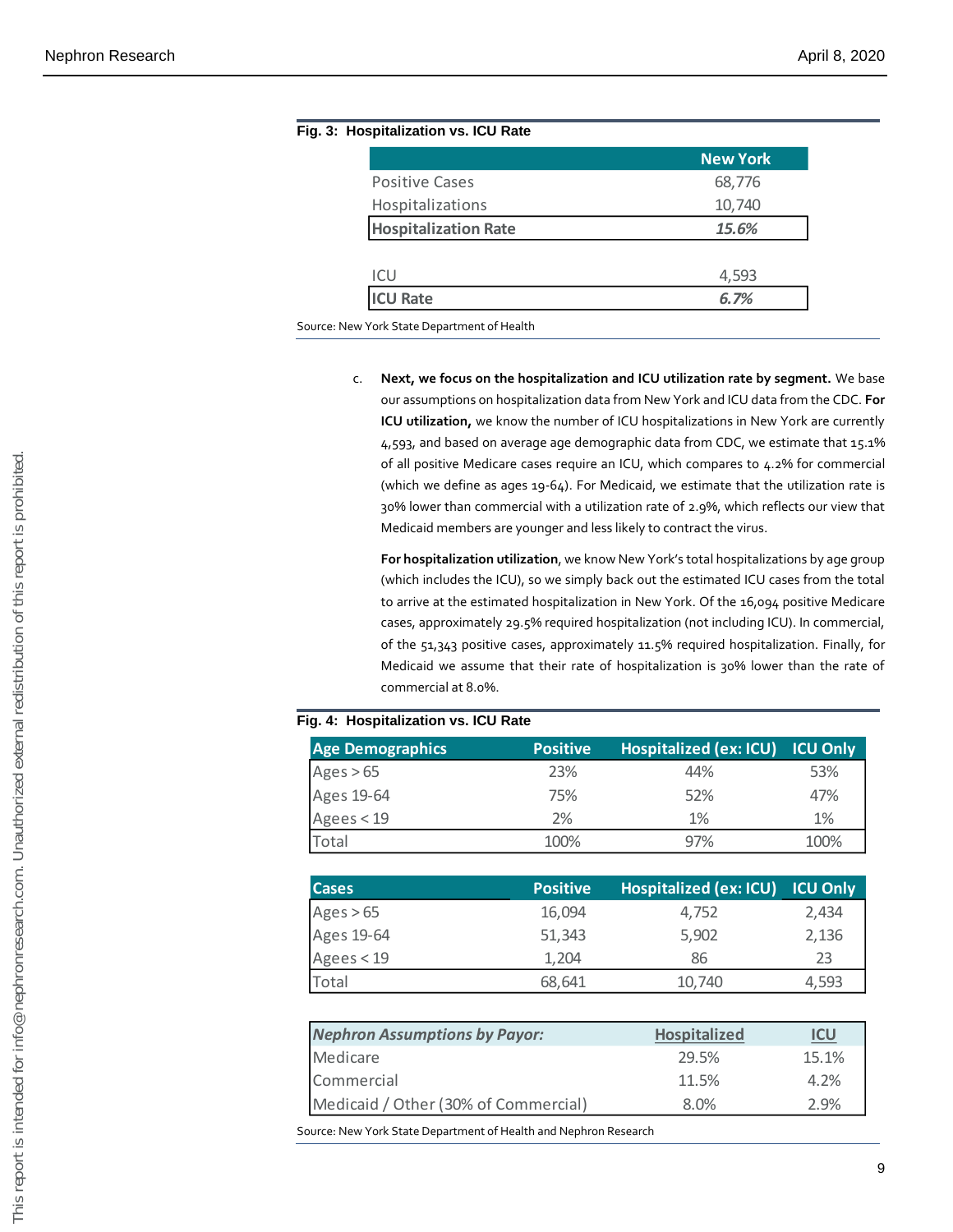#### **4) What is the cost of treatment in a hospital and what is the cost of treatment in an ICU?**

The analysis of costs per treatment has to be looked at on a segment basis. The costs in the commercial population will vary meaningfully from Medicare, and those from Medicaid. We also note that we are erring on the side of conservatism across all of the categories. **We do this not only to show the worst case, but also because we believe that Health Plan actions to waive out of pockets have to increase their costs per treatment**. It is unlikely that out of pocket amnesty will increase the utilization of services, but clearly the cost per treatment will rise modestly as individuals wont be paying their typical share.

- **a. Commercial:** For our commercial estimates, we use a Willis Towers Watson analysis of self-funded employers. The study estimated that the cost of treatment for COVID-19 is **~\$30,000 for cases requiring hospitalization. For cases requiring intensive care, the costs were closer to \$100,000.** We note that we have seen other estimates from various sources, discussed more below. We rely on the Wills Towers report as their analysis appears to have been based on broad survey work, and their estimates are the highest estimates we have seen. **Again for conservatism, we use a higher cost per treatment estimate.**
- **b. Medicare:** Humana recently noted that the **cost of an admission with greater than 96 hours of ventilator use is ~\$35,000 for Medicare FFS**, which we use as a reasonable proxy for the cost of admission into an ICU. Similar to commercial, we estimate the cost of a hospitalization (that doesn't result in a ICU stay) is ~30% of the ICU cost, which we interpret is **~\$10,500 per patient.**
- **c. Medicaid:** For Medicaid we simply assume that the cost of hospitalization and ICU rates equate to ~85% of Medicare costs, which are \$8,925 and \$29,750, respectively.

#### **Fig. 5: Estimated Cost of Treatment**

| estimate.        |                                                                                                     |                                                                                                                                                                                                                                                                                                                                                                                                                                                                                                                                                                                                                                                                                                                                                                                                                                                                                                                                                                                                        |
|------------------|-----------------------------------------------------------------------------------------------------|--------------------------------------------------------------------------------------------------------------------------------------------------------------------------------------------------------------------------------------------------------------------------------------------------------------------------------------------------------------------------------------------------------------------------------------------------------------------------------------------------------------------------------------------------------------------------------------------------------------------------------------------------------------------------------------------------------------------------------------------------------------------------------------------------------------------------------------------------------------------------------------------------------------------------------------------------------------------------------------------------------|
| b.<br>c.         |                                                                                                     |                                                                                                                                                                                                                                                                                                                                                                                                                                                                                                                                                                                                                                                                                                                                                                                                                                                                                                                                                                                                        |
|                  |                                                                                                     |                                                                                                                                                                                                                                                                                                                                                                                                                                                                                                                                                                                                                                                                                                                                                                                                                                                                                                                                                                                                        |
|                  |                                                                                                     |                                                                                                                                                                                                                                                                                                                                                                                                                                                                                                                                                                                                                                                                                                                                                                                                                                                                                                                                                                                                        |
|                  |                                                                                                     | <b>ICU</b>                                                                                                                                                                                                                                                                                                                                                                                                                                                                                                                                                                                                                                                                                                                                                                                                                                                                                                                                                                                             |
|                  |                                                                                                     | \$100,000                                                                                                                                                                                                                                                                                                                                                                                                                                                                                                                                                                                                                                                                                                                                                                                                                                                                                                                                                                                              |
|                  |                                                                                                     | \$35,000                                                                                                                                                                                                                                                                                                                                                                                                                                                                                                                                                                                                                                                                                                                                                                                                                                                                                                                                                                                               |
| Medicaid / Other |                                                                                                     | \$29,750                                                                                                                                                                                                                                                                                                                                                                                                                                                                                                                                                                                                                                                                                                                                                                                                                                                                                                                                                                                               |
|                  |                                                                                                     |                                                                                                                                                                                                                                                                                                                                                                                                                                                                                                                                                                                                                                                                                                                                                                                                                                                                                                                                                                                                        |
| d.               |                                                                                                     |                                                                                                                                                                                                                                                                                                                                                                                                                                                                                                                                                                                                                                                                                                                                                                                                                                                                                                                                                                                                        |
|                  | Fig. 5: Estimated Cost of Treatment<br><b>Estimated Cost of Treatment</b><br>Commercial<br>Medicare | estimates we have seen. Again for conservatism, we use a higher cost per treatr<br>Medicare: Humana recently noted that the cost of an admission with greater tha<br>hours of ventilator use is ~\$35,000 for Medicare FFS, which we use as a reasor<br>proxy for the cost of admission into an ICU. Similar to commercial, we estimate the<br>of a hospitalization (that doesn't result in a ICU stay) is ~30% of the ICU cost, whic<br>interpret is ~\$10,500 per patient.<br>Medicaid: For Medicaid we simply assume that the cost of hospitalization and ICU<br>equate to ~85% of Medicare costs, which are \$8,925 and \$29,750, respectively.<br><b>Hospitalization</b><br>\$30,000<br>\$10,500<br>\$8,925<br>Source: Nephron Research, Willis Towers, and Company Management<br>As noted, there have been a variety of sources for cost estimates which we lay<br>below. We tended to err on the side of conservatism and chose the higher cost estin<br>for commercial, Medicare and Medicaid. |

**d. As noted, there have been a variety of sources for cost estimates which we lay out below.** We tended to err on the side of conservatism and chose the higher cost estimates for commercial, Medicare and Medicaid.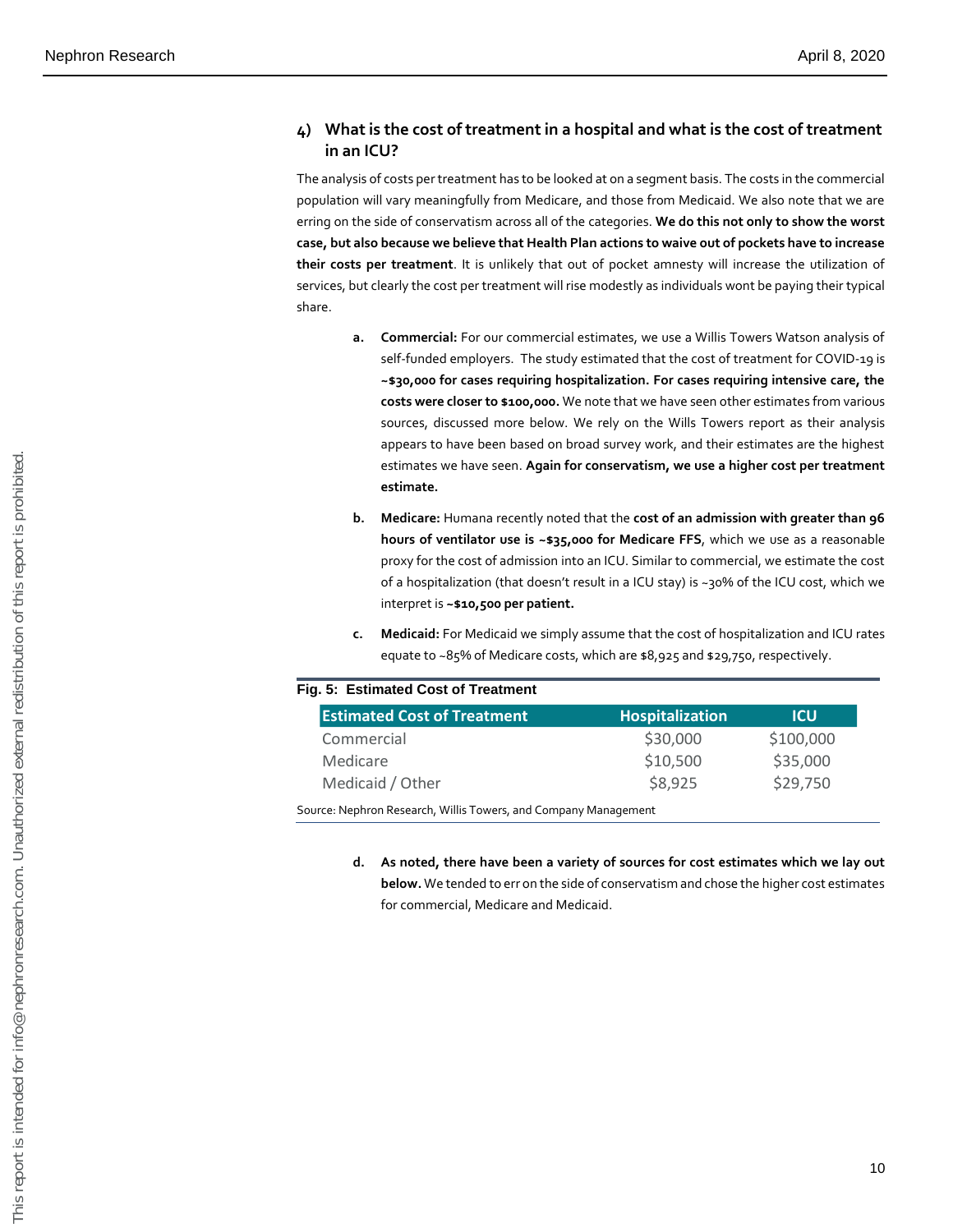| <b>Commercial - Inpatient</b> | Low      | <b>High</b> |
|-------------------------------|----------|-------------|
| Willis Towers Watson          | \$30,000 | \$100,000   |
| Peterson-KFF                  | \$9,763  | \$20,292    |
| <b>FAIR Health</b>            | \$21,936 | \$38,755    |
| Covered California            |          | \$72,000    |
| <b>Average</b>                | \$20,566 | \$57,762    |
| <b>Medicare - Inpatient</b>   | Low      | <b>High</b> |
| Humana (Medicare FFS)         |          | \$35,000    |
| <b>FAIR Health</b>            | \$7,706  | \$12,370    |
| Covered California            |          | \$30,000    |
| <b>Medicaid - Inpatient</b>   | Low      | <b>High</b> |
|                               |          | \$8,906     |

#### **5) Are there hospital bed supply constraints relative to demand? What happens to treatment costs if capacity is constrained?**

We warn that the following section moves into a morbid area, as we think about scenarios where those that need treatment simply can't receive care because of supply constraints. Remember, this is not simply a beds issue as treatment will require the bed, the staff and the Supplies/PPE/Ventilators all to come together on a timely basis.

With that, we underscore that even if the US were to enter into a catastrophic phase of the pandemic, **there is a limited supply of adequately staffed hospital beds and ICU beds available for utilization. This is clearly a gating factor and essentially acts as a ceiling for medical cost utilization during the peak of COVID-19 cases.** While the assumptions we used in our analysis impacted the MLR by 45bps, it all comes down to how long the virus lasts, how geographically focused the prevalence is, how much increased capacity the US can build and what percentage can be dedicated to the coronavirus (vs. other uses).

- **a. We start by assuming that COVID-19 lasts for approximately 4 months (122 days), which is in line with assumptions made in other studies.** The length of the pandemic is clearly a key variable, but we assume that there will roughly  $\mu$  months of elevated medical costs and higher demand for hospital beds.
- **b. Hospital Bed Days:** According to data from the American Hospital Association there are 792,417 staffed hospital beds in the US. We then assume that if we ran into a hospital bed constraint, the US would be able to increase hospital bed capacity by 30%. Think of this as more local based capacity increases. We don't think the US will add 240K beds, but we do think that NYC can add 8K beds. Based on conversations with stakeholders, it is a lot easier to add capacity for hospital beds than ICU beds. However not all beds would be used for COVID-19 cases, and we assume that  $\sim$ 45% of occupancy would be required for other hospital cases. Remember, US occupancy stands at approximately 65-70% in normal times so we are assuming a large reduction in "normal" occupancy. **All in, we estimate there are ~69.1 million hospital bed days available during this fourth month period for COVID-19 cases.** FAIR Health comes the state of the most state of the state of the state of the state of the state of the state of the state of the state of the state of the state of the state of the state of the state of the state of the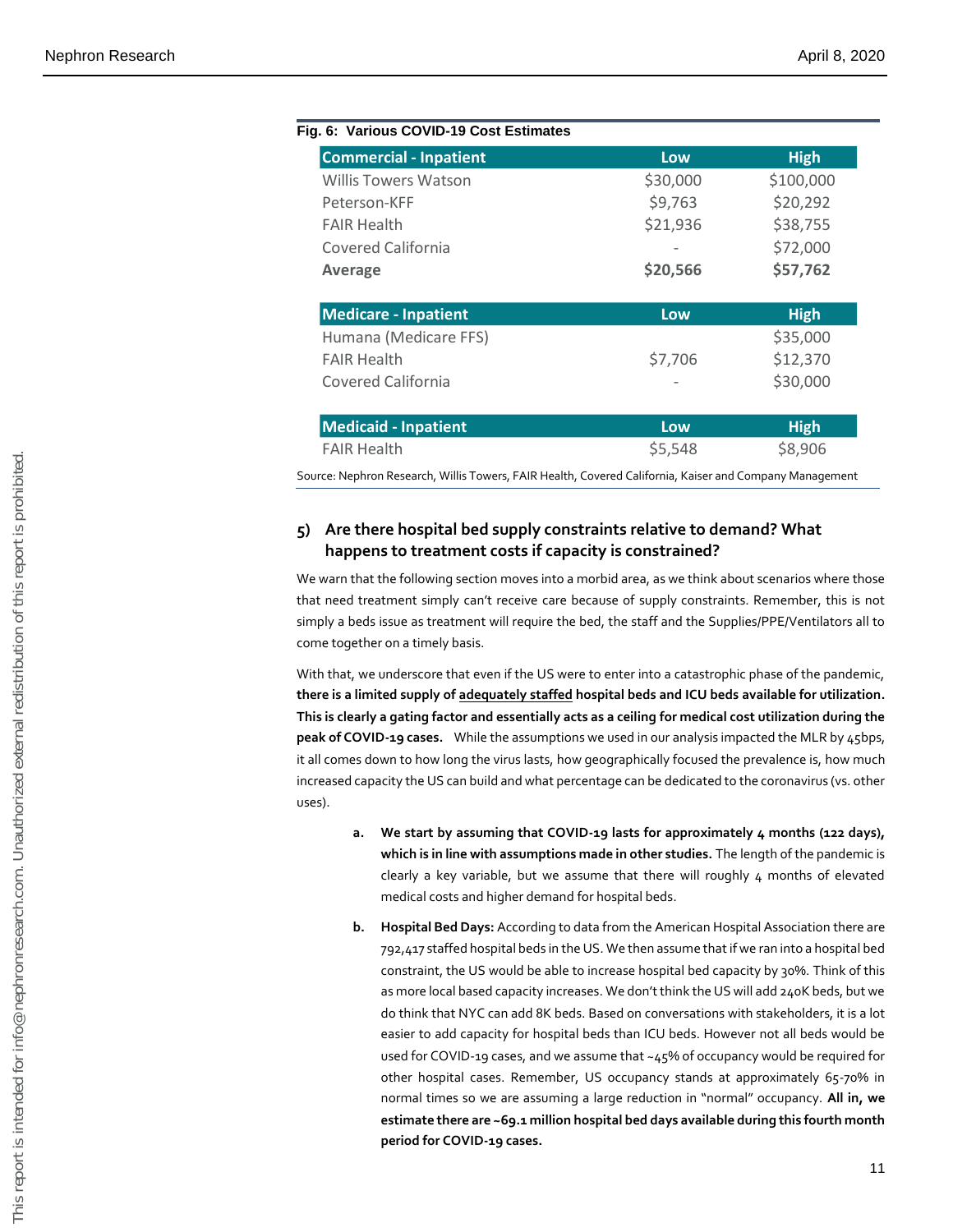**c. ICU Bed Days:** Although AHA estimates there are 107.3K total ICU beds in the US, only 55,663 ICU beds in the US are for med-surg cases (e.g. other ICU beds are for neonatal, cardiac, etc). If we ran into a hospital bed constraint, we estimate the US would be able to increase ICU bed capacity by only 10% given the additional complexities for an ICU bed vs. a hospital bed. However not all ICU beds would be used for COVID-19 cases, and we assume that ~35% of occupancy would be required for other ICU med-surg cases. **All in, we estimate there are ~5.0 million ICU bed days available during this fourth month period for COVID-19 cases.**

Keep those statistics in mind for later, as we show what the potential impact (which translates into savings, or lower medical expenditures) for the health insurance companies.

#### **6) What is the magnitude of savings from delaying elective procedures?**

**This is one of the most important components for the impact on medical costs, and one ofthe most variable. It also happens to be where we get the most questions from Nephron subscribers.** While there are clearly increased costs associated with the coronavirus directly, there is also a financial benefit from individuals avoiding hospitals, physician offices, and elective procedures. **One major conclusion we reach is that, our estimates for the effect of individuals delaying or eliminating care will more than offset the elevated costs of treating COVID-19.**

a. **We estimate that approximately 30.3% of Medicare spending is considered "elective."** We made estimates for each Medicare spending category and our assumptions are highlighted in gray below. Generally speaking, we believe that seniors have less medical spend that is "discretionary" and elective in nature. For inpatient, we assume that only 20% of the spend is elective in nature since seniors are less healthy and generally require the care that is done at an inpatient level. We assume that outpatient is more discretionary, and we assume that 50% could be delayed. We interpret medical providers to mean physician offices and would guess that 70% of these visits are cancelled. We do not view prescriptions as elective in nature and assume only 5% gets delayed/cancelled. Finally, the last large bucket is long-term care and we would assume only a minimal amount of that spend is discretionary.

#### **Fig. 7: % of Medicare Spend that is "Elective"**

|                                                                 |                    |            |            | % of spend that is "Elective" |
|-----------------------------------------------------------------|--------------------|------------|------------|-------------------------------|
| Medicare                                                        | <b>Annual Cost</b> | % of Total | % Elective | 30.3%                         |
| Inpatient                                                       | \$3,468            | 23%        | 20%        |                               |
| ED                                                              | \$69               | 0%         | 0%         |                               |
| Outpatient                                                      | \$1,520            | 10%        | 50%        |                               |
| Medical providers                                               | \$3,268            | 22%        | 70%        |                               |
| <b>Drugs</b>                                                    | \$2,833            | 19%        | 5%         |                               |
| <b>SNF</b>                                                      | \$808              | 5%         | 5%         |                               |
| Home health                                                     | \$463              | 3%         | 10%        |                               |
| Hospice                                                         | \$255              | 2%         | 10%        |                               |
| LTC.                                                            | \$1,956            | 13%        | 5%         |                               |
| Dental                                                          | \$381              | 3%         | 95%        |                               |
| Vision                                                          | \$90               | 1%         | 95%        |                               |
| Hearing                                                         | \$57               | 0%         | 95%        |                               |
| <b>Total</b>                                                    | \$15,168           |            |            |                               |
| Source: Nephron Research, Willis Towers, and Company Management |                    |            |            |                               |

*One major conclusion we reach is that, our estimates for the effect of individuals delaying or eliminating care will more than offset the elevated costs of treating COVID-19*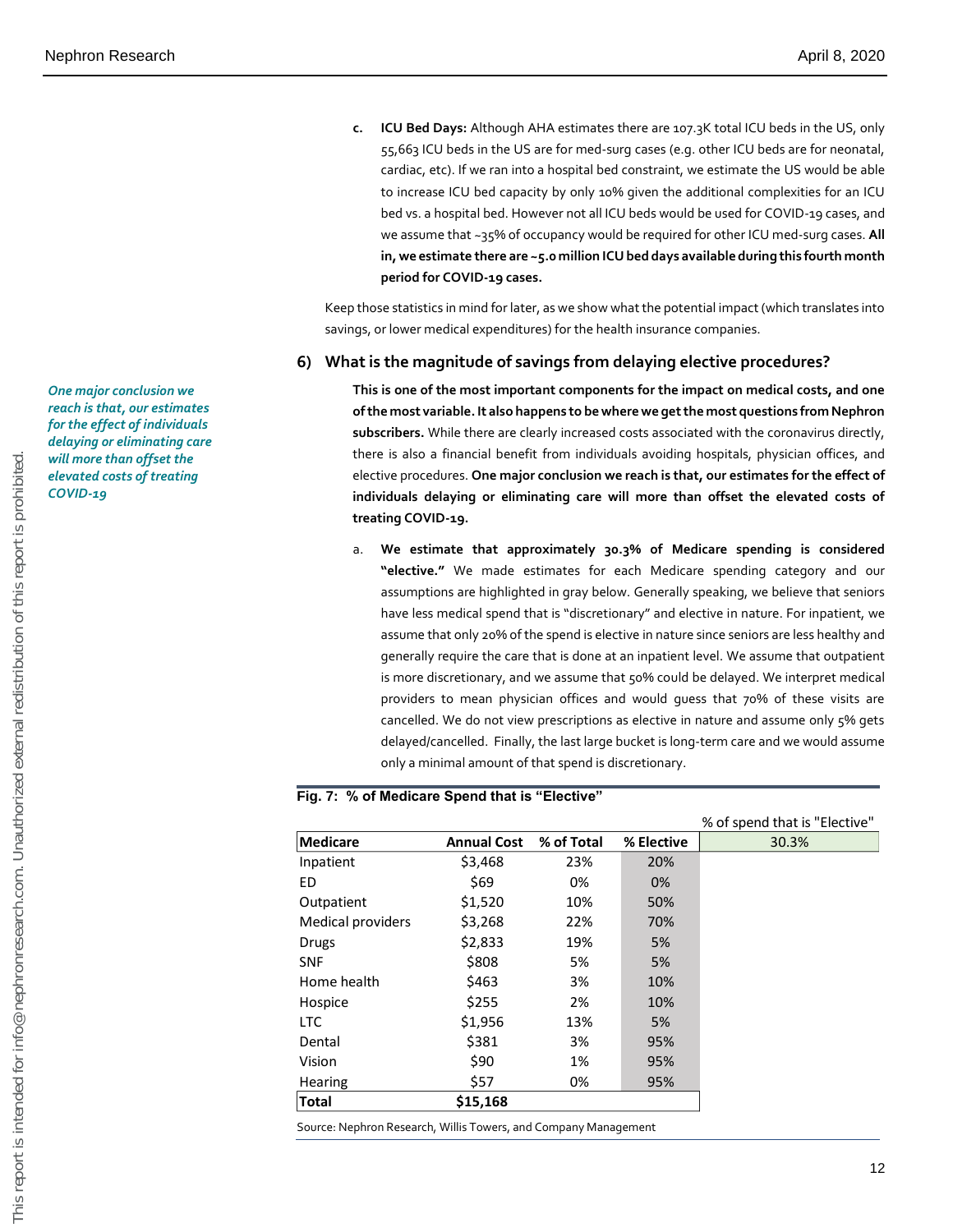b. **We estimate that approximately 45.0% of commercial spending is considered "elective."** We made estimates for each commercial spending category, which came from the Health Care Cost Institute, and our assumptions are highlighted in the "% Elective" column. **Not surprisingly, our view is that the commercial market will experience the highest level of deferral of services**. This is due both to the younger age range and overall better health relative to Medicare members.

| <b>Commercial</b>                                       | <b>Annual Cost</b>                                   | %      | % of Total | % Elective | 45.0%                                                                                                                                                                                                                                                                                                                                                                                                                                                                                                                                        |
|---------------------------------------------------------|------------------------------------------------------|--------|------------|------------|----------------------------------------------------------------------------------------------------------------------------------------------------------------------------------------------------------------------------------------------------------------------------------------------------------------------------------------------------------------------------------------------------------------------------------------------------------------------------------------------------------------------------------------------|
| Inpatient                                               | \$1,125                                              | 19.10% |            |            | 30.3%                                                                                                                                                                                                                                                                                                                                                                                                                                                                                                                                        |
| Surgical                                                | \$551                                                | 49%    | 9%         | 30%        |                                                                                                                                                                                                                                                                                                                                                                                                                                                                                                                                              |
| Labor/Delivery                                          | \$191                                                | 17%    | 3%         | 0%         |                                                                                                                                                                                                                                                                                                                                                                                                                                                                                                                                              |
| Medical                                                 | \$315                                                | 28%    | 5%         | 50%        |                                                                                                                                                                                                                                                                                                                                                                                                                                                                                                                                              |
| <b>Mental Health</b>                                    | \$34                                                 | 3%     | 1%         | 20%        |                                                                                                                                                                                                                                                                                                                                                                                                                                                                                                                                              |
| <b>Substance Abuse</b>                                  | \$23                                                 | 2%     | 0%         | 35%        |                                                                                                                                                                                                                                                                                                                                                                                                                                                                                                                                              |
| Other                                                   | \$11                                                 | 1%     | 0%         | 25%        |                                                                                                                                                                                                                                                                                                                                                                                                                                                                                                                                              |
| Outpatient                                              | \$1,645                                              | 28.20% |            |            | 57.3%                                                                                                                                                                                                                                                                                                                                                                                                                                                                                                                                        |
| Surgery                                                 | \$615                                                | 37%    | 10%        | 80%        |                                                                                                                                                                                                                                                                                                                                                                                                                                                                                                                                              |
| Radiology                                               | \$216                                                | 13%    | 4%         | 85%        |                                                                                                                                                                                                                                                                                                                                                                                                                                                                                                                                              |
| ER                                                      | \$399                                                | 24%    | 7%         | 20%        |                                                                                                                                                                                                                                                                                                                                                                                                                                                                                                                                              |
| Other                                                   | \$216                                                | 13%    | 4%         | 50%        |                                                                                                                                                                                                                                                                                                                                                                                                                                                                                                                                              |
| Lab                                                     | \$66                                                 | 4%     | 1%         | 80%        |                                                                                                                                                                                                                                                                                                                                                                                                                                                                                                                                              |
| <b>Observation Visit</b>                                | \$50                                                 | 3%     | 1%         | 40%        |                                                                                                                                                                                                                                                                                                                                                                                                                                                                                                                                              |
| <b>DME</b>                                              | \$50                                                 | 3%     | 1%         | 30%        |                                                                                                                                                                                                                                                                                                                                                                                                                                                                                                                                              |
| <b>Ambulance Services</b>                               | \$33                                                 | 2%     | 1%         | 0%         |                                                                                                                                                                                                                                                                                                                                                                                                                                                                                                                                              |
| <b>Professional Services</b>                            | \$1,946                                              | 33.70% |            |            | 68.5%                                                                                                                                                                                                                                                                                                                                                                                                                                                                                                                                        |
| <b>Office Visits</b>                                    | \$417                                                | 21%    | 7%         | 80%        |                                                                                                                                                                                                                                                                                                                                                                                                                                                                                                                                              |
| <b>Other Services</b>                                   | \$258                                                | 13%    | 4%         | 80%        |                                                                                                                                                                                                                                                                                                                                                                                                                                                                                                                                              |
| Radiology                                               | \$159                                                | 8%     | 3%         | 80%        |                                                                                                                                                                                                                                                                                                                                                                                                                                                                                                                                              |
| Surgery                                                 | \$298                                                | 15%    | 5%         | 95%        |                                                                                                                                                                                                                                                                                                                                                                                                                                                                                                                                              |
| Lab / Pathology                                         | \$139                                                | 7%     | 2%         | 80%        |                                                                                                                                                                                                                                                                                                                                                                                                                                                                                                                                              |
| Anesthesia                                              | \$119                                                | 6%     | 2%         | 95%        |                                                                                                                                                                                                                                                                                                                                                                                                                                                                                                                                              |
| ER                                                      | \$79                                                 | 4%     | 1%         | 10%        |                                                                                                                                                                                                                                                                                                                                                                                                                                                                                                                                              |
| <b>Administered Drugs</b>                               | \$278                                                | 14%    | 5%         | 20%        |                                                                                                                                                                                                                                                                                                                                                                                                                                                                                                                                              |
| <b>Physical Medicine</b>                                | \$79                                                 | 4%     | 1%         | 75%        |                                                                                                                                                                                                                                                                                                                                                                                                                                                                                                                                              |
| Psychiatry                                              | \$60                                                 | 3%     | 1%         | 75%        |                                                                                                                                                                                                                                                                                                                                                                                                                                                                                                                                              |
| <b>Administration of Drugs</b>                          | \$40                                                 | 2%     | 1%         | 20%        |                                                                                                                                                                                                                                                                                                                                                                                                                                                                                                                                              |
| Immunizations                                           | \$20                                                 | 1%     | 0%         | 50%        |                                                                                                                                                                                                                                                                                                                                                                                                                                                                                                                                              |
| <b>Prescription Drugs</b>                               | \$1,119                                              | 19.00% |            |            |                                                                                                                                                                                                                                                                                                                                                                                                                                                                                                                                              |
| Total                                                   | \$5,892                                              |        |            |            |                                                                                                                                                                                                                                                                                                                                                                                                                                                                                                                                              |
| Source: Nephron Research and Health Care Cost Institute |                                                      |        |            |            |                                                                                                                                                                                                                                                                                                                                                                                                                                                                                                                                              |
| c.                                                      | spend (10%) which we also do not view as "elective." |        |            |            | We estimate that ~20% of Medicaid spending is elective given the nature of the<br>insurance product. For perspective, the majority of Medicaid FFS spending is on<br>inpatient (60%), which by nature is less "elective." Another major component is drug                                                                                                                                                                                                                                                                                    |
| d.                                                      |                                                      |        |            |            | Finally, we make one last adjustment to estimate the % of "elective" spend that will<br>end up getting deferred or canceled over a period of 122 days. We estimate that 40%<br>of Medicare "elective" spending actually gets deferred, while 60% of commercial and<br>25% of Medicaid get deferred. This aligns with our general viewpoint that most<br>commercial "elective" procedures and appointments will get deferred, while Medicare is<br>impacted by a lesser degree, and Medicaid utilization will have minimal deferrals. All in, |
|                                                         |                                                      |        |            |            | 13                                                                                                                                                                                                                                                                                                                                                                                                                                                                                                                                           |
|                                                         |                                                      |        |            |            |                                                                                                                                                                                                                                                                                                                                                                                                                                                                                                                                              |

| Fig. 8: % of Commercial Spend that is "Elective" |  |
|--------------------------------------------------|--|

- c. **We estimate that ~20% of Medicaid spending is elective given the nature of the insurance product.** For perspective, the majority of Medicaid FFS spending is on inpatient (60%), which by nature is less "elective." Another major component is drug spend (10%) which we also do not view as "elective."
- d. **Finally, we make one last adjustment to estimate the % of "elective" spend that will end up getting deferred or canceled over a period of 122 days.** We estimate that 40% of Medicare "elective" spending actually gets deferred, while 60% of commercial and 25% of Medicaid get deferred. This aligns with our general viewpoint that most commercial "elective" procedures and appointments will get deferred, while Medicare is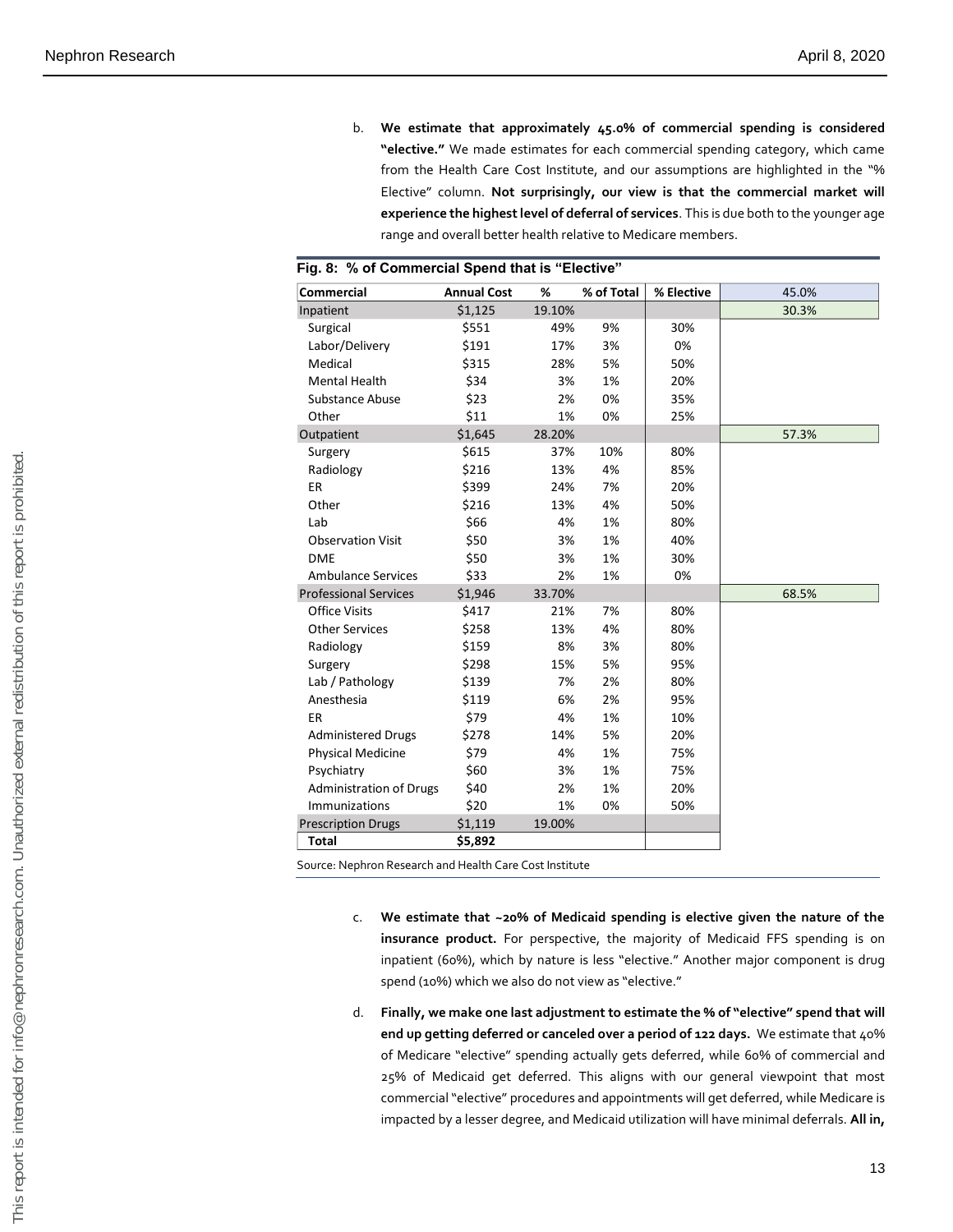|                  | Fig. 9: % of Commercial Spend that is "Elective"                                                                                                                                                                                                                                                                                                                                                                                                                     |                                                                                       |             |
|------------------|----------------------------------------------------------------------------------------------------------------------------------------------------------------------------------------------------------------------------------------------------------------------------------------------------------------------------------------------------------------------------------------------------------------------------------------------------------------------|---------------------------------------------------------------------------------------|-------------|
|                  |                                                                                                                                                                                                                                                                                                                                                                                                                                                                      | <b>Medical Cost</b>                                                                   |             |
|                  |                                                                                                                                                                                                                                                                                                                                                                                                                                                                      | per Life                                                                              | # of Days   |
| Medicare         |                                                                                                                                                                                                                                                                                                                                                                                                                                                                      | \$10,380                                                                              | 122         |
| Commercial       |                                                                                                                                                                                                                                                                                                                                                                                                                                                                      | \$4,731                                                                               | 122         |
| Medicaid / Other |                                                                                                                                                                                                                                                                                                                                                                                                                                                                      | \$3,510                                                                               | 122         |
|                  |                                                                                                                                                                                                                                                                                                                                                                                                                                                                      |                                                                                       |             |
|                  |                                                                                                                                                                                                                                                                                                                                                                                                                                                                      | % of Medical                                                                          | % Reduction |
|                  |                                                                                                                                                                                                                                                                                                                                                                                                                                                                      | <b>Spend that is</b>                                                                  | in          |
|                  | % of Medical Spend that is Elective                                                                                                                                                                                                                                                                                                                                                                                                                                  | "Elective"                                                                            | "Elective"  |
| Medicare         |                                                                                                                                                                                                                                                                                                                                                                                                                                                                      | 30%                                                                                   | 40%         |
| Commercial       |                                                                                                                                                                                                                                                                                                                                                                                                                                                                      | 45%                                                                                   | 60%         |
| Medicaid / Other |                                                                                                                                                                                                                                                                                                                                                                                                                                                                      | 20%                                                                                   | 25%         |
|                  |                                                                                                                                                                                                                                                                                                                                                                                                                                                                      |                                                                                       |             |
|                  | <b>Reduction in Annual Medical Spend per Life</b>                                                                                                                                                                                                                                                                                                                                                                                                                    | \$                                                                                    | %           |
| Medicare         |                                                                                                                                                                                                                                                                                                                                                                                                                                                                      | \$416                                                                                 | 4.0%        |
| Commercial       |                                                                                                                                                                                                                                                                                                                                                                                                                                                                      | \$427                                                                                 | 9.0%        |
| Medicaid / Other |                                                                                                                                                                                                                                                                                                                                                                                                                                                                      | \$59                                                                                  | 1.7%        |
|                  | Source: Nephron Research and Health Care Cost Institute                                                                                                                                                                                                                                                                                                                                                                                                              |                                                                                       |             |
| insurers?        | Putting that altogether, what is the overall impact to MLRs for the health                                                                                                                                                                                                                                                                                                                                                                                           |                                                                                       |             |
| the MLR.         | Based on the above assumptions, we estimate COVID-19 will be an average of an 8obps <u>benefit</u> to                                                                                                                                                                                                                                                                                                                                                                |                                                                                       |             |
| $\circ$          | At the low end, we estimate the MLR tailwind for Humana is ~17bps. The reason we<br>see the lowest benefit at Humana is their heavy Medicare Advantage exposure.<br>This results in a high risk of hospitalizations related to COVID-19, as well as what we<br>believe to be a lower % of procedures are "elective" for the senior population.                                                                                                                       |                                                                                       |             |
| $\circ$          | At the high end, we expect Anthem to benefit the most from COVID-19 given<br>their earnings exposure to commercial risk members. Specifically, we see 121bps<br>benefit to MLR in 2020. We believe the commercial risk plans will accrue the most<br>benefit from delayed/eliminated elective procedures than any other segment.<br>While cost per treatment is higher than Medicare, we project fewer total cases that<br>need treatment in the commercial segment. |                                                                                       |             |
| $\circ$          | We believe the Medicaid MCOs will also see a generally higher benefit, as their<br>membership skews younger and is generally less susceptible to COVID-19 (note<br>prevalence and cost per treatment are lower in Medicaid). However, we estimate                                                                                                                                                                                                                    | that a lower % of their spending is elective in nature. Additionally, it is important |             |

**we estimate 4.0% of Medicare, 9.0 of commercial spending and 1.7% of Medicaid spending will get deferred or eliminated in 2020.**

#### **7) Putting that altogether, what is the overall impact to MLRs for the health insurers?**

- o At the low end, we estimate the MLR tailwind for Humana is ~17bps. **The reason we see the lowest benefit at Humana is their heavy Medicare Advantage exposure.**  This results in a high risk of hospitalizations related to COVID-19, as well as what we believe to be a lower % of procedures are "elective" for the senior population.
- o **At the high end, we expect Anthem to benefit the most from COVID-19 given their earnings exposure to commercial risk members.** Specifically, we see 121bps benefit to MLR in 2020. We believe the commercial risk plans will accrue the most benefit from delayed/eliminated elective procedures than any other segment. While cost per treatment is higher than Medicare, we project fewer total cases that need treatment in the commercial segment.
- o **We believe the Medicaid MCOs will also see a generally higher benefit, a**s their membership skews younger and is generally less susceptible to COVID-19 (note prevalence and cost per treatment are lower in Medicaid). However, we estimate that a lower % of their spending is elective in nature. **Additionally, it is important to note that the two companies modest dependent on Medicaid, Centene and**

*we estimate COVID-19 will be an average of an 80bps benefit to the MLR.*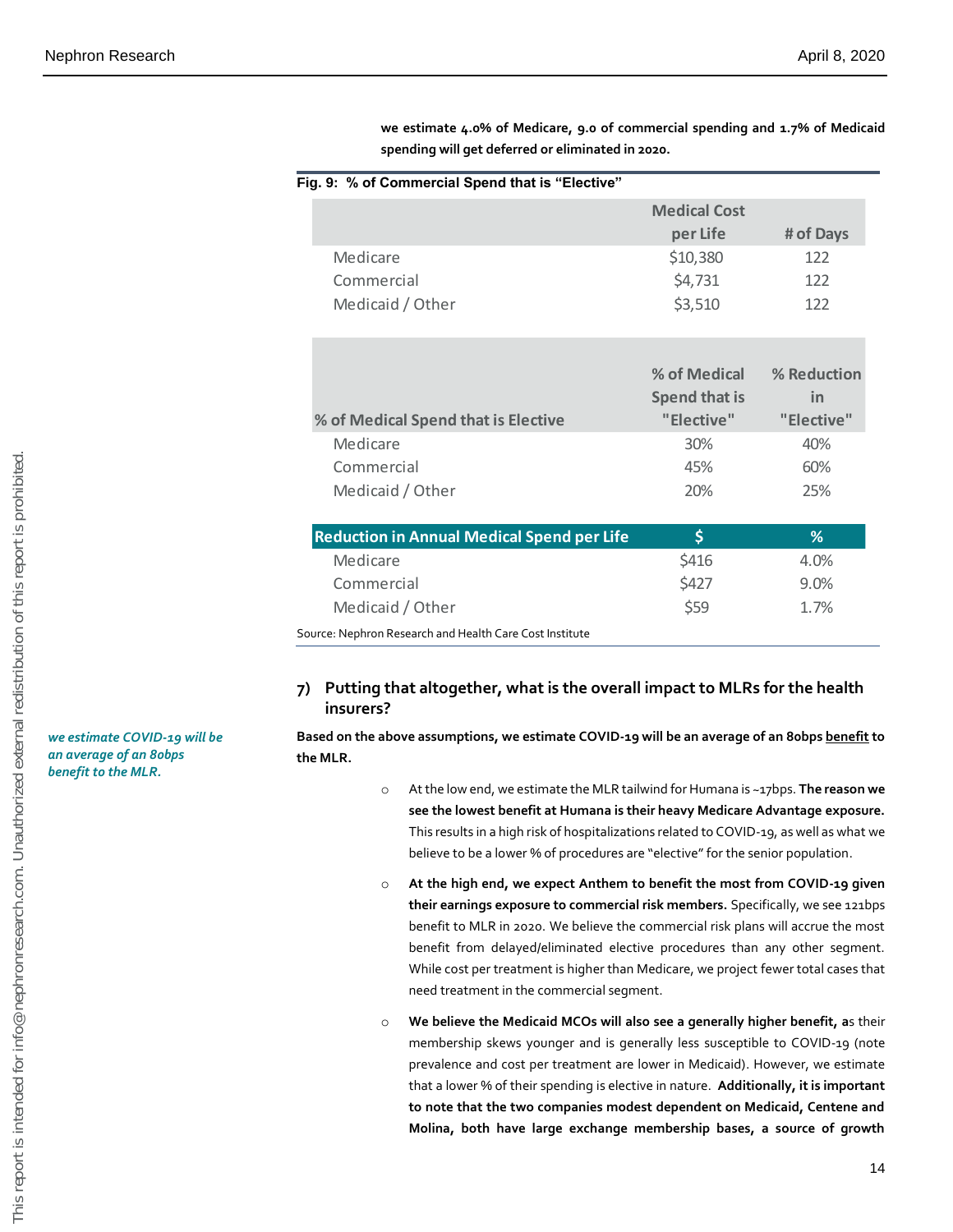**discussed later.** We expect Molina and Centene to benefit from COVID-19 by 92bps and 82bps, respectively.

**Lastly, we come back to the discussion on supply constraints.** As discussed earlier, there is some likelihood that not all patients seeking treatment will be able to find the care that they need. Instead, staffed bed and PPE capacity may temped the cost to treat. With that, **we estimate there is a modest 45bps additional benefit to overall MLRs related to overall supply constraints in the system.** 

#### **Fig. 10: Nephron Estimates of 2020 MLR Impact of COVID-19**

|                                                        | <b>Anthem</b>  | <b>Centene</b> | Cigna          | <b>CVS</b>     | <b>Humana</b>  | <b>Molina</b> | <b>UnitedHealth</b> | <b>Total</b>    |
|--------------------------------------------------------|----------------|----------------|----------------|----------------|----------------|---------------|---------------------|-----------------|
| <b>Testing Costs</b>                                   | \$471,867      | \$346,458      | \$144,681      | \$313,717      | \$247,933      | \$57,158      | \$820,134           | \$2,401,949     |
| Estimated Hospital Costs (\$K)                         | \$922,683      | \$604,518      | \$309,650      | \$717,677      | \$675,045      | \$87,264      | \$1,858,298         | \$5,175,135     |
| Estimated ICU Costs (\$K)                              | \$1,122,356    | \$653,839      | \$408,330      | \$1,017,885    | \$1,097,950    | \$77,472      | \$2,697,690         | \$7,075,521     |
| <b>Total Unadjusted COVID-19 Costs</b>                 | \$2,516,906    | \$1,604,815    | \$862,661      | \$2,049,279    | \$2,020,928    | \$221,894     | \$5,376,122         | \$14,652,605    |
| Estimated Hospital Costs with Supply Constraints (\$K) | \$922,683      | \$604,518      | \$309,650      | \$717,677      | \$675,045      | \$87,264      | \$1,858,298         | \$5,175,135     |
| Estimated ICU Costs with Supply Constraints (\$K)      | \$733,219      | \$427,144      | \$266,756      | \$664,970      | \$717,275      | \$50,611      | \$1,695,516         | \$4,555,491     |
| <b>Total Adjusted COVID-19 Costs</b>                   | \$1,655,903    | \$1,031,662    | \$576,406      | \$1,382,646    | \$1,392,320    | \$137,875     | \$3,553,813         | \$9,730,626     |
| Difference Accounting for Supply Constraints           | $-34.2%$       | $-35.7%$       | $-33.2%$       | $-32.5%$       | $-31.1%$       | $-37.9%$      | $-33.9%$            | $-33.6%$        |
| <b>Savings from Elective Procedures</b>                | (53,577,877)   | (52, 288, 136) | (51, 203, 517) | (52,581,527)   | (52, 127, 632) | (5332, 436)   | (56, 633, 865)      | ( \$18,744,991) |
| <b>Net Impact to Medical Costs</b>                     | ( \$1,060,972) | (5683, 321)    | ( \$340, 855)  | ( \$532, 249)  | (\$106,705)    | ( \$110, 542) | (51, 257, 743)      |                 |
| % of 2020 MLR                                          | $-1.21%$       | $-0.82%$       | $-0.97%$       | $-0.94%$       | $-0.17%$       | $-0.74%$      | $-0.75%$            | $-0.80%$        |
|                                                        |                |                |                |                |                |               |                     |                 |
| Net Impact to Medical Costs w/ Supply Constraints      | (51, 450, 108) | (5910, 016)    | (5482, 429)    | $($ \$885,164) | (5487, 379)    | (5137, 402)   | (52, 259, 917)      |                 |
| % of 2020 MLR                                          | $-1.66%$       | $-1.09%$       | $-1.38%$       | $-1.57%$       | $-0.80%$       | $-0.92%$      | $-1.35%$            | $-1.25%$        |
|                                                        |                |                |                |                |                |               |                     |                 |

Source: Nephron Research, Company Documents, New York State Department of Health, CDC

#### **8) What happens to membership during a recession?**

We can now move beyond the short-term impact to MLRs for the companies. **We cannot view the impact of COVID-19 in isolation because there are broader impacts to the overall economy.** The most recent unemployment insurance claims spiked to 3.3 million last week and another 6.3 this week, largely due to the economic impact of coronavirus and stay-at-home orders. A recent "back-of-theenvelope" analysis by an economist working with the Federal Reserve Bank of St. Louis pointed to the potential for ~47.1 million layoffs in 2Q20 (which equates to nearly 15% of the entire population). Needless to say, **these layoffs would be accompanied by major changes in healthcare coverage for millions of Americans.** Though our detail around the recent surge in initial jobless claims is currently limited to the headline number (3.3 million for the week ended March  $21^{st}$  and 6.3 million for the week ended March 28), there are several data points from which we can construct a general profile of those most likely to be impacted.

**We start our discussion by reviewing the impact the last recession had on aggregate membership changes.** We believe that in order to inform ourselves on what happens in 2020, we have to start with what happened to health insurance coverage levels during the Financial Crisis Recession. That pullback was longer in nature, with unemployment claims rising for two solid years. **From 2007 to 2009, the total number of unemployed grew by 7.6 million from 2007 to 2009, or by 5.9%.** We understand that today's recession is likely to be much quicker in duration. We focus our attention on '*where did those unemployed members go for health insurance*?" **Starting with commercial trends in 2007-2009,** we estimate commercial risk enrollment declined by 7.5 million individuals, or 8.4%, over a two-year period from 2007 to 2009. **Surprisingly, commercial ASO enrollment actually increased by 1.8 million, or 2.1%, over the same period**. The growth in self-funded accounts was driven by the shift from commercial risk to commercial ASO. The down economy forced employer groups to look for savings everywhere, and moving to as ASO arrangement is one such way. This was particularly true as the ACA came into focus with higher taxes on risk-based insurance and a looming Cadillac taxes. Many companies that thought about moving to self-funding took that opportunity in the last recession. Entrainmental control of the state of the state of the state of the state of the state of the state of the state of the state of the state of the state of the state of the state of the state of the state of the state of t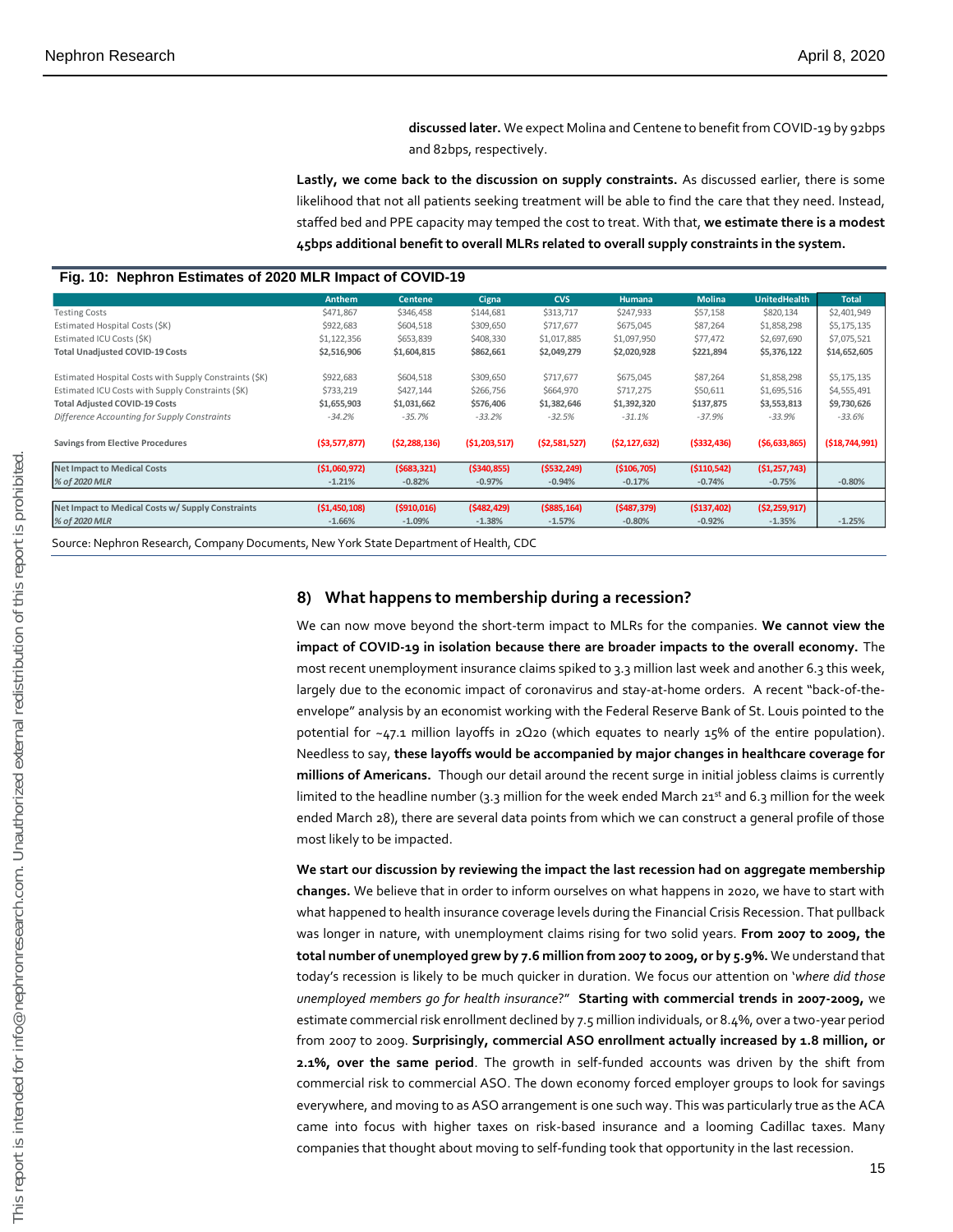**In aggregate, total commercial enrollment declined by 5.7 million from 2007 to 2009**. It's not a perfect 1:1 ratio with the total of unemployed increase of 7.6 million (likely due to some sort of lag), but it's close.

**Aggregate Medicaid enrollment grew by 9.8% from 2007 to 2009**. In that period, there was a divergence between Managed Medicaid (up 22.9%) and Medicaid FFS (down 13.5%). As we moved into 2008, we were seeing an accelerating trend of states moving their FFS populations into managed Medicaid. That continued for a few years with new populations moving into managed care in Arizona, Kentucky (a real doozy), Texas, Florida and many other states. We expect that there will continue to be a shift to Managed Medicaid in the next couple of years, but we are not modelling as dramatic a shift as ween a decade ago.

**From 2007-2009 the Uninsured** grew by 5.1%, or by 2.2 million.

Finally, **Medicare Advantage** grew by 5.9% from 2007 to 2009, or by 2.6 million. We speak to this later, but we do not think that the changes in commercial membership have much to do with Medicare Advantage. We do believe that MA grows faster in a recessionary environment (especially one accompanied by stock market and real estate value reductions). Again, more on that below.

#### **Fig. 11: View of Membership Changes during the Great Recession**

|                              |              |             |             |              | 2007-2009    | 2007-2009 |
|------------------------------|--------------|-------------|-------------|--------------|--------------|-----------|
| <b>Industry</b>              | 2007         | 2008        | 2009        | 2010         | # Change     | % Change  |
| <b>Commercial Risk</b>       | 88,672,766   | 87,674,220  | 81,185,233  | 76,577,420   | $-7,487,533$ | $-8.4\%$  |
| Commercial ASO               | 84,387,947   | 87,134,580  | 86,140,167  | 87,391,980   | 1,752,221    | 2.1%      |
| <b>Total Commercial</b>      | 173,060,712  | 174,808,800 | 167,325,400 | 163,969,400  | $-5,735,312$ | $-3.3%$   |
|                              |              |             |             |              |              |           |
| <b>Medicaid Managed Care</b> | 29,463,098   | 33,427,582  | 36,202,281  | 40, 121, 876 | 6,739,183    | 22.9%     |
| <b>Medicaid FFS</b>          | 16,499,173   | 13,715,209  | 14,269,578  | 15,882,607   | $-2,229,595$ | $-13.5%$  |
| <b>Total Medicaid</b>        | 45,962,271   | 47,142,791  | 50,471,859  | 56,004,483   | 4,509,588    | 9.8%      |
|                              |              |             |             |              |              |           |
| <b>Uninsured</b>             | 43,100,000   | 44,759,100  | 45,314,300  | 46,912,000   | 2,214,300    | 5.1%      |
|                              |              |             |             |              |              |           |
| Medicare Advantage           | 8,908,488    | 10,268,689  | 11,309,892  | 11,902,897   | 2,401,404    | 27.0%     |
| <b>Medicaid FFS</b>          | 35, 101, 201 | 35,248,642  | 35,294,108  | 35,817,103   | 192,907      | 0.5%      |
| <b>Total Medicare</b>        | 44,009,689   | 45,517,331  | 46,604,000  | 47,720,000   | 2,594,311    | 5.9%      |
|                              |              |             |             |              |              |           |
| <b>Total Unemployed</b>      | 7,655,000    | 11,108,000  | 15,267,000  | 14,393,000   | 7,612,000    | 99.4%     |
|                              |              |             |             |              |              |           |

Source: Nephron Research, CMS, Kaiser, and US Census Bureau

*Before we dive into those estimates, we want to emphasize that there are two key differences in the health insurance landscape today vs. the Great Recession.*

**Based on the information above, we provide our industry estimates for 2020-2021. Before we dive into those estimates, we want to emphasize that there are two key differences in the health insurance landscape today vs. the Great Recession.** 

**a) Marketplaces:** The ACA created public exchanges which provide varying levels of subsidized health insurance coverage for anyone earning between 100-400% of the FPL in 2020. Because this product did not exist during the Great Recession, we simply don't have any precedent to look back at. There are already nearly a dozen states that are offering special enrollment periods through the exchanges today to help ease the administrative burden of signing up for coverage which we view as a positive for exchange enrollment in 2020. **In addition, the cost of health insurance is essentially capped for low wage earners that don't qualify for**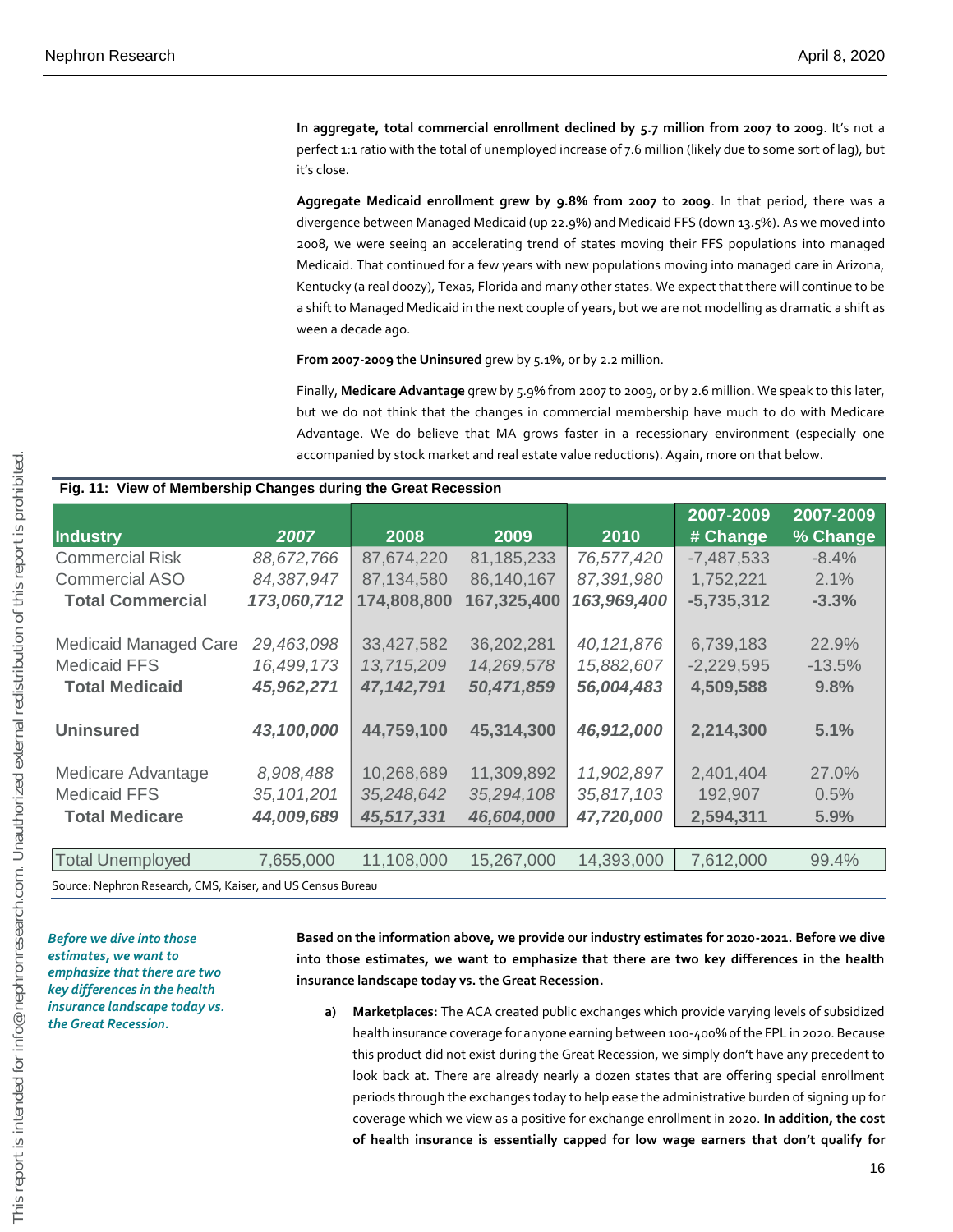#### **Medicaid, which could make these products more attractive rather than simply becoming uninsured.**

**b) Medicaid expansion:** The second obvious change is that Medicaid eligibility levels were expanded for the 36 states that chose to expand as a part of the ACA. Not only does Medicaid coverage include a higher level of the FPL and additional populations (like childless adults) in the states that expanded, it also eliminated the asset-based tests. This loosens Medicaid eligibility requirements, so regardless of your existing asset base, anyone earning less than ~138% of the FPL in 2020 could qualify for Medicaid in expansion states.

#### **With that, we highlight our estimates of membership changes for 2020-2021.**

**Unemployment:** Clearly the greatest unknown variable is what happens to unemployment. We have already seen a significant spike in jobless claims (down 3.3 million as of 3/21 and down 9.6 million cumulatively as of  $3/28$ ). We believe that there will be a spike during the initial several weeks, but this will be a shorter period of unemployment than the last recession as businesses begin to re-open after the COVID-19 impact. **We begin our discussion by assuming that unemployment claims reach 12 million.** For perspective, this is double the number of uninsured during the last recession (over a period of 2 years), but we do not think that is unreasonable given recent jobless claims data and due to the severity of businesses temporarily shutting down.

**Remember, there is also a difference between unemployment claims and commercial insured reductions**. First, not all claims come from individuals that were previously employed by groups. Second, not all that become unemployed were covered with health insurance at their former employers. Third, some individuals may choose to remain on the insurance rolls through COBRA.

- **Commercial Risk:** We assume a 10% decline in commercial risk, which is slightly worse than the 8.4% decline from 2007-2009. Again, we are essentially taking the 2-year impact of the recession and applying that to 2020 because we view the impact of this recession as more immediate and more severe in the first year, but the impact will subside sooner. While the commercial risk population is approximately 42% of the overall group market, we assume 70% of the job losses will come in this segment.
- **Commercial ASO:** We estimate a 3.1% decline in commercial ASO enrollment. Even though commercial ASO grew by 2.1% during the last recession, we don't expect growth in 2020. Instead, we would guess that commercial ASO has a similar trend to total commercial declines from 2007-2009. We have tempered the reductions to account for some shift from risk groups. We also note that many of the service industry companies that are experiencing the largest layoffs over-index to risk based plans.
- **Medicaid:** We estimate that there will be 6.5% growth in Medicaid enrollment, and the majority of that growth accrues to managed Medicaid (given that the majority of Medicaid membership is now managed Medicaid). **We assume that 50% of total commercial disenrollment (10 million people) will move to Medicaid.**During the last recession, Medicaid represented ~79% of total commercial disenrollment (5.7 million). We tempered our expectations down to 50% because we believe a portion will now enroll on the exchanges.
- **Exchanges:** We estimate that there will be 10.9% growth in exchange enrollment, or ~1.25 million new individuals. **We arrived at that figure by assuming that 12.5% of total commercial disenrollment (10 million people) will move to exchanges.** We expect many to shop the exchanges in comparison to COBRA. Even with monthly premiums in the exchanges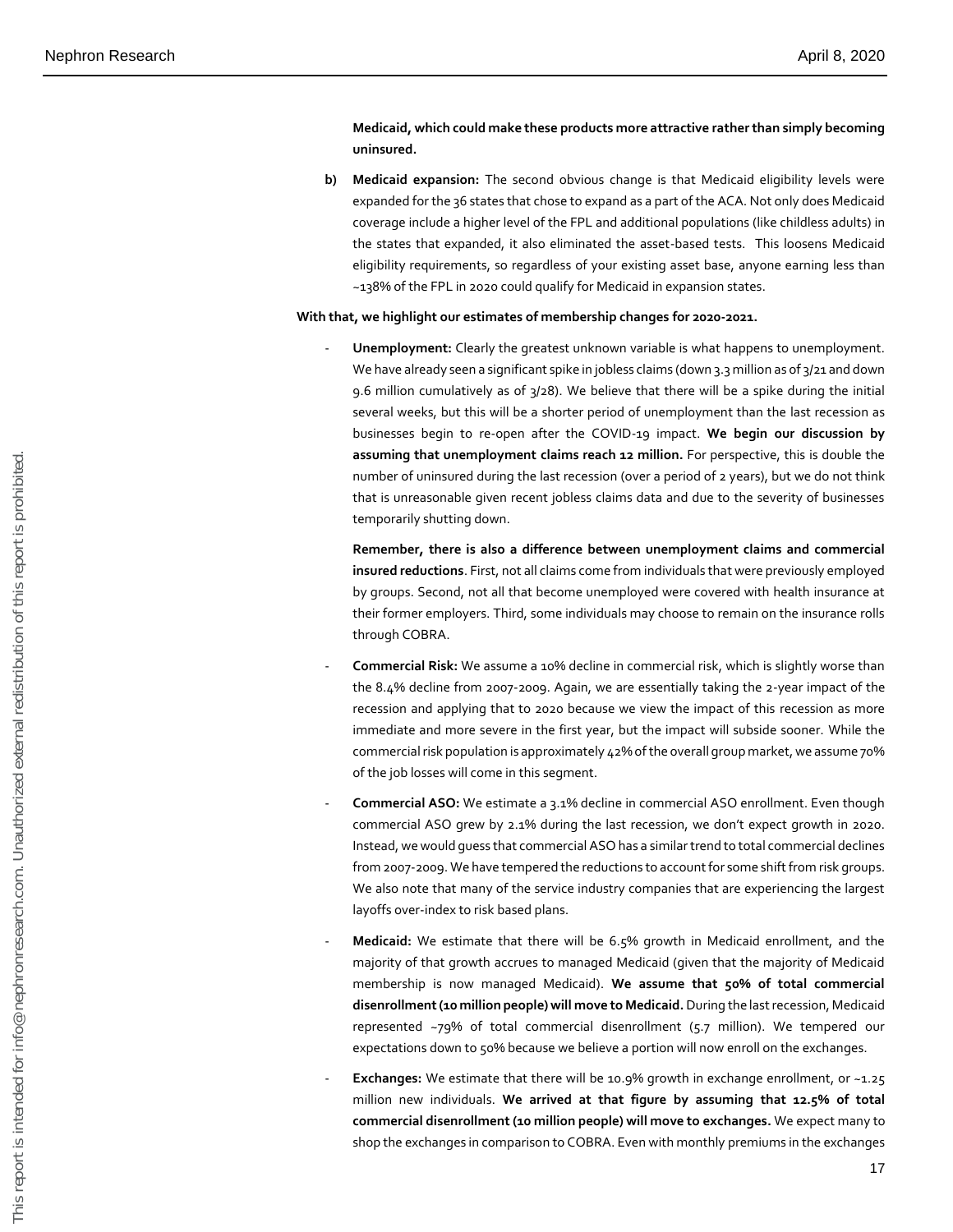over \$500 (with no subsidies), there are still likely savings for many individuals relative to their COBRA premiums. Due to the fact that exchanges didn't exist in the prior recession, we have tried to be conservative around their impact, and we would not be surprised to see growth above our estimate. We simply do not have the historical precedence to inform us.

**One side note on exchanges –** We have received questions about the Federally run exchanges not being opened up. Individuals are allowed to shop the exchanges when there is a qualified life event. That includes events such as marriage, divorce, a child born and even loss of job. We believe that virtually all of those that lose their jobs (commercially insured) will be able to enroll in an exchange plan, even if they live in a state that has a federally run exchange.

- Uninsured: Based in part on process of elimination, we estimate that as many as 3.75 million individuals could simply go uninsured. This is in broadly line with the last recession when 38.6% of commercial disenrollment went uninsured.
- **Medicare Advantage:** Finally, most think that MA is unaffected through a recession. **While the total population of Medicare eligible doesn't change because of a recession, we believe that MA does indeed accelerate in a recession**. MA is a value based product for seniors. When home values and IRAs/401ks lose significant value, seniors tend to be more sensitive to price in Medicare. At this point a Med Supp offering with a PDP plan could cost more than \$4,000 per year, while MedPAC just reported that 93% of counties in the US have a zero premium plan with drug coverage available. We still expect Medicare Advantage to grow by 9% in 2020 but if we are wrong, the number is likely higher. It is possible the there is an incremental boost from age-ins choosing Medicare Advantage over FFS. Conversely, we have to consider mortality rates for the senior population increasing due to COVID-19.

| While the total population of |
|-------------------------------|
| Medicare eligible doesn't     |
| change because of a           |
| recession, we believe that MA |
| does indeed accelerate in a   |
| recession                     |
|                               |

|                         |             |             |             | 2019-2020   | 2019-2020 |
|-------------------------|-------------|-------------|-------------|-------------|-----------|
| <b>Industry</b>         | 2019        | 2020        | 2021        | # Change    | % Change  |
| <b>Commercial Risk</b>  | 70,152,658  | 63,152,658  | 64,415,711  | (7,000,000) | $-10.0%$  |
| <b>Commercial ASO</b>   | 97,871,749  | 94,871,749  | 98,666,619  | (3,000,000) | $-3.1%$   |
| Exchanges               | 11,444,141  | 12,694,141  | 12,821,082  | 1,250,000   | 10.9%     |
| <b>Total Commercial</b> | 179,468,548 | 170,718,548 | 175,903,413 | (8,750,000) | $-4.9%$   |
| Medicaid Managed Care   | 67,119,128  | 71,369,128  | 71,725,974  | 4,250,000   | 6.3%      |
| <b>Medicaid FFS</b>     | 9,945,851   | 10,695,851  | 9,518,356   | 750,000     | 7.5%      |
| <b>Total Medicaid</b>   | 77,064,979  | 82,064,979  | 81,244,329  | 5,000,000   | 6.5%      |
| <b>Uninsured</b>        | 28,547,347  | 32,297,347  | 36,202,281  | 3,750,000   | 13.1%     |
| Medicare Advantage      | 23,338,739  | 25,439,226  | 28,491,933  | 2,100,487   | 9.0%      |
| <b>Medicare FFS</b>     | 37,861,261  | 37,413,174  | 35,994,630  | 509,287     | 1.3%      |
| <b>Total Medicare</b>   | 61,200,000  | 62,852,400  | 64,486,562  | 1,591,200   | 2.6%      |
|                         |             |             |             |             |           |
| <b>Total Unemployed</b> | 5,753,000   | 17,753,000  | 13,753,000  | 12,000,000  | 209%      |

#### **Fig. 12: Health Insurance Industry Membership Projections 2020-2021**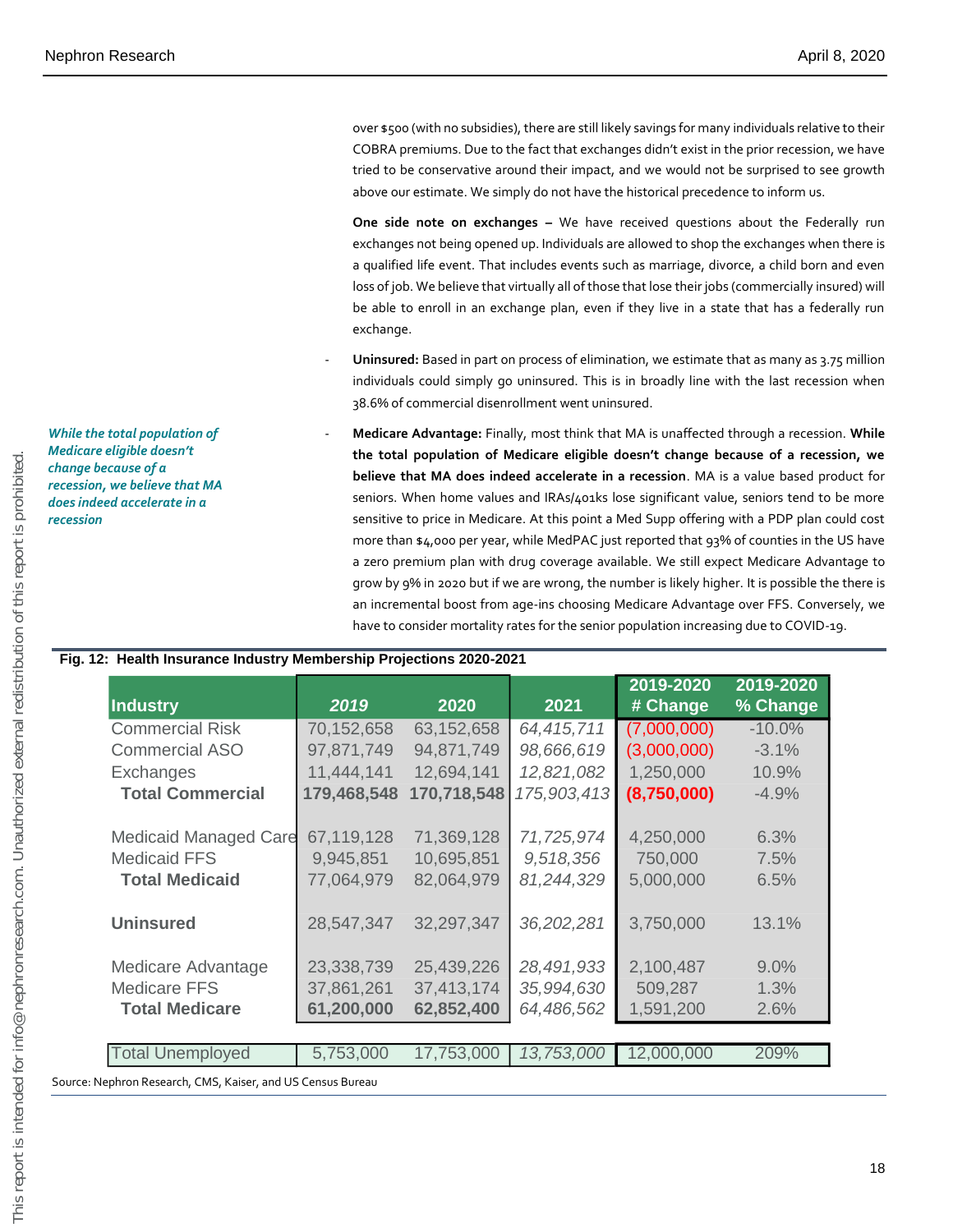#### **9) What do the membership changes do to earnings at the health insurance companies?**

**We take those 2020 industry estimates and translate that into the impact on our coverage universe.** We assume the membership, revenues and EBIT impact is over a 9-month period given that we don't expect material changes to membership averages (or member months) in 1Q20.

- **Medicare Advantage:** Based on New York's death rate for those 65 years old+, we assume that an incremental ~0.3% of seniors will involuntarily terminate enrollment as a result of the virus. However, we also estimate there will be an incremental boost as age-ins choose MA over FFS at a faster pace (due to the recession, stock market declines, etc). MA is simply a better financial value than FFS, and should outpace FFS growth during recessionary periods. If you assume that an incremental 5% of Age-ins in 2020 (3.7mm age in this year) select MA, it adds 200K MA lives. All in we would estimate a modest net 0.5% benefit in 2020. We assume the margins on a new member are closer to 3% given that they are lower margins in their first year but tend to skew slightly healthier.
- Commercial Risk: We assume a 9% decline in commercial risk, which is slightly better than the industry decline of 10% because we believe the public MCOs will do a better job of aggregating market share. We estimate the margins on commercial risk members are in a range of 3% to 9% for those lost.
- **Commercial ASO:** We estimate a 3% decline in commercial ASO enrollment, which is in line with the industry decline of 3%. The large public companies are basically the national ASO market. We estimate the margins on commercial ASO members are ~12.5%.
- **Medicaid:** We estimate that the MCOs will grow Medicaid by 6.0%, again which is in line with our estimate of industry growth of 6.5%. We estimate the margins on new Medicaid members are low at ~1.0%. This is due in part to our belief that rates in Medicaid, especially on incremental membership, will be pressured at the state level.
- **Exchanges:** We estimate that Centene will experience outsized exchange membership growth relative to peers given their current positioning. We estimate the total exchange enrollment will grow by 10.9%, but Centene will grow by 12.5% while all others will grow by 7.5%. We estimate the margins on new exchange members will be low as the people who enroll will be sicker and require health insurance, so we give them 2.0% margin profile in 2020.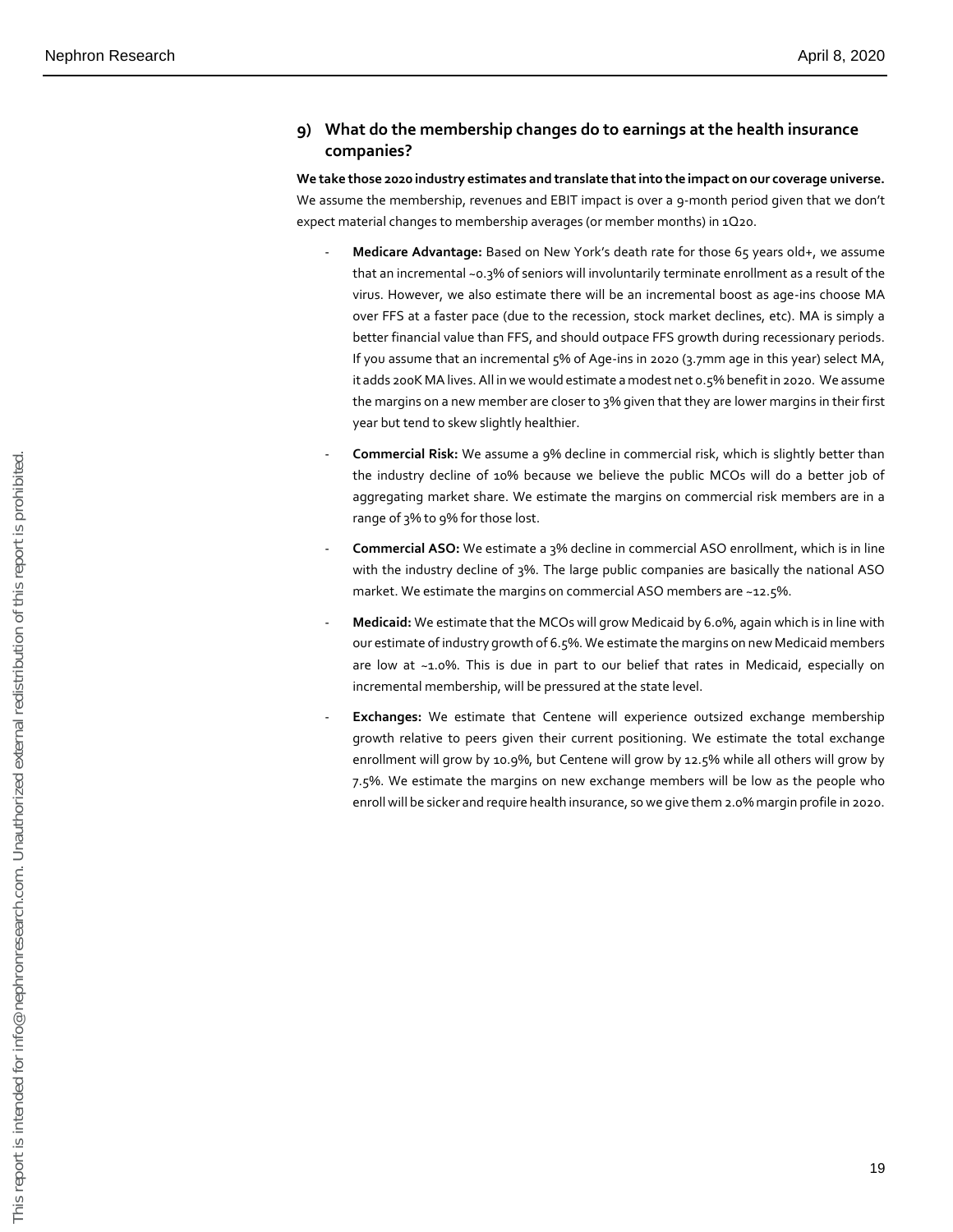#### **Fig. 13: Coverage Universe Membership Projections 2020**

| % Change in Membership                  |           |           |           |           |           |         |           |
|-----------------------------------------|-----------|-----------|-----------|-----------|-----------|---------|-----------|
| Medicare Advantage                      | 0.5%      | 0.5%      | 0.5%      | 0.5%      | 0.5%      | 0.5%    | 0.5%      |
| Involuntary Disenrollment from COVID-19 | (0.3% )   | (0.3%)    | (0.3%)    | (0.3%)    | (0.3%)    | (0.3% ) | (0.3%)    |
| Recessionary Impact on Age-Ins          | 0.8%      | 0.8%      | 0.8%      | 0.8%      | 0.8%      | 0.8%    | 0.8%      |
| Commercial Risk                         | $(9.0\%)$ | $(9.0\%)$ | $(9.0\%)$ | $(9.0\%)$ | $(9.0\%)$ |         | $(9.0\%)$ |
| Commercial ASO                          | $(3.0\%)$ |           | $(3.0\%)$ | $(3.0\%)$ | $(3.0\%)$ |         | $(3.0\%)$ |
| Medicaid                                | 6.0%      | 6.0%      | 6.0%      | 6.0%      | 6.0%      | 6.0%    | 6.0%      |
| Exchanges                               | 7.5%      | 12.5%     | 7.5%      |           |           | 7.5%    |           |
| <b>Assumed EBIT Margin</b>              |           |           |           |           |           |         |           |
| Medicare Advantage                      | 3.0%      | 3.0%      | 3.0%      | 3.0%      | 3.0%      | 3.0%    | 3.0%      |
| Commercial Risk                         | 9.0%      | 5.0%      | 9.0%      | 9.0%      | 3.0%      |         | 9.0%      |
| Commercial ASO                          | 12.5%     |           | 12.5%     | 12.5%     | 12.5%     |         | 12.5%     |
| Medicaid                                | 1.0%      | 1.0%      | 1.0%      | 1.0%      | 1.0%      | 1.0%    | 1.0%      |
| Exchanges                               | 2.0%      | 2.0%      | 2.0%      |           |           | 2.0%    |           |
| <b>Assumed PMPM</b>                     |           |           |           |           |           |         |           |
| Medicare Advantage                      | \$1,000   | \$1,000   | \$1,000   | \$1,000   | \$1,000   | \$1,000 | \$1,000   |
| Commercial Risk                         | \$450     | \$450     | \$450     | \$450     | \$450     | \$450   | \$450     |
| Commercial ASO                          | \$30      | \$30      | \$30      | \$30      | \$30      | \$30    | \$30      |
| Medicaid                                | \$350     | \$350     | \$350     | \$350     | \$350     | \$350   | \$350     |
| Exchanges                               | \$400     | \$400     | \$400     | \$400     | \$400     | \$400   | \$400     |

Source: Nephron Research, CMS, Kaiser, and US Census Bureau

#### **10) What happens to SG&A costs through all of this?**

In terms of SG&A, we note that there is some historical precedent for plans to rein in costs during periods of uncertainty. Below, we show the historical trend in average SG&A ratio across our coverage group. The SG&A ratio shown below is standardized to include stock compensation expense, but to exclude depreciation and amortization**. From 2007-2009, the average annual SG&A ratio for our MCO group was ~14.4%, approximately 50bps lower than both the preceding and subsequent three-year periods**. The average SG&A ratio across our MCO group declined to 14.1% in 2009, the lowest level achieved over the preceding ten years.

**The decline in our coverage group's average SG&A ratio can also be visualized on a quarterly basis.** The overall trajectory can be best visualized by the downward pressure on fourth quarter results, which are seasonally higher due to the typical ramp in selling and marketing costs. From 2007-2009, our coverage group saw consistent y/y improvement in the average fourth quarter SG&A ratio. After three years of continuous declines, the 4Q09 SG&A reached 14.9%, down a cumulative 50bps relative to 4Q06.





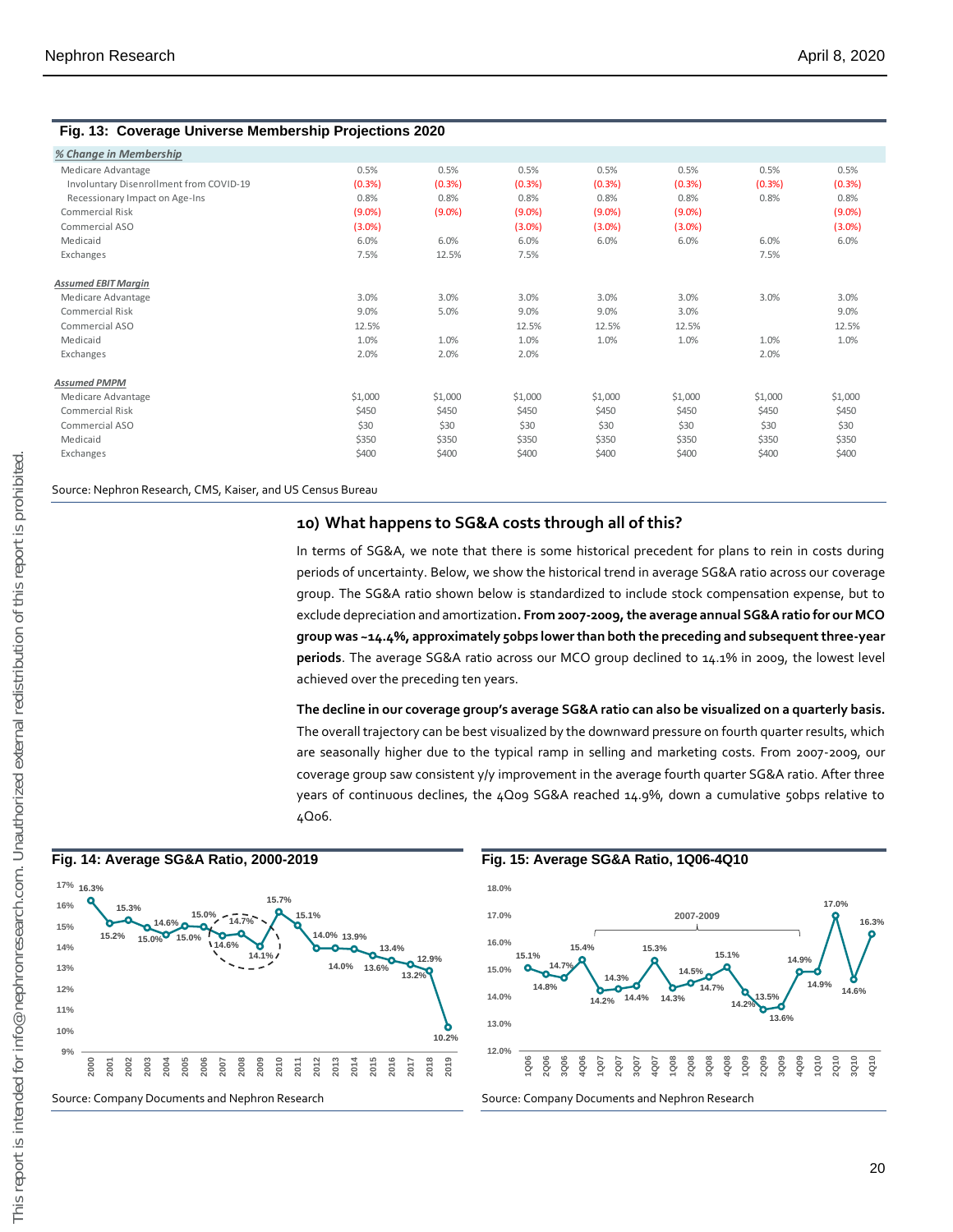All that said, **we are more skeptical of seeing material improvement in SG&A ratios during this downturn. In fact, we are modelling in an increase this year. First,** we note that MCOs have already done a good job at extracting operating costs out of their business over the past few years (making incremental efficiencies more difficult to harvest). In 2019, **commercial/MA insurers within our group achieved an average SG&A ratio of just 11.8%,** representing a decline of ~590bps relative to 2000. The 2019 result was the lowest average SG&A ratio in 20 years. Similarly, the average SG&A ratio among Medicaid insurers was 8.0% in 2019, down 590bps from 2000. This was the third lowest result of the past 20 years.

**Additionally**, **many companies are taking this opportunity to support better support their members and employees through enhanced services and compensation.** Examples include one-time employee bonuses, COVID-19 hotlines, and additional paid-time off. Needless to say, each of these actions raises costs and **will eat into each company's ability to lower SG&A expenses through the duration of the outbreak.** Below, we highlight some of the specific actions underway at each of our MCOs:

- ANTM: Anthem is providing paid-time off for associates with professional medical training that volunteer in their local community's response to COVID-19.
- **Cigna:** Cigna is providing "premium" compensation and additional assistance to employees who are required to work on-site. All other employees (i.e. those that can work from home) are required to do so. In addition, the company is providing an additional 10 days of emergency paid-time off for COVID-19 related absences.
- **CVS:** The company is awarding bonuses of between \$150-\$500 to employees (pharmacists, store managers, hourly store employees) who are required to remain on-site during the COVID-19 outbreak.
- HUM: Has created a hotline with specially trained employees to help support members with specific coronavirus questions and concerns.
- MOH: The company has ordered thousands of employees across several states (including California and Texas) to work remotely on a temporary basis. The company plans on allowing employees in other states to work from home over the coming weeks. This raises the potential for heightened technology-related costs.
- **UNH:**UnitedHealth has created a navigation support program for those who have been either diagnosed with or exposed to COVD-19. The program gives each member a dedicated customer service representative to consult on the social isolation process and coordinate access to medication, food, and medical care.

**With all of that said, we are assuming increases in SG&A dollars above our previous estimates of anywhere between 2.0% to 4.5%**.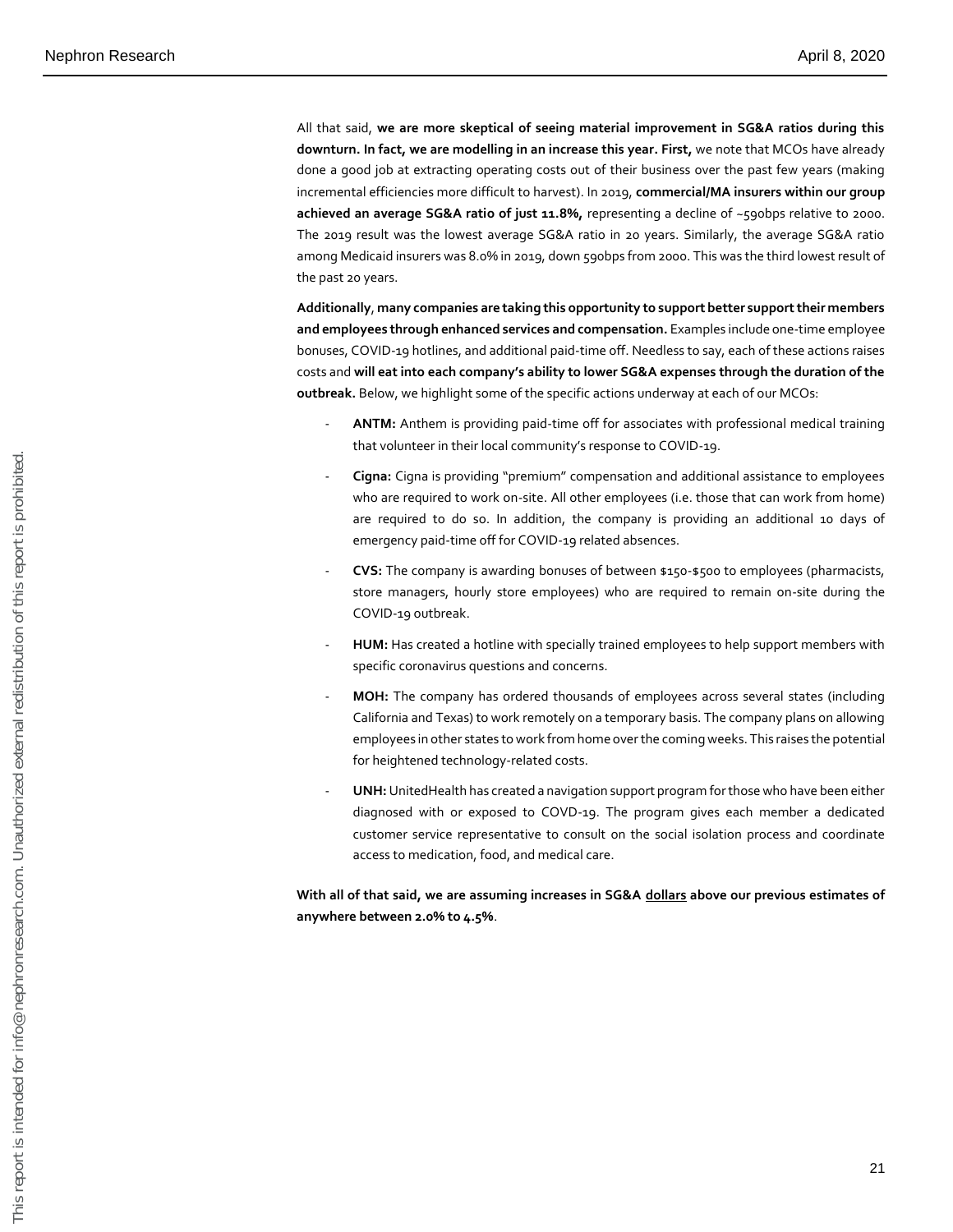

## **11) What happens to investment income?**

Though there are many moving parts relating to the recent decline in **interest rates, we generally see a very short-term and very modest benefit** (lower yields can create unrealized gains – which can be realized) **that is then met with a longer-term risk** (around reinvestment and then investment income levels). **We estimate that our coverage universe would realize an average negative impact of about 3.4% to 2020 EPS if investment yields were to decrease 100bps on existing investment portfolios**.

**We start with a temporary positive that comes in the form of higher bond values leading to unrealized gains.** After a precipitous decline in interest rates, existing fixed income securities tend to gain value. While some credits can lose value based on the underlying financial fundamentals, a large majority of investments held by managed care are very high quality including a large portion of government backed securities. While Corporate Bond ETFs with 1-5 year maturities are down 2-3% YTD, Treasury ETFs with 3-7 year maturities are up 5-7% this year. Said another way, investment portfolios at the managed care companies have likely appreciated slightly in recent weeks.

**We also highlight that highly levered companies (Cigna and CVS) should receive a larger benefit**. Our thought is that these companies can sell the higher valued securities to lock in even modest realized gains and use the proceeds for debt repayment. Conversely, even holding higher valued securities (at least those held as "available for sale") will have the effect of increasing the equity balance on the balance sheet, and thereby reducing calculations of leverage including debt to cap (most widely used for health insurance companies). For some further perspective, an average of more than 95% of debt securities held by the managed care companies are classified as available for sale and marked to market through the equity account.

Despite the short-term benefit, **we expect managed care companies to begin to see a headwind develop from short-term interest rate decreases, which could begin as early as this year.** The negative impact stems from heighted reinvestment risk. When insurers see their bonds mature, or sell securities, the companies will have to reinvest at current yield levels, which are MUCH lower today. Remember, these portfolios have relatively short durations – around 3.2 years, so there is meaningful maturation and turnover of portfolios each year. **We estimate that our coverage universe would realize an average negative impact of about 3.4% to 2020 EPS if investment yields were to decrease**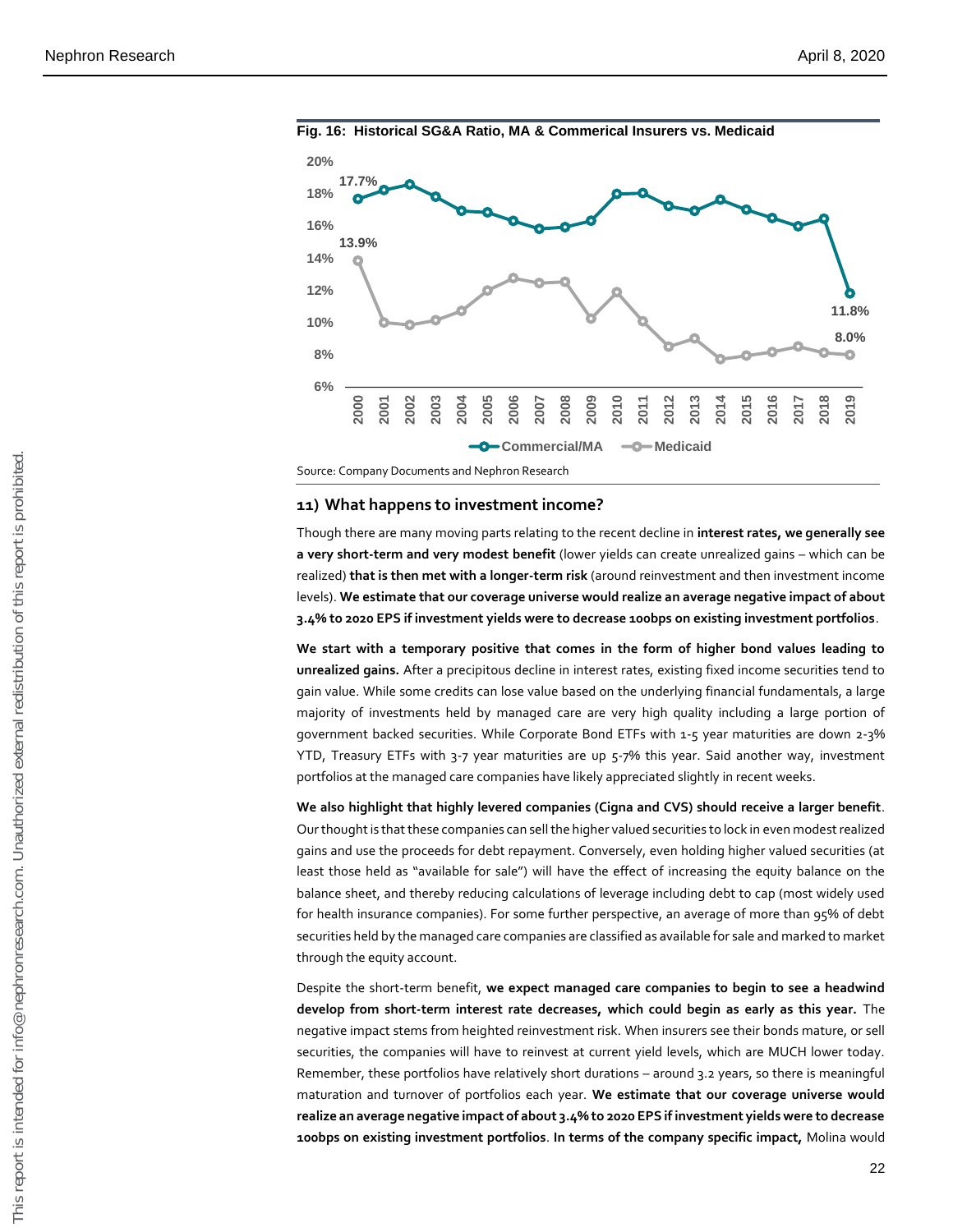realize the largest EPS impact due to the company's smaller earnings base. Conversely, CVS and UnitedHealth would be the least effected by a 100bps decrease in yields due to the company's lower reliance on investment income as a percentage of earnings. However, UnitedHealth also has a higher duration investment portfolio of 3.4 years, compared to an estimated average of 3.2 years, which indicates the company's investments are likely more sensitive to movements in interest rates.

#### **Fig. 17: 2020E EPS Impact of a 100bps Decrease in Investment Yield (\$ in thousands)**

| December 31, 2019            | <b>MOH</b>  | <b>HUM</b>   | <b>CNC</b>   | <b>ANTM</b>  | <b>CI</b>    | <b>UNH</b>   | <b>CVS</b>   | Average  |
|------------------------------|-------------|--------------|--------------|--------------|--------------|--------------|--------------|----------|
| Total Investments            | \$4,552,000 | \$14,106,000 | \$17,420,500 | \$28,392,000 | \$29,963,500 | \$49.144.000 | \$23,841,500 |          |
| 2020E Investment Income      | \$103.700   | \$541,080    | \$484,740    | \$980.350    | \$1,486,880  | \$1,857,000  | \$700,000    |          |
| Implied Yield                | 2.28%       | 3.84%        | 2.78%        | 3.45%        | 4.96%        | 3.78%        | 2.94%        | 3.43%    |
| Inv. Income EPS contribution | \$1.19      | \$2.81       | \$0.50       | \$2.88       | \$3.06       | \$1.47       | \$0.38       |          |
| vield with 100bps decrease   | 1.28%       | 2.84%        | 1.78%        | 2.45%        | 3.96%        | 2.78%        | 1.94%        | 2.43%    |
| Incremental EPS impact       | (S0.52)     | (S0.73)      | (S0.18)      | (S0.83)      | (\$0.62)     | (S0.39)      | (S0.13)      |          |
| Impact on EPS %              | $-4.50%$    | $-3.96\%$    | $-3.90\%$    | $-3.72%$     | $-3.37\%$    | $-2.38%$     | $-1.85%$     | $-3.38%$ |

Source: Nephron Research and Company Documents

#### **Fig. 18: Net Investment Income as a Percent of Pre-Tax Income (\$ in thousands)**

|                                                                                                                        |                              |                              |                              |                              |                                                                 |                              |                              |                                                                             |                                                                                                      |                              | earnings, and we expect that to worsen. That said, we also point out that the low-rate environment<br>has made companies less reliant on investment returns than they were a decade ago. In 2019, net                                                                                                                                                                                                                                                                                                                    |
|------------------------------------------------------------------------------------------------------------------------|------------------------------|------------------------------|------------------------------|------------------------------|-----------------------------------------------------------------|------------------------------|------------------------------|-----------------------------------------------------------------------------|------------------------------------------------------------------------------------------------------|------------------------------|--------------------------------------------------------------------------------------------------------------------------------------------------------------------------------------------------------------------------------------------------------------------------------------------------------------------------------------------------------------------------------------------------------------------------------------------------------------------------------------------------------------------------|
|                                                                                                                        |                              |                              |                              |                              |                                                                 |                              |                              |                                                                             |                                                                                                      |                              | investment income for the industry contributed only 1.4% to pre-tax earnings which compares to                                                                                                                                                                                                                                                                                                                                                                                                                           |
|                                                                                                                        |                              |                              |                              |                              |                                                                 |                              |                              |                                                                             |                                                                                                      |                              | an average of 10.5% contribution from 2005-2019. This year in 2020 we expect total net investment                                                                                                                                                                                                                                                                                                                                                                                                                        |
|                                                                                                                        |                              |                              |                              |                              |                                                                 |                              |                              |                                                                             | income to contribute only 0.8% to pre-tax earnings. Note that we are calculating this netted against |                              |                                                                                                                                                                                                                                                                                                                                                                                                                                                                                                                          |
|                                                                                                                        |                              |                              |                              |                              |                                                                 |                              |                              | interest expense so recent large acquisitions are having an impact as well. |                                                                                                      |                              |                                                                                                                                                                                                                                                                                                                                                                                                                                                                                                                          |
| Fig. 18: Net Investment Income as a Percent of Pre-Tax Income (\$ in thousands)                                        |                              |                              |                              |                              |                                                                 |                              |                              |                                                                             |                                                                                                      |                              |                                                                                                                                                                                                                                                                                                                                                                                                                                                                                                                          |
|                                                                                                                        | 2011                         | 2012                         | 2013                         | 2014                         | 2015                                                            | 2016                         | 2017                         | 2018*                                                                       | 2019                                                                                                 | 2020E**                      | $'05-'19$                                                                                                                                                                                                                                                                                                                                                                                                                                                                                                                |
| Investment Income<br>Interest Expense                                                                                  | \$4,007,865<br>(\$1,695,569) | \$4,086,984<br>(\$1,983,347) | \$3,971,410<br>(\$2,157,374) | \$4,109,007<br>(\$2,130,496) | \$4,054,569<br>(\$2,442,100)                                    | \$4,217,800<br>(\$3,188,200) | \$4,769,400<br>(\$3,293,500) | \$4,832,200<br>(\$3,236,400)                                                | \$5,518,000<br>(\$4,991,600)                                                                         | \$5,453,750<br>(\$5,130,219) | \$65,814,171<br>(\$33,864,645)                                                                                                                                                                                                                                                                                                                                                                                                                                                                                           |
| Net Investment Income<br><b>YOY Growth</b>                                                                             | \$2,312,296<br>(7.6)%        | \$2,103,637<br>$(9.0)\%$     | \$1,814,036<br>$(13.8)\%$    | \$1,978,511<br>9.1%          | \$1,612,469<br>$(18.5)\%$                                       | \$1,029,600<br>$(36.1)\%$    | \$1,475,900<br>43.3%         | \$1,595,800<br>8.1%                                                         | \$526,400<br>$(67.0)\%$                                                                              | \$323,531<br>$(38.5)\%$      | \$31,949,526                                                                                                                                                                                                                                                                                                                                                                                                                                                                                                             |
| Pre Tax Earnings<br><b>YOY Growth</b>                                                                                  | \$21,468,899<br>8.8%         | \$21,072,605<br>(1.8)%       | \$22,060,649<br>4.7%         | \$24,448,512<br>10.8%        | \$26,656,686<br>9.0%                                            | \$28,880,831<br>8.3%         | \$28,702,700<br>(0.6)%       | \$30,114,800<br>4.9%                                                        | \$37,789,200<br>25.5%                                                                                | \$41,601,120<br>10.1%        | \$348,447,508                                                                                                                                                                                                                                                                                                                                                                                                                                                                                                            |
| NI as % of Pre Tax                                                                                                     | 10.8%                        | 10.0%                        | 8.2%                         | 8.1%                         | 6.0%                                                            | 3.6%                         | 5.1%                         | 5.3%                                                                        | 1.4%                                                                                                 | 0.8%                         | 9.2%                                                                                                                                                                                                                                                                                                                                                                                                                                                                                                                     |
| *Exclude AET beginning in 2018.<br>**Excludes WCG beginning in 2020.<br>Source: Nephron Research and Company Documents |                              |                              |                              |                              |                                                                 |                              |                              |                                                                             |                                                                                                      |                              |                                                                                                                                                                                                                                                                                                                                                                                                                                                                                                                          |
|                                                                                                                        |                              |                              |                              |                              | 12) What happens to interest expense?                           |                              |                              |                                                                             |                                                                                                      |                              |                                                                                                                                                                                                                                                                                                                                                                                                                                                                                                                          |
|                                                                                                                        |                              |                              |                              |                              |                                                                 |                              |                              |                                                                             |                                                                                                      |                              |                                                                                                                                                                                                                                                                                                                                                                                                                                                                                                                          |
|                                                                                                                        |                              |                              |                              |                              |                                                                 |                              |                              |                                                                             |                                                                                                      |                              |                                                                                                                                                                                                                                                                                                                                                                                                                                                                                                                          |
|                                                                                                                        |                              |                              |                              |                              |                                                                 |                              |                              |                                                                             |                                                                                                      |                              |                                                                                                                                                                                                                                                                                                                                                                                                                                                                                                                          |
|                                                                                                                        |                              |                              |                              |                              |                                                                 |                              |                              |                                                                             |                                                                                                      |                              |                                                                                                                                                                                                                                                                                                                                                                                                                                                                                                                          |
|                                                                                                                        |                              |                              |                              | interest expense costs.      |                                                                 |                              |                              |                                                                             |                                                                                                      |                              | With the recent decline in interest rates, we could theoretically see an improvement in interest<br>expense if companies choose to refinance their debt. Our 2020 EPS estimates are not predicated or<br>any improvement in interest expense, but we wanted to show the potential benefit if the MCOs are able<br>to refinance to get lower rates. We estimate that our coverage universe would realize an average<br>positive impact of about 2.7% to 2020 EPS if interest rates were to decrease by 100bps on existing |
|                                                                                                                        |                              |                              |                              |                              |                                                                 |                              |                              |                                                                             |                                                                                                      |                              | In terms of the company specific impact, we highlight that highly levered companies (CVS and                                                                                                                                                                                                                                                                                                                                                                                                                             |
|                                                                                                                        |                              |                              |                              |                              |                                                                 |                              |                              |                                                                             |                                                                                                      |                              | Cigna) should receive a larger relative benefit if they are able to refinance at lower rates. Conversely                                                                                                                                                                                                                                                                                                                                                                                                                 |
|                                                                                                                        |                              |                              |                              |                              |                                                                 |                              |                              |                                                                             |                                                                                                      |                              | Molina and Humana would be the least effected by a 100bps decrease in yields due to the company's                                                                                                                                                                                                                                                                                                                                                                                                                        |
|                                                                                                                        |                              |                              |                              |                              | lower exposure to interest expense as a percentage of earnings. |                              |                              |                                                                             |                                                                                                      |                              |                                                                                                                                                                                                                                                                                                                                                                                                                                                                                                                          |
|                                                                                                                        |                              |                              |                              |                              |                                                                 |                              |                              |                                                                             |                                                                                                      |                              | Finally, we would also expect a slight benefit from exposure to floating rate debt. Again, we do not                                                                                                                                                                                                                                                                                                                                                                                                                     |

#### **12) What happens to interest expense?**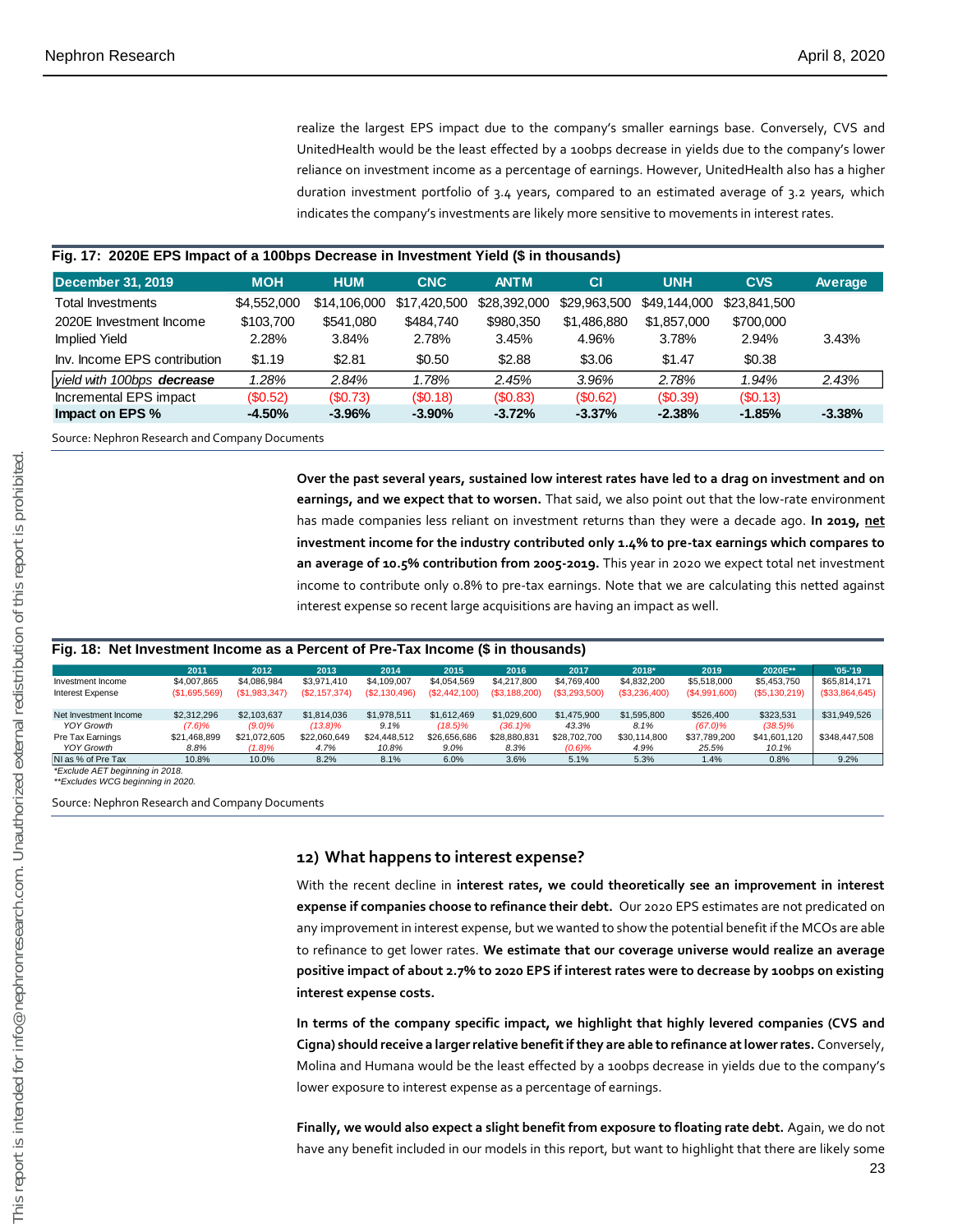benefits without official refinancings, though there are pontential hedges as well. Generally speaking the majority of debt is fixed across the MCOs (over 90%), but there is modest exposure to floating rate debt (either directly or through pay floating swaps), so as rates remain depressed, there could be a modest benefit there as well.

#### **Fig. 19: 2020E EPS Impact of a 100bps Decrease in Interest Expense (\$ in thousands)**

| <b>December 31, 2019</b>  | <b>CVS</b>   | <b>CI</b>    | <b>ANTM</b>  | <b>UNH</b>   | <b>CNC</b>  | <b>HUM</b>  | <b>MOH</b>  | Average |
|---------------------------|--------------|--------------|--------------|--------------|-------------|-------------|-------------|---------|
| <b>Total Debt</b>         | \$68,480,000 | \$37,407,000 | \$19,385,000 | \$40,678,000 | \$8,378,000 | \$5,666,000 | \$1,255,000 |         |
| 2020E Interest Expense    | \$2.877.444  | \$1.581.897  | \$810.579    | \$1,710,529  | \$710,085   | \$239.450   | \$77.680    |         |
| Implied Yield             | 4.20%        | 4.23%        | 4.18%        | 4.21%        | 8.48%       | 4.23%       | 6.19%       | 5.10%   |
| Int. Expense EPS Cost     | (\$1.58)     | (\$3.26)     | (\$2.38)     | (\$1.36)     | (S0.74)     | (\$1.24)    | (S0.89)     |         |
| rate with 100bps decrease | 3.20%        | 3.23%        | 3.18%        | 3.21%        | 7.48%       | 3.23%       | 5.19%       | 4.10%   |
| Incremental EPS impact    | \$0.38       | \$0.77       | \$0.57       | \$0.32       | \$0.09      | \$0.29      | \$0.14      |         |
| Impact on EPS %           | 5.32%        | 4.21%        | 2.54%        | $1.97\%$     | 1.88%       | 1.59%       | 1.24%       | 2.68%   |

Source: Nephron Research and Company Documents

#### **13) What happens to share repurchases?**

**Pivoting to share count, we believe there are several factors pointing to the potential for heightened share repurchase activity due to COVID-19. However, we are modelling in NO additional buybacks beyond our previous estimates as we think political pressure and uncertainty will combine to stop aggressive actions to increase shareholder value.** 

**That said, first**, we note that broad-based multiple compression across our managed care group has made the prospect of share buybacks more attractive. As of March 30th , **our MCOs were trading at an average of 12.8x NTM EBITDA, which is down -23% from the 5-year average of 16.5x.** Additionally, **valuations remain relatively attractive compared to the market, with our managed care group trading at a 21% discount to the SP50** (compared to the 10-year average discount of -8%).



Source: FactSet and Nephron Research

While companies may wait to repurchase shares until there is more certainty around the COVID019 outbreak, **we would not be surprised to see managed care companies take advantage of low**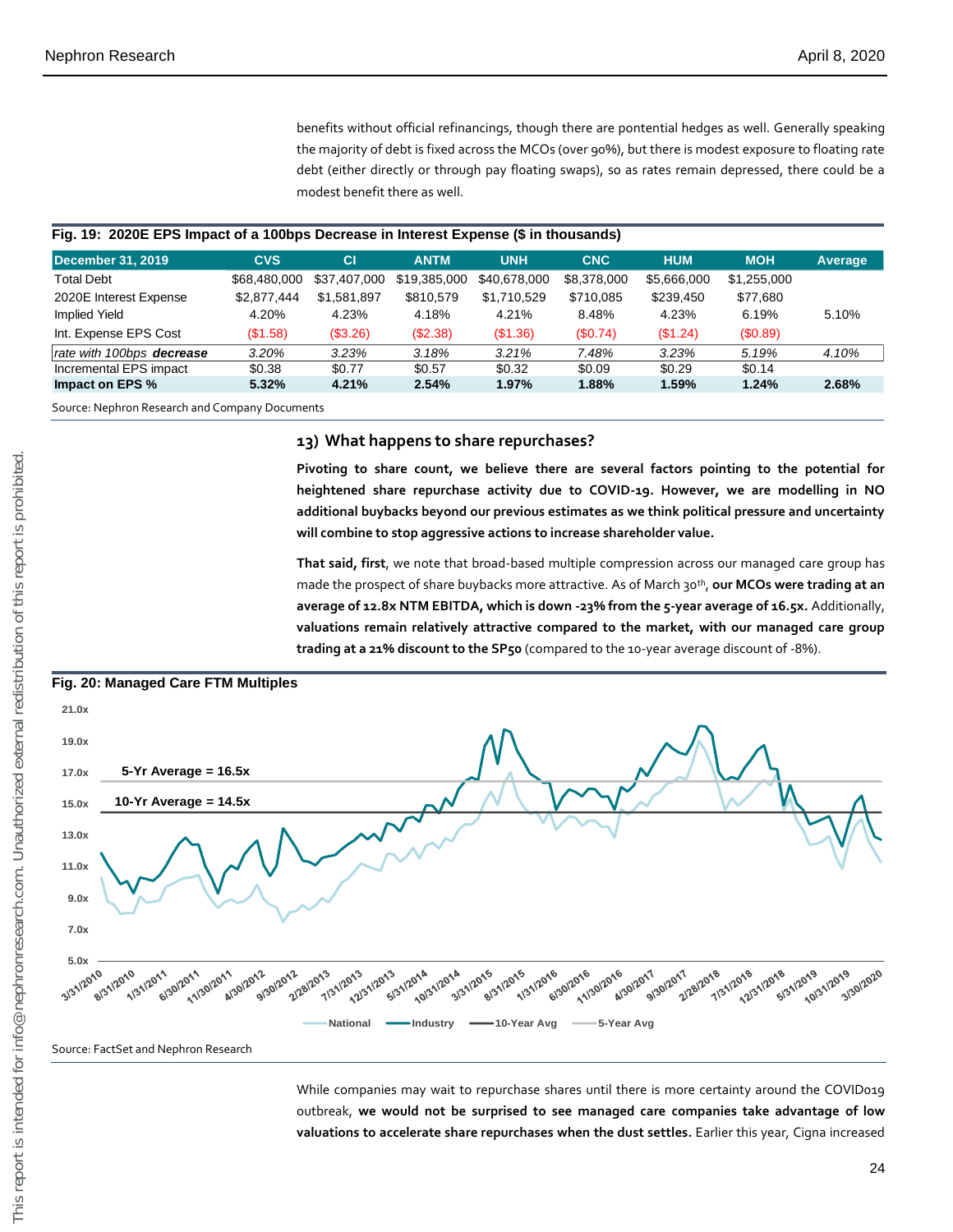its share repurchase capacity by \$500 million, while Humana initiated another \$1.0 billion accelerated share repurchases (following their prior ASR in November 2018). In December 2019, Molina authorized a share repurchase of up to \$500 million and bought back \$257 million in shares through February 7th . More surprisingly, **Centene also announced a \$500 million share repurchase program during 4Q19.** Centene has almost NEVER repurchases shares in the open market (just very modest repurchases for shares relinquished by employees for tax purposes and \$6 million in early 2009).





**There is also historical precedent for stronger levels of share repurchases during periods of economic uncertainty.** Below, we show share repurchases as a percentage of FCF across our coverage group, split between national and regional insurers. **Starting with the nationals,** we note that share repurchases averaged 93% of FCF from 2007-2009, which compares to 84% over the trailing three years and 75% over the subsequent three-year period. **Turning to regionals,** share buybacks reached a 5-year high of 19% of FCF in 2008, driven by broadly elevated share buyback activity at Molina, Centene, and Humana. From 2007 to 2009, **regionals allocated an average of 9% of FCF to share repurchases,**  which compares to 6% of FCF in the preceding three-year period and 20% over the following three years.



**Given the historical data, we show what the 2020 EPS impact would be if 50% of 2020E free cash flow were used to repurchase shares.** Repurchases are based on the closing share price on March 30th .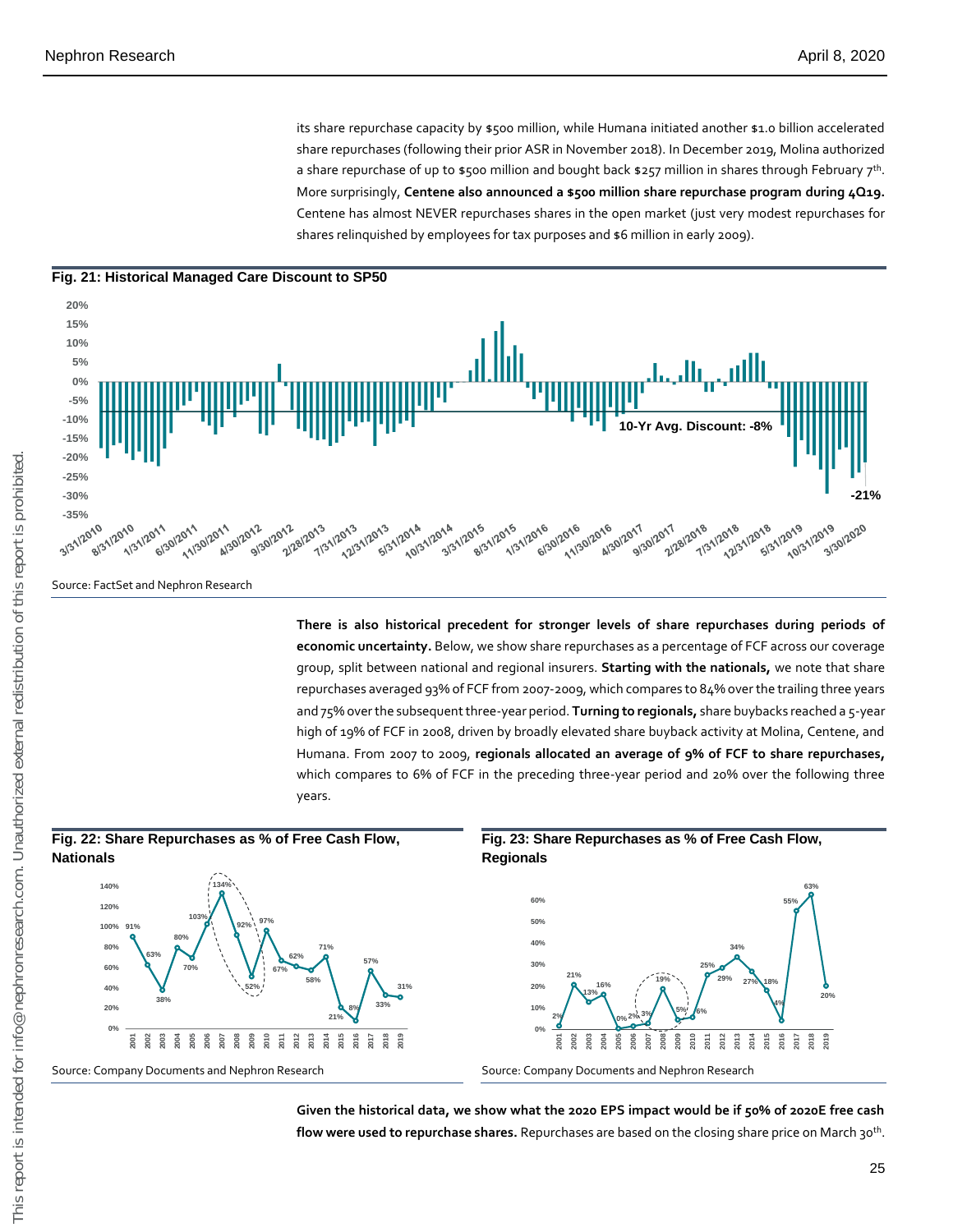We emphasize that this chart is meant to be illustrative rather than predictive, though we don't think these levels of repurchases are necessarily out of reach. As can be seen below, **the upside to 2020E EPS is highest at CVS, with 50% of FCF leading to 7.2% accretion off our base estimate.** Centene has the second highest upside at 4.0% of our 2020 EPS estimate, though that may be driven by the lack of repurchases in our base forecast (i.e. the incremental benefit is larger).

|             | 2020E Shares |            | <b>EPS</b>    | % of 2020E |
|-------------|--------------|------------|---------------|------------|
|             | <b>Base</b>  | <b>New</b> | <b>Impact</b> | <b>EPS</b> |
| <b>ANTM</b> | 255.4        | 249.0      | \$0.57        | 2.6%       |
| CI          | 371.0        | 361.4      | \$0.49        | 2.7%       |
| <b>CNC</b>  | 586.5        | 563.5      | \$0.19        | 4.1%       |
| <b>CVS</b>  | 1319.7       | 1233.1     | \$0.50        | 7.0%       |
| <b>HUM</b>  | 132.8        | 130.6      | \$0.32        | 1.7%       |
| <b>UNH</b>  | 954.5        | 932.2      | \$0.39        | 2.4%       |
| <b>MOH</b>  | 60.2         | 61.8       | N/A           | N/A        |

#### **Fig. 24: 2020E EPS Impact with 50% of FCF Allocated to Repurchases**

Source: Company Documents and Nephron Research

#### **14) Land the plane! What is the EPS Impact of COVID-19 on 2020 EPS?**

**Finally, we arrive to our estimates of the impact of COVID-19 on 2020 EPS for our coverage universe.** The **MLR impact**that is shown below is the same as the MLR benefit derived from our COVID-19 impact model (we focus on the one that is not adjusted for supply constraints). The **membership changes** reflect our growth, PMPM and margin assumptions that we outlined above. For **investment income**, we believe that a 10% reduction in our full year estimates are prudent given the decline in interest rates. We gauge this off of the calculations we made for a 100bps drop in yields and adjust for current rates (note that the three year treasury yield has declined another 60bps since the end of February). In terms of SG&A, we use the assumptions above for an increase in G&A costs in a range of 2.0% to 4.5% for the various companies. We believe the larger diversified companies have greater leverage and productivity (closer to 2%) while the Medicaid focused companies are closer to 4.5% given the expected increase in Medicaid and exchange growth. Base New Impact<br>255.4 24.90 361.4 **\$0.49 2.7%**<br>371.0 361.4 **\$0.49 2.7%**<br>586.5 563.5 **\$0.19 4.1%**<br>139.7 1233.3 130.6 **\$0.30 7.0%**<br>132.8 130.6 **\$0.30 7.0%**<br>954.5 932.2 **\$0.39 2.4%**<br>60.2 61.8 NI/A NI/A NI/A HIP parameterism i

**Finally, we make company specific adjustments for companies that have substantial earnings from non-insurance business segments.** For Anthem, Centene and Molina we assume that there is no material impact from non-insurance business segments, simply because the relative size of those earnings are small.

- **Cigna:** We estimate Cigna will have a relatively small earnings headwind of just \$37 million in their healthcare services (the legacy Express Scripts). This is driven by a 1.8% decline in core PBM revenues in 2020 and -0.8% decline in specialty mail, partially offset by 1.1% higher revenues from non-specialty mail. From the PBM perspective, we don't expect a material change in scripts or revenue given that the majority of scripts are for chronic conditions and are not materially affected by scripts at the physician's office.
- **CVS:** We expect the CVS retail pharmacy will realize a headwind of \$440 million and the PBM will realize a \$65 million headwind. In total, we estimate the CVS healthcare services segment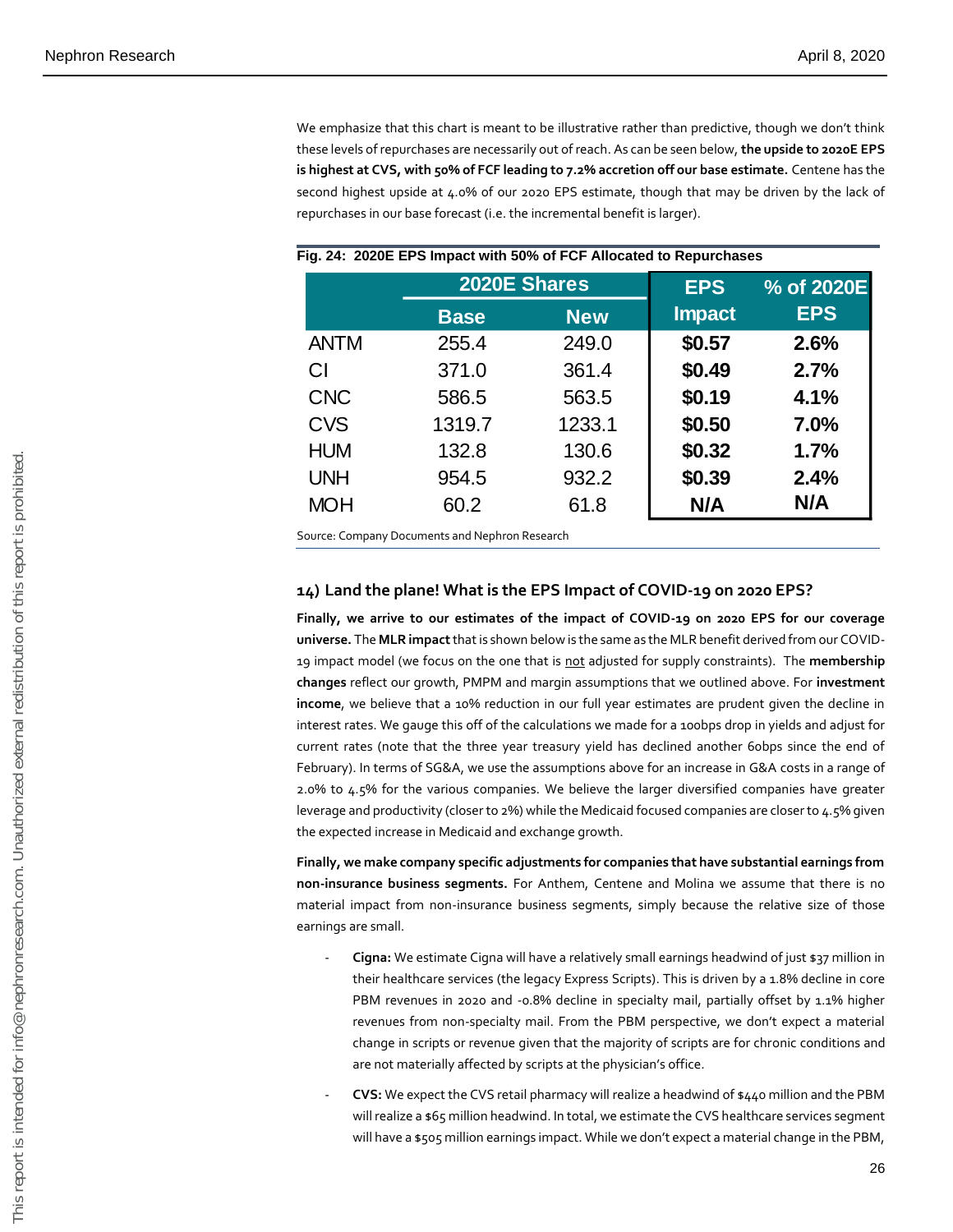we expect a greater headwind from the front end of the store despite the increase in stockpiling related to COVID19, driven primarily by shift away from higher margin beauty (impacted by the lockdowns in place across the US).

- **UnitedHealth:** We expect the OptumHealth segment will experience material earnings headwind in 2020, similar to other healthcare providers. We have consistently heard that primary care volumes are down anywhere from ~40% to ~80% in the impacted geographies and we would guess OptumHealth is experiencing a similar impact. However, we then adjust for the duration of the issue, a potential for a modest increase at the end of 2020 with pent up demand, and a further haircut because a portion of OptumHealth's revenues are capitated (and those monthly payments insulate the company from the FFS pressures). Taken altogether, we assume there is a 25% negative earnings impact for Optum Health. We expect that OptumRx will be down ~2% similar to the impact laid out for the PBM impacts at CVS and Cigna. Finally, there could be a modest incremental earnings boost to OptumInsight based on comments we are hearing from various healthcare companies and local governments suggesting clients would have greater needs for data and analytics tools, and clinical decision support tools and capabilities during an uncertain time like the COVID-19 pandemic.

Generally speaking, we expect the highest earnings benefit for Medicaid-focused companies including Centene and Molina. **We expect a \$0.38 per share increase (or 8.2%) and \$0.58 per share increase (or 5.0%) for Centene and Molina, respectively.** While the MLR benefit from COVID-19 in Medicaid is not as high as companies with high commercial risk exposure (e.g. Anthem), we estimate they will realize a greater earnings benefit from growth in Medicaid and Exchanges during a period of high unemployment. Next, we expect **Anthem to be the only diversified plan that will benefit by ~\$0.95 per share (or 4.2%)** due to the significant benefit from delays in elective procedures in their commercial risk book and the fact that they are not materially exposed to non-insurance businesses that could see a material headwind in 2020. We expect **UnitedHealth to experience the greatest earnings headwind of \$0.85 per share (or 5.2% decline)** given their heavy exposure to Medicare Advantage, as well as the material impact to OptumHealth. **We note that Humana is close to UnitedHealth with an expected EPS pressure of \$0.58 per share, or 5.0% in 2020.**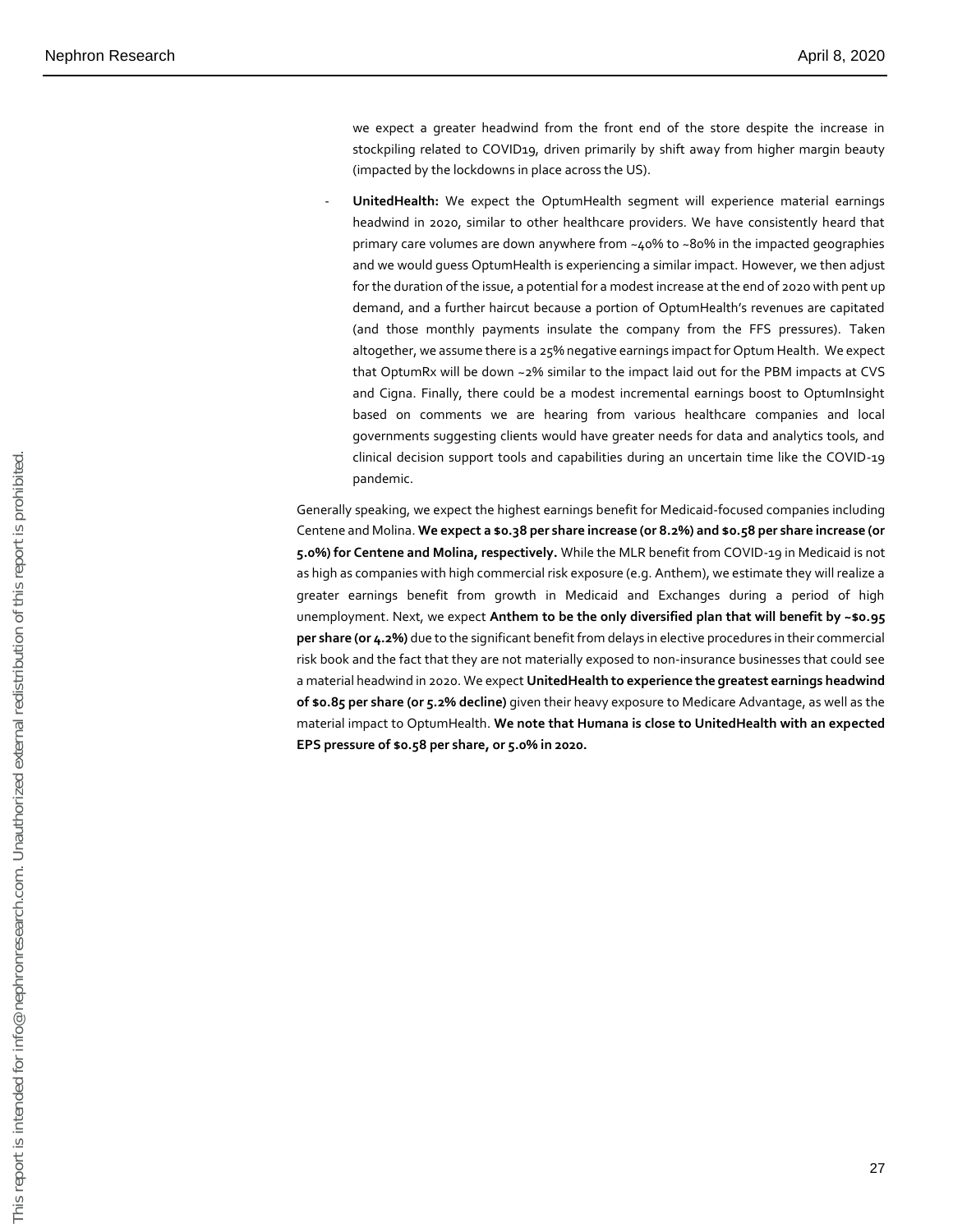| a) MLR Impact from COVID-19<br>b) Membership Changes<br>Medicare Advantage<br>Commercial Risk<br>Commercial ASO<br>Medicaid<br>c) Investment Income<br>d) SG&A Impact<br>Sub-Total<br><b>Other Business Segment Adjustments</b><br>Optum Rx (-5%)<br>Optum Health (-25%)<br>Optum Insight (5%)<br>Health Services (-5%)<br><b>Total EBIT Impact</b> | \$1,060,972<br>( \$191, 994)<br>\$1,877<br>( \$184, 566)<br>(526, 328)<br>\$14,487<br>\$2,537<br>( \$98,035)<br>(5447, 423)<br>\$323,520<br>\$0 | \$683,321<br>\$34,519<br>\$1,355<br>( \$9,057)<br>\$0<br>\$23,944<br>\$18,278<br>( \$48,474)<br>( \$304, 988)<br>\$364,378<br>\$0 | \$340,855<br>( \$82, 638)<br>\$686<br>(572, 171)<br>( \$12, 346)<br>\$0<br>\$1,193<br>( \$104,082)<br>(5282, 101)<br>(\$127,966)<br>(537) | \$532,249<br>( \$114, 344)<br>\$3,509<br>( \$108,084)<br>( \$14, 264)<br>\$4,495<br>\$0<br>( \$70,000]<br>(5697,541)<br>( \$349, 636)<br>( \$505,000) | \$106,705<br>(52, 484)<br>\$6,108<br>(59, 240)<br>(5509)<br>\$1,157<br>\$0<br>( \$54, 108)<br>( \$177, 622)<br>( \$127,509)<br>( \$53, 950)                                                                                                                                                                                                                                          | \$110,542<br>\$7,492<br>\$147<br>\$0<br>\$0<br>\$5,680<br>\$1,665<br>( \$10, 370)<br>( \$56, 989)<br>\$50,675 | \$1,257,743<br>(5278, 545)<br>\$7,833<br>(5278, 912)<br>( \$19, 231)<br>\$11,764<br>\$0<br>( \$185,700)<br>( \$964, 618)<br>( \$171, 120) |
|-----------------------------------------------------------------------------------------------------------------------------------------------------------------------------------------------------------------------------------------------------------------------------------------------------------------------------------------------------|-------------------------------------------------------------------------------------------------------------------------------------------------|-----------------------------------------------------------------------------------------------------------------------------------|-------------------------------------------------------------------------------------------------------------------------------------------|-------------------------------------------------------------------------------------------------------------------------------------------------------|--------------------------------------------------------------------------------------------------------------------------------------------------------------------------------------------------------------------------------------------------------------------------------------------------------------------------------------------------------------------------------------|---------------------------------------------------------------------------------------------------------------|-------------------------------------------------------------------------------------------------------------------------------------------|
|                                                                                                                                                                                                                                                                                                                                                     |                                                                                                                                                 |                                                                                                                                   |                                                                                                                                           |                                                                                                                                                       |                                                                                                                                                                                                                                                                                                                                                                                      |                                                                                                               |                                                                                                                                           |
|                                                                                                                                                                                                                                                                                                                                                     |                                                                                                                                                 |                                                                                                                                   |                                                                                                                                           |                                                                                                                                                       |                                                                                                                                                                                                                                                                                                                                                                                      |                                                                                                               |                                                                                                                                           |
|                                                                                                                                                                                                                                                                                                                                                     |                                                                                                                                                 |                                                                                                                                   |                                                                                                                                           |                                                                                                                                                       |                                                                                                                                                                                                                                                                                                                                                                                      |                                                                                                               |                                                                                                                                           |
|                                                                                                                                                                                                                                                                                                                                                     |                                                                                                                                                 |                                                                                                                                   |                                                                                                                                           |                                                                                                                                                       |                                                                                                                                                                                                                                                                                                                                                                                      |                                                                                                               |                                                                                                                                           |
|                                                                                                                                                                                                                                                                                                                                                     |                                                                                                                                                 |                                                                                                                                   |                                                                                                                                           |                                                                                                                                                       |                                                                                                                                                                                                                                                                                                                                                                                      |                                                                                                               |                                                                                                                                           |
|                                                                                                                                                                                                                                                                                                                                                     |                                                                                                                                                 |                                                                                                                                   |                                                                                                                                           |                                                                                                                                                       |                                                                                                                                                                                                                                                                                                                                                                                      |                                                                                                               |                                                                                                                                           |
|                                                                                                                                                                                                                                                                                                                                                     |                                                                                                                                                 |                                                                                                                                   |                                                                                                                                           |                                                                                                                                                       |                                                                                                                                                                                                                                                                                                                                                                                      |                                                                                                               |                                                                                                                                           |
|                                                                                                                                                                                                                                                                                                                                                     |                                                                                                                                                 |                                                                                                                                   |                                                                                                                                           |                                                                                                                                                       |                                                                                                                                                                                                                                                                                                                                                                                      |                                                                                                               |                                                                                                                                           |
|                                                                                                                                                                                                                                                                                                                                                     |                                                                                                                                                 |                                                                                                                                   |                                                                                                                                           |                                                                                                                                                       |                                                                                                                                                                                                                                                                                                                                                                                      |                                                                                                               |                                                                                                                                           |
|                                                                                                                                                                                                                                                                                                                                                     |                                                                                                                                                 |                                                                                                                                   |                                                                                                                                           |                                                                                                                                                       |                                                                                                                                                                                                                                                                                                                                                                                      |                                                                                                               |                                                                                                                                           |
|                                                                                                                                                                                                                                                                                                                                                     |                                                                                                                                                 |                                                                                                                                   |                                                                                                                                           |                                                                                                                                                       |                                                                                                                                                                                                                                                                                                                                                                                      |                                                                                                               |                                                                                                                                           |
|                                                                                                                                                                                                                                                                                                                                                     |                                                                                                                                                 |                                                                                                                                   |                                                                                                                                           |                                                                                                                                                       |                                                                                                                                                                                                                                                                                                                                                                                      | \$0                                                                                                           | ( \$895, 271)<br>( \$82,060)<br>( \$953, 374)                                                                                             |
|                                                                                                                                                                                                                                                                                                                                                     |                                                                                                                                                 |                                                                                                                                   | (537)                                                                                                                                     | ( \$505,000)                                                                                                                                          | ( \$53, 950)                                                                                                                                                                                                                                                                                                                                                                         |                                                                                                               | \$140,163                                                                                                                                 |
|                                                                                                                                                                                                                                                                                                                                                     |                                                                                                                                                 |                                                                                                                                   |                                                                                                                                           |                                                                                                                                                       |                                                                                                                                                                                                                                                                                                                                                                                      |                                                                                                               |                                                                                                                                           |
|                                                                                                                                                                                                                                                                                                                                                     | \$323,520                                                                                                                                       | \$364,378                                                                                                                         | (\$128,003)                                                                                                                               | ( \$854, 636)                                                                                                                                         | ( \$181,459)                                                                                                                                                                                                                                                                                                                                                                         | \$50,675                                                                                                      | ( \$1,066,391)                                                                                                                            |
| % of 2020 EBIT                                                                                                                                                                                                                                                                                                                                      | 4.0%                                                                                                                                            | 9.2%                                                                                                                              | $-1.7%$                                                                                                                                   | $-5.4%$                                                                                                                                               | $-4.9%$                                                                                                                                                                                                                                                                                                                                                                              | 4.7%                                                                                                          | $-4.8%$                                                                                                                                   |
|                                                                                                                                                                                                                                                                                                                                                     | Anthem                                                                                                                                          | Centene                                                                                                                           | Cigna                                                                                                                                     | <b>CVS</b>                                                                                                                                            | Humana                                                                                                                                                                                                                                                                                                                                                                               | Molina                                                                                                        | UnitedHealth                                                                                                                              |
| <b>EPS Impact</b>                                                                                                                                                                                                                                                                                                                                   | \$0.95                                                                                                                                          | \$0.38                                                                                                                            | (50.26)                                                                                                                                   | (50.47)                                                                                                                                               | (50.94)                                                                                                                                                                                                                                                                                                                                                                              | \$0.58                                                                                                        | (50.85)                                                                                                                                   |
| % of 2020 EPS                                                                                                                                                                                                                                                                                                                                       | 4.2%                                                                                                                                            | 8.2%                                                                                                                              | (1.4%)                                                                                                                                    | (6.6%)                                                                                                                                                | (5.1%)                                                                                                                                                                                                                                                                                                                                                                               | 5.0%                                                                                                          | (5.2%)                                                                                                                                    |
| <b>2020 EPS</b>                                                                                                                                                                                                                                                                                                                                     | \$22.40                                                                                                                                         | \$4.65                                                                                                                            | \$18.30                                                                                                                                   | \$7.08                                                                                                                                                | \$18.50                                                                                                                                                                                                                                                                                                                                                                              | \$11.60                                                                                                       | \$16.40                                                                                                                                   |
|                                                                                                                                                                                                                                                                                                                                                     |                                                                                                                                                 |                                                                                                                                   |                                                                                                                                           |                                                                                                                                                       | 15) What about 2021, and when should we focus on that?<br>It is quite obvious that the market is reacting to almost daily changes in the news reported around the<br>progression of the virus. As shown below, over the past 30 trading days, all of the managed care stocks<br>(except CVS with its retail "buffer") have moved +/-3% for at least 64% of those days. There doesn't |                                                                                                               |                                                                                                                                           |
|                                                                                                                                                                                                                                                                                                                                                     |                                                                                                                                                 |                                                                                                                                   |                                                                                                                                           |                                                                                                                                                       | appear to be much rhyme or reason for trading on a daily basis. There were 12 instances in which the<br>group average moved from positive 3% to negative 3% the next day, or vice versa.                                                                                                                                                                                             |                                                                                                               |                                                                                                                                           |
|                                                                                                                                                                                                                                                                                                                                                     |                                                                                                                                                 |                                                                                                                                   |                                                                                                                                           |                                                                                                                                                       |                                                                                                                                                                                                                                                                                                                                                                                      |                                                                                                               |                                                                                                                                           |
|                                                                                                                                                                                                                                                                                                                                                     |                                                                                                                                                 |                                                                                                                                   |                                                                                                                                           |                                                                                                                                                       |                                                                                                                                                                                                                                                                                                                                                                                      |                                                                                                               |                                                                                                                                           |
|                                                                                                                                                                                                                                                                                                                                                     |                                                                                                                                                 |                                                                                                                                   |                                                                                                                                           |                                                                                                                                                       |                                                                                                                                                                                                                                                                                                                                                                                      |                                                                                                               |                                                                                                                                           |
|                                                                                                                                                                                                                                                                                                                                                     |                                                                                                                                                 |                                                                                                                                   |                                                                                                                                           |                                                                                                                                                       |                                                                                                                                                                                                                                                                                                                                                                                      |                                                                                                               |                                                                                                                                           |
|                                                                                                                                                                                                                                                                                                                                                     |                                                                                                                                                 |                                                                                                                                   |                                                                                                                                           |                                                                                                                                                       |                                                                                                                                                                                                                                                                                                                                                                                      |                                                                                                               |                                                                                                                                           |
|                                                                                                                                                                                                                                                                                                                                                     |                                                                                                                                                 |                                                                                                                                   |                                                                                                                                           |                                                                                                                                                       |                                                                                                                                                                                                                                                                                                                                                                                      |                                                                                                               |                                                                                                                                           |
|                                                                                                                                                                                                                                                                                                                                                     |                                                                                                                                                 |                                                                                                                                   |                                                                                                                                           |                                                                                                                                                       |                                                                                                                                                                                                                                                                                                                                                                                      |                                                                                                               |                                                                                                                                           |
|                                                                                                                                                                                                                                                                                                                                                     |                                                                                                                                                 |                                                                                                                                   |                                                                                                                                           |                                                                                                                                                       |                                                                                                                                                                                                                                                                                                                                                                                      |                                                                                                               |                                                                                                                                           |
|                                                                                                                                                                                                                                                                                                                                                     |                                                                                                                                                 |                                                                                                                                   |                                                                                                                                           |                                                                                                                                                       |                                                                                                                                                                                                                                                                                                                                                                                      |                                                                                                               |                                                                                                                                           |
|                                                                                                                                                                                                                                                                                                                                                     |                                                                                                                                                 |                                                                                                                                   |                                                                                                                                           |                                                                                                                                                       |                                                                                                                                                                                                                                                                                                                                                                                      |                                                                                                               |                                                                                                                                           |
|                                                                                                                                                                                                                                                                                                                                                     |                                                                                                                                                 |                                                                                                                                   |                                                                                                                                           |                                                                                                                                                       |                                                                                                                                                                                                                                                                                                                                                                                      |                                                                                                               |                                                                                                                                           |
|                                                                                                                                                                                                                                                                                                                                                     |                                                                                                                                                 |                                                                                                                                   |                                                                                                                                           |                                                                                                                                                       |                                                                                                                                                                                                                                                                                                                                                                                      |                                                                                                               |                                                                                                                                           |
|                                                                                                                                                                                                                                                                                                                                                     |                                                                                                                                                 |                                                                                                                                   |                                                                                                                                           |                                                                                                                                                       |                                                                                                                                                                                                                                                                                                                                                                                      |                                                                                                               |                                                                                                                                           |
|                                                                                                                                                                                                                                                                                                                                                     |                                                                                                                                                 |                                                                                                                                   |                                                                                                                                           |                                                                                                                                                       |                                                                                                                                                                                                                                                                                                                                                                                      |                                                                                                               |                                                                                                                                           |
|                                                                                                                                                                                                                                                                                                                                                     |                                                                                                                                                 |                                                                                                                                   |                                                                                                                                           |                                                                                                                                                       |                                                                                                                                                                                                                                                                                                                                                                                      |                                                                                                               |                                                                                                                                           |

#### **Fig. 25: Summary of COVID-19 2020 EPS Impact for Coverage Universe**

#### **15) What about 2021, and when should we focus on that?**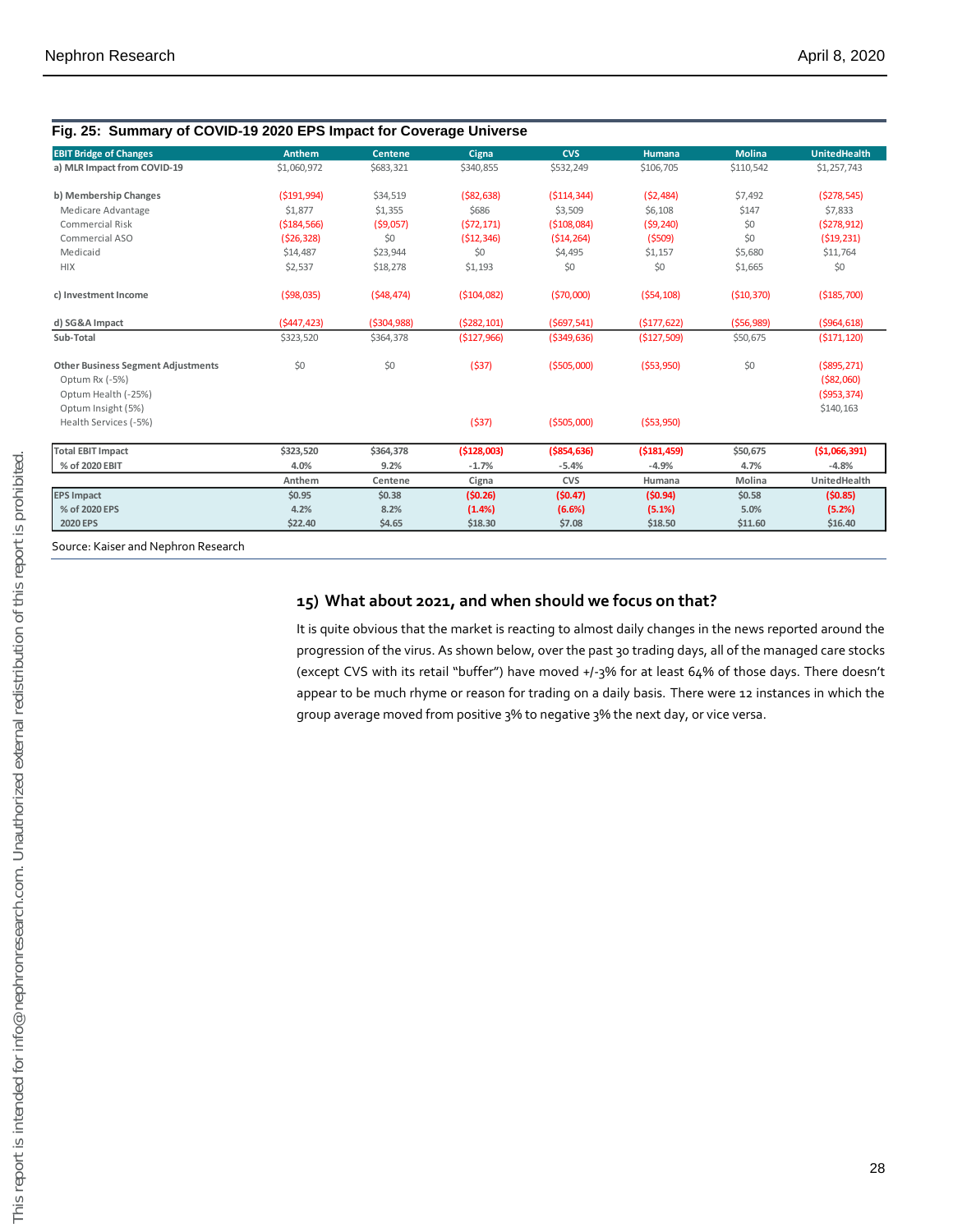|                                                                                                                                                                                              | <b>S&amp;P500</b> | <b>ANTM</b> | <b>CNC</b> | <b>CI</b>  | <b>CVS</b> | <b>HUM</b> | <b>MOH</b>                                                                                        | <b>UNH</b> |
|----------------------------------------------------------------------------------------------------------------------------------------------------------------------------------------------|-------------------|-------------|------------|------------|------------|------------|---------------------------------------------------------------------------------------------------|------------|
| 2/21/2020                                                                                                                                                                                    | $-1.1%$           | 0.3%        | $-0.4%$    | $-1.5%$    | $-0.6%$    | $-0.4%$    | $-0.5%$                                                                                           | $-0.2%$    |
| 2/24/2020                                                                                                                                                                                    | $-3.4%$           | $-5.8%$     | $-9.4%$    | $-7.7%$    | $-5.0%$    | $-6.4%$    | $-7.7%$                                                                                           | $-7.8%$    |
| 2/25/2020                                                                                                                                                                                    | $-3.0%$           | $-3.6%$     | $-5.7%$    | $-4.3%$    | $-5.3%$    | $-4.1%$    | $-6.6%$                                                                                           | $-5.2%$    |
| 2/26/2020                                                                                                                                                                                    | $-0.4%$           | 0.3%        | $-2.8%$    | $-1.5%$    | $-2.6%$    | $-1.0%$    | $-0.2%$                                                                                           | $-0.1%$    |
| 2/27/2020                                                                                                                                                                                    | $-4.4%$           | $-3.8%$     | $-3.3%$    | $-3.7%$    | $-5.3%$    | $-4.4%$    | $-3.5%$                                                                                           | $-3.5%$    |
| 2/28/2020                                                                                                                                                                                    | $-0.8%$           | $-0.3%$     | 0.8%       | 0.6%       | $-0.3%$    | 1.7%       | $-1.3%$                                                                                           | 0.4%       |
| 3/2/2020                                                                                                                                                                                     | 4.6%              | 5.5%        | 4.6%       | 6.2%       | 8.2%       | 8.0%       | 3.9%                                                                                              | 7.1%       |
| 3/3/2020                                                                                                                                                                                     | $-2.8%$           | $-5.5%$     | $-2.5%$    | $-2.6%$    | $-2.3%$    | $-5.8%$    | $-3.8%$                                                                                           | $-4.3%$    |
| 3/4/2020                                                                                                                                                                                     | 4.2%              | 15.6%       | 15.6%      | 10.7%      | 5.6%       | 14.4%      | 16.3%                                                                                             | 10.7%      |
| 3/5/2020                                                                                                                                                                                     | $-3.4%$           | $-3.1%$     | $-4.4%$    | $-4.1%$    | $-2.5%$    | $-0.5%$    | $-1.6%$                                                                                           | $-2.2%$    |
| 3/6/2020                                                                                                                                                                                     | $-1.7%$           | $-1.7%$     | $-1.9%$    | $-2.7%$    | $-0.3%$    | $-1.0%$    | $-1.3%$                                                                                           | 0.3%       |
| 3/9/2020                                                                                                                                                                                     | $-7.6%$           | $-4.4%$     | $-5.5%$    | $-7.1%$    | $-4.4%$    | $-8.1%$    | $-3.9%$                                                                                           | $-3.7%$    |
| 3/10/2020                                                                                                                                                                                    | 4.9%              | 6.0%        | 9.0%       | 8.9%       | 2.1%       | 3.6%       | 2.7%                                                                                              | 2.4%       |
| 3/11/2020                                                                                                                                                                                    | $-4.9%$           | $-1.5%$     | $-4.0%$    | $-5.3%$    | $-2.1%$    | $-6.0%$    | $-3.3%$                                                                                           | $-0.8%$    |
| 3/12/2020                                                                                                                                                                                    | $-9.5%$           | $-9.0%$     | $-1.4%$    | $-12.3%$   | $-10.9%$   | $-10.7%$   | $-1.4%$                                                                                           | $-9.9%$    |
| 3/13/2020                                                                                                                                                                                    | 9.3%              | 5.5%        | 11.3%      | 9.5%       | 9.2%       | 7.1%       | 12.5%                                                                                             | 8.6%       |
| 3/16/2020                                                                                                                                                                                    | $-12.0%$          | $-17.1%$    | $-15.0%$   | $-16.2%$   | $-12.3%$   | $-13.9%$   | $-16.9%$                                                                                          | $-17.3%$   |
| 3/17/2020                                                                                                                                                                                    | 6.0%              | 6.4%        | 7.3%       | 2.9%       | 10.9%      | 0.9%       | 3.3%                                                                                              | 8.5%       |
| 3/18/2020                                                                                                                                                                                    | $-5.2%$           | $-13.2%$    | $-9.2%$    | $-7.9%$    | $-1.4%$    | $-9.5%$    | $-4.5%$                                                                                           | $-11.1%$   |
| 3/19/2020                                                                                                                                                                                    | 0.5%              | $-2.9%$     | 1.7%       | 2.5%       | $-3.1%$    | 3.9%       | 0.4%                                                                                              | 1.3%       |
| 3/20/2020                                                                                                                                                                                    | $-4.3%$           | $-4.6%$     | $-8.9%$    | $-3.0%$    | $-1.2%$    | $-10.0%$   | $-5.6%$                                                                                           | $-6.0%$    |
| 3/23/2020                                                                                                                                                                                    | $-2.9%$           | $-8.8%$     | $-6.8%$    | $-8.5%$    | $-2.9%$    | $-7.0%$    | $-5.2%$                                                                                           | $-5.7%$    |
| 3/24/2020                                                                                                                                                                                    | 9.4%              | 12.7%       | 7.0%       | 13.2%      | 2.4%       | 9.2%       | 9.4%                                                                                              | 12.8%      |
| 3/25/2020                                                                                                                                                                                    | 1.2%              | 9.9%        | 7.3%       | 6.5%       | $-1.3%$    | 14.9%      | 10.4%                                                                                             | 6.7%       |
| 3/26/2020                                                                                                                                                                                    | 6.2%              | 8.9%        | 11.5%      | 8.1%       | 8.7%       | 13.2%      | 7.5%                                                                                              | 8.9%       |
| 3/27/2020                                                                                                                                                                                    | $-3.4%$           | $-5.4%$     | $-5.5%$    | $-4.9%$    | 0.5%       | $-2.4%$    | $-3.4%$                                                                                           | $-5.1%$    |
| 3/30/2020                                                                                                                                                                                    | 3.4%              | 3.4%        | 4.7%       | 10.5%      | 1.8%       | 4.8%       | 3.1%                                                                                              | 3.6%       |
| 3/31/2020                                                                                                                                                                                    | $-1.6%$           | $-1.5%$     | 2.9%       | $-0.6%$    | $-0.6%$    | 0.9%       | 0.3%                                                                                              | $-0.8%$    |
| 4/1/2020                                                                                                                                                                                     | $-4.4%$           | $-5.6%$     | $-5.5%$    | $-2.3%$    | $-1.7%$    | $-4.9%$    | $-6.1%$                                                                                           | $-4.8%$    |
| 4/2/2020                                                                                                                                                                                     | 2.3%              | $-1.4%$     | 0.4%       | $-2.5%$    | $-5.0%$    | 0.5%       | 1.8%                                                                                              | 1.3%       |
| 4/3/2020                                                                                                                                                                                     | $-1.5%$           | $-3.8%$     | $-3.1%$    | $-2.9%$    | 0.6%       | $-2.8%$    | $-1.0%$                                                                                           | $-4.6%$    |
| 4/6/2020                                                                                                                                                                                     | 7.0%              | 11.0%       | 10.1%      | 5.9%       | 0.9%       | 12.3%      | 6.7%                                                                                              | 8.2%       |
| 4/7/2020                                                                                                                                                                                     | 0.4%              | 0.8%        | 1.0%       | 3.3%       | 2.3%       | $-1.4%$    | $-0.3%$                                                                                           | 1.9%       |
| $\overline{\left(-3\right)}$                                                                                                                                                                 | 12                | 14          | 13         | ${\bf 12}$ | 8          | 12         | ${\bf 12}$                                                                                        | 13         |
| $> +3\%$                                                                                                                                                                                     | 9                 | 10          | ${\bf 10}$ | ${\bf 10}$ | 5          | 10         | 9                                                                                                 | 9          |
| % of Days                                                                                                                                                                                    | 64%               | 73%         | 70%        | 67%        | 39%        | 67%        | 64%                                                                                               | 67%        |
| Source: FactSet Nephron Research                                                                                                                                                             |                   |             |            |            |            |            |                                                                                                   |            |
| At some point, the market is going to focus on 2021 as a normalized starting base for the<br>companies. It is our belief that COVID-19 impacts will be much more severe in 2020 than any yea |                   |             |            |            |            |            |                                                                                                   |            |
| forward. Said another way, even if we see flare ups in the future, we think that the combination of buil                                                                                     |                   |             |            |            |            |            |                                                                                                   |            |
| up immunities, potential cures and/or immunizations will dampen effects in the future. Its possible that                                                                                     |                   |             |            |            |            |            |                                                                                                   |            |
| COVID-19 season becomes a new "flu season" but we don't expect to see meaningful year over yea                                                                                               |                   |             |            |            |            |            |                                                                                                   |            |
| changes in the future.                                                                                                                                                                       |                   |             |            |            |            |            |                                                                                                   |            |
| As we look toward 2021, we again compartmentalize our views based on the segments:                                                                                                           |                   |             |            |            |            |            |                                                                                                   |            |
| Commercial                                                                                                                                                                                   |                   |             |            |            |            |            |                                                                                                   |            |
|                                                                                                                                                                                              |                   |             |            |            |            |            |                                                                                                   |            |
|                                                                                                                                                                                              |                   |             |            |            |            |            | Membership: The most obvious impact will be the lower starting point for membership               |            |
|                                                                                                                                                                                              |                   |             |            |            |            |            | Depending on the slope of the recession, we could start 2021 with a significantly lower commercia |            |
|                                                                                                                                                                                              |                   |             |            |            |            |            | membership base. Most economists expect a meaningful rebound, though there is more                |            |

|  | Fig. 26: Daily Volatility over Last 33 Trading Days |
|--|-----------------------------------------------------|

#### *Commercial*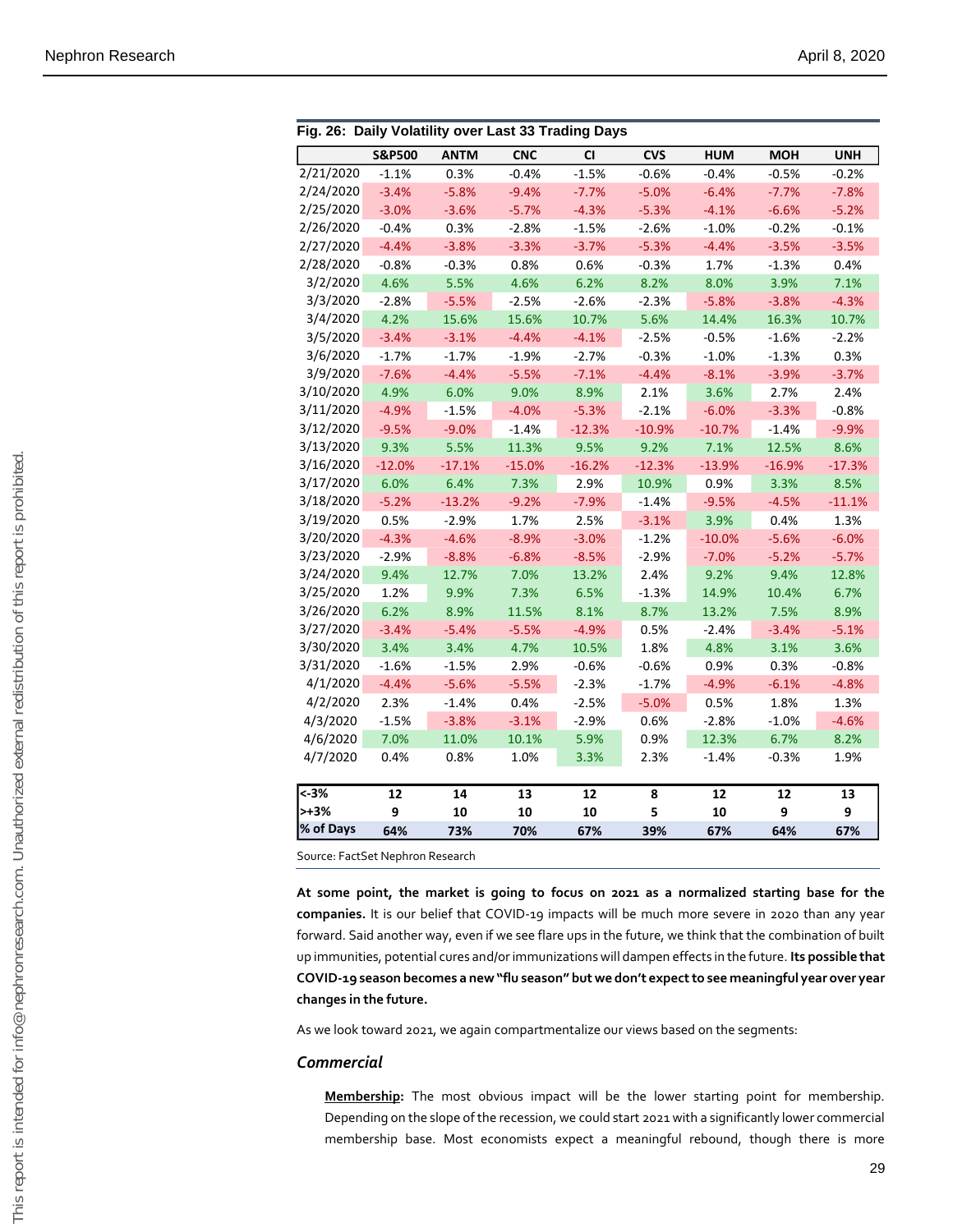uncertainty around this rebound than previous recessions. **We would guess that total commercial membership by the END of 2021 is likely up about 3% from 2020 levels, which implies that we get back approximately 5mm (or 50%) of the 10mm commercial membership losses we are projecting in 2021**. As noted, its possible that some of the job growth comes back sooner than later so we would guess that the member month impact in 2021 is actually positive. **Assuming that a large majority of the commercial losses this year come in March/April, we estimate that member months in 2021 are actually up just over 1%.**

Now, in the context of our current estimates (i.e. before the COVID-19 pandemic impact), 2021 commercial membership will almost certainly be lower. If we assume that commercial membership losses are approximately 6.0% this year in 2020, that translates into a member month decline of 5%. **Using the same estimates for 2021 employment growth of 3% (getting back half the losses), we estimate that member months in 2021 will be 3.7% lower than our current estimates. While this is incrementally better than 2021, we still estimate a headwind on commercial membership for 2021**.

|              |                                       |         | Fig. 27: Estimated Commercial Member Months                                                                                                                                                                                                                                                             |         |                                                                                             |
|--------------|---------------------------------------|---------|---------------------------------------------------------------------------------------------------------------------------------------------------------------------------------------------------------------------------------------------------------------------------------------------------------|---------|---------------------------------------------------------------------------------------------|
|              | <b>Prev Est</b>                       | 2020    | <b>Vs Prev Est</b>                                                                                                                                                                                                                                                                                      | 2021    | <b>Vs Prev Est</b>                                                                          |
| Jan          | 168.0                                 | 168.0   | $0\%$                                                                                                                                                                                                                                                                                                   | 159.6   | $-5%$                                                                                       |
| Feb          | 168.0                                 | 168.0   | $0\%$                                                                                                                                                                                                                                                                                                   | 159.6   | $-5%$                                                                                       |
| Mar          | 168.0                                 | 163.0   | $-3%$                                                                                                                                                                                                                                                                                                   | 159.6   | $-5%$                                                                                       |
| Apr          | 168.0                                 | 157.9   | $-6%$                                                                                                                                                                                                                                                                                                   | 161.3   | $-4%$                                                                                       |
| May          | 168.0                                 | 157.9   | $-6%$                                                                                                                                                                                                                                                                                                   | 161.3   | $-4%$                                                                                       |
| Jun          | 168.0                                 | 156.3   | $-7%$                                                                                                                                                                                                                                                                                                   | 161.3   | $-4%$                                                                                       |
| Jul          | 168.0                                 | 156.3   | $-7%$                                                                                                                                                                                                                                                                                                   | 163.0   | $-3%$                                                                                       |
| Aug          | 168.0                                 | 156.3   | $-7%$                                                                                                                                                                                                                                                                                                   | 163.0   | $-3%$                                                                                       |
|              | 168.0                                 | 157.9   | $-6%$                                                                                                                                                                                                                                                                                                   | 163.0   | $-3%$                                                                                       |
| Sep          |                                       |         |                                                                                                                                                                                                                                                                                                         | 163.0   |                                                                                             |
| Oct          | 168.0                                 | 157.9   | $-6%$                                                                                                                                                                                                                                                                                                   |         | $-3%$                                                                                       |
| Nov          | 168.0                                 | 157.9   | $-6%$                                                                                                                                                                                                                                                                                                   | 163.0   | $-3%$                                                                                       |
| Dec          | 168.0                                 | 157.9   | $-6%$                                                                                                                                                                                                                                                                                                   | 163.0   | $-3%$                                                                                       |
| <b>Total</b> | 2,016.3                               | 1,915.5 | $-5.0%$                                                                                                                                                                                                                                                                                                 | 1,940.7 | $-3.7%$                                                                                     |
|              |                                       |         | The heart of our argument surrounds our belief that MLRs tend to improve in a down economy<br>When corporate America is struggling they look to save costs everywhere and that trickles down<br>to the benefits for employees. While boom times are about recruiting and retention, recessions are      |         |                                                                                             |
|              |                                       |         | about cost cuts and messages of "where else are they going to go for work?" What tends to happer<br>is that benefits become more restrictive in down cycles. We start to see higher out of pocket cost:<br>(including deductibles), and tighter networks and formularies. Luckily we have solid data fo |         | MLR: We have argued for decades that managed care stocks tend to perform counter-cyclically |
|              |                                       |         | commercial MLRs. Back in the last recession several companies were reporting segment MLRs so<br>the chart below is just commercial loss ratios. As you see in the chart below, MLRs rose as the                                                                                                         |         |                                                                                             |
|              |                                       |         | last recession started - that was a result of higher COBRA costs, a rush to get procedures done in                                                                                                                                                                                                      |         |                                                                                             |
|              |                                       |         |                                                                                                                                                                                                                                                                                                         |         |                                                                                             |
|              |                                       |         | front of potential layoffs and other factors. But more importantly, after the initial impact of the                                                                                                                                                                                                     |         |                                                                                             |
|              |                                       |         | recession, we saw MLRs drop for two years. As a reminder, the job losses were more spread out                                                                                                                                                                                                           |         |                                                                                             |
|              |                                       |         | last time so the MLRs rose for 2 years and then fell for two years. Over the entire 4 year period we                                                                                                                                                                                                    |         |                                                                                             |
|              | ended up right back where we started. |         |                                                                                                                                                                                                                                                                                                         |         |                                                                                             |
|              |                                       |         |                                                                                                                                                                                                                                                                                                         |         |                                                                                             |
|              |                                       |         |                                                                                                                                                                                                                                                                                                         |         | 3 <sub>0</sub>                                                                              |
|              |                                       |         |                                                                                                                                                                                                                                                                                                         |         |                                                                                             |

#### **Fig. 27: Estimated Commercial Member Months**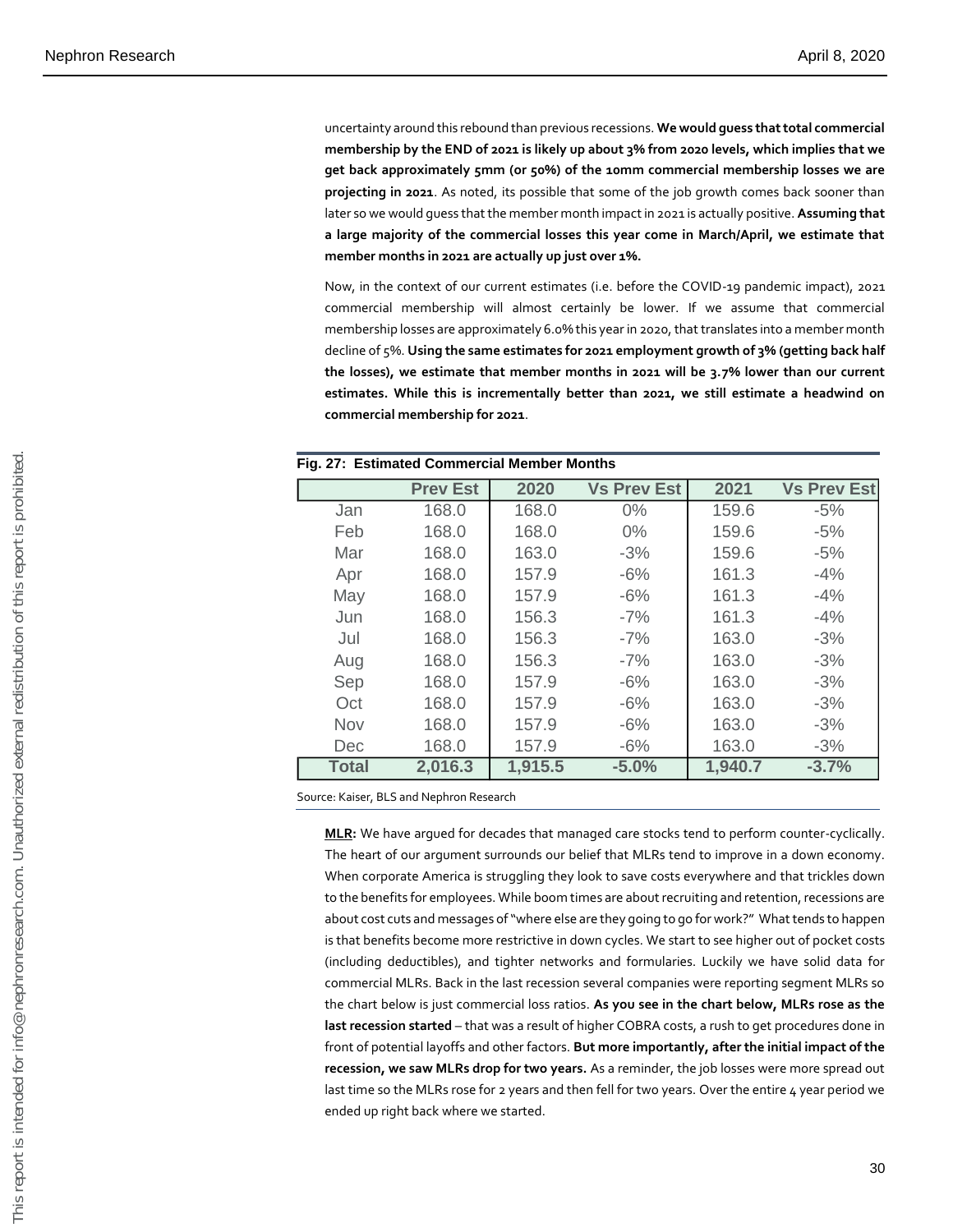| <b>Commercial MLRs</b> | 2007  | 2008   | 2009  | 2010    | 2011        |
|------------------------|-------|--------|-------|---------|-------------|
| Aetna                  | 79.5% | 80.3%  | 84.5% | 80.6%   | 77.9%       |
| Anthem                 | 82.4% | 84.5%  | 83.6% | 83.2%   | 85.1%       |
| Cigna                  | 80.7% | 81.9%  | 81.5% | 82.3%   | 71.0%       |
| Humana                 | 80.5% | 80.3%  | 80.6% | 84.1%   | 84.4%       |
| <b>UnitedHealth</b>    | 82.1% | 83.1%  | 84.0% | 80.6%   | 80.9%       |
| <b>Commercial</b>      | 80.9% | 82.5%  | 83.2% | 82.3%   | 80.9%       |
| <b>YOY Change</b>      | 73bps | 154bps | 71bps | (88)bps | $(138)$ bps |

| Fig.28: Commercial Segment MLRs: Up First and then Down in a Recession |       |       |       |       |                 |  |  |  |
|------------------------------------------------------------------------|-------|-------|-------|-------|-----------------|--|--|--|
| <b>Commercial MLRs</b>                                                 | 2007  | 2008  | 2009  | .2010 | 20 <sup>1</sup> |  |  |  |
| Aetna                                                                  | 79.5% | 80.3% | 84.5% | 80.6% | 77.9            |  |  |  |

Source: Company Documents and Nephron Research

**There are two major differences with the current recession: 1) We expect to see more pent up demand this time, and 2) the impacts will occur over a shorter period**. On the pent up demand, we note that job losses this month have come at unprecedented speeds, with 9.6mm job losses in just two weeks. With that, there was less time for employees to schedule procedures while employed. Additionally, because this recession is due to COVID-19 there has been a significant amount of care being postponed or cancelled. It is reasonable to expect some of that demand to come back when the Virus has been contained. That said, we note that supply constraints in the system and history tell us that not all of the delayed care comes back. In fact, we believe that the 2021 cost trends will be only modestly higher, perhaps 50bps above base line trend. Additionally, companies are certainly aware of this and will be able to price appropriately. **For 2021 commercial MLRs, we expect the historical trend of MLR reductions to hold as tighter benefits and pricing adjustments more than compensate for any pent up demand**. We estimate that MLRs in the commercial segment fall 25bps relative to our estimates.

#### *Exchanges*

**Membership:** Again, there is no historical precedence for Exchange performance through a recession. Above we spoke about our belief that exchange membership would grow approximately 11% in 2020, as a result of 12.5% of the lost commercial members finding their way into the exchanges. **As we think about the move in 2021, we think that membership likely maintains a similar level, with a bias to slight growth.** Our thought here is that membership will be relatively sticky. We think that those that choose the exchanges (over remaining on COBRA) have a good sense of their healthcare needs. They decided to buy insurance in 2020 instead of simply going uninsured. We don't know why they would let that lapse in the second year. Additionally, we think that some individuals will continue to roll off of employer COBRA plans allowing for slight growth.

**MLR:** Yup – no historical data again. The MLRs for exchanges have moved around a lot since they started in 2014. The reason has been less economically driven and more about competition and the market settling in. As seen below, when the exchanges began in 2014, MLRs immediately began to rise quickly as poor company underwriting and adverse selection were major issues. In recent years, the MLRs have come down meaningfully as competition has abated, underwriting has improved and the risk pool has stabilized. **We believe that MLRs in 2020 for exchanges will rise modestly.** Earlier in this reported we suggested "We estimate the margins on new exchange members will be low as the people who enroll will be sicker and require health insurance, so we give them 2.0% margin profile in 2020." **Conversely, we believe that MLRs will improve slightly in 2021.** We think that pent up demand will be partially completed in late 2020 and likely not as dramatic in the exchanges. We project a 30bps decline in exchange MLRs in 2021.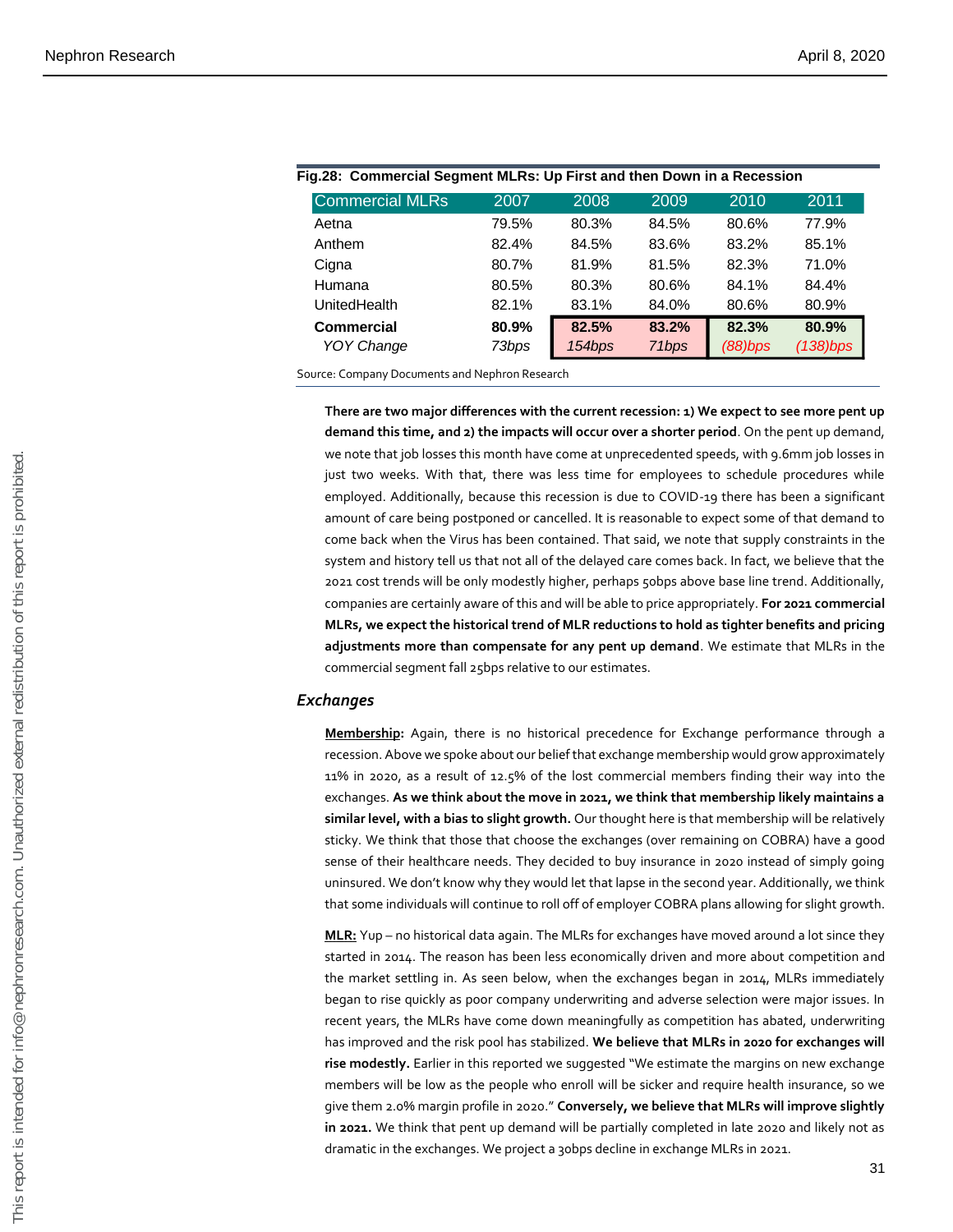|                   | Fig. 29: Individual Segment MLRs - Exchanges Began in 2014 |                |                          |                          |                          |      |      |                          |
|-------------------|------------------------------------------------------------|----------------|--------------------------|--------------------------|--------------------------|------|------|--------------------------|
| <b>Individual</b> | 2011                                                       | 2012           | 2013                     | 2014                     | 2015                     | 2016 | 2017 | 2018                     |
| <b>CVS</b>        | 77%                                                        | 82%            | 83%                      | 95%                      | 96%                      | 93%  | 73%  | ٠                        |
| Anthem            | 78%                                                        | 80%            | 82%                      | 83%                      | 90%                      | 90%  | 85%  | 66%                      |
| Cigna             | 72%                                                        | 82%            | 86%                      | 88%                      | 75%                      | 79%  | 101% | 71%                      |
| Centene           | ۰                                                          | 54%            | 94%                      | 76%                      | 101%                     | 107% | 75%  | 69%                      |
| Humana            | 72%                                                        | 72%            | 77%                      | 97%                      | 100%                     | 115% | 64%  | $\overline{\phantom{a}}$ |
| Molina            | $\overline{\phantom{a}}$                                   | $\blacksquare$ | $\overline{\phantom{a}}$ | $\overline{\phantom{a}}$ | $\overline{\phantom{a}}$ | 91%  | 86%  | 55%                      |
| United            | 74%                                                        | 79%            | 83%                      | 85%                      | 97%                      | 95%  | 77%  | 77%                      |
| Industry          | 81%                                                        | 83%            | 85%                      | 92%                      | 98%                      | 95%  | 84%  | 74%                      |

Source: Company Documents, CMS and Nephron Research

#### *Medicaid*

**Membership:** Above we calculated that the Medicaid population would grow in 2020 by 6.5%, or add approximately 5mm individuals. Within that, we expected 85% of that growth to come in Managed Medicaid, equating to growth of 6.3%. What was interesting about the last recession was that Medicaid managed care enrollment growth continued at an above average pace for several years. That was in part due to the fact that state conversions accelerated, as states looked to save money transitioning away from FFS programs. Additionally, that period ran into the ACA which allowed for significant expansions of Medicaid programs in states that embraced those changes.

This time around, we wont have the benefit of the ACA expansion. Additionally, we have seen many state based program expansions in recent years and have a good sense of the current pipeline. We don't think that the recession is going to accelerate that transition as we saw a decade ago. **With that, we expect a modest contraction in the overall Medicaid program of 1% in 2021, though the transition to managed programs will allow for Medicaid managed care to grow 0.5% in 2021**.

**MLR:** The good news is that we have historical data to rely on, the bad news is that we don't think it is applicable. As the chart below shows, MLRs started to rise as the last recession began with a modest 31bps increase in 2008 and then a 143bps increase in 2009. This was the result of an influx of membership, with new members typically carrying higher MLRs, as well as some rate pressure at the state level. However, as employment and same-store Medicaid enrollment normalized in 2010-2011, MLRs say a noticeable drop. We attribute this to the changes that came with the ACA. Without listing all of the impacts, we highlight the expansion population coming in at lower MLRs and the fact that the Federal government was funding 100% of the costs of expansion for the first 5 years (significantly relief for states around rates). *Y/Y Change +/- <sup>83</sup> <sup>31</sup> <sup>143</sup> (59) (152)* This report is intended for info@nephronresearch.com. Unauthorized external redistribution of this report is prohibited.

| וויסט. ואופעונעמוע ואובולט דופעוטעט ולפטסטווי – וווכ אכא זעפאן וופוט |        |        |        |        |        |
|----------------------------------------------------------------------|--------|--------|--------|--------|--------|
|                                                                      | 2007   | 2008   | 2009   | 2010   | 2011   |
| Centene                                                              | 86.10% | 82.71% | 83.55% | 83.83% | 85.18% |
| Molina                                                               | 84.47% | 84.80% | 86.78% | 84.48% | 84.15% |
| WellCare                                                             | 80.85% | 84.83% | 86.31% | 86.53% | 80.95% |
| Averages                                                             | 83.81% | 84.11% | 85.54% | 84.95% | 83.43% |
| Y/Y Change +/-                                                       | 83     | 31     | 143    | (59)   | (152)  |

## **Fig.30: Medicaid MLRs Previous Recession – The ACA Was a Big Help**

Source: Company Documents and Nephron Research

**As we move into 2020, we are again assuming some modest MLR pressure to begin for the Medicaid segment, similar to the last cycle**. We note that the biggest difference this time around was the Federal Government's immediate move to increase the FMAP percentage by 6.2%. Basically, the Federal Government is going to pay the states more for their Medicaid programs since they know there are going to be a spike in costs. This is a result of an expected surge in membership and not necessarily for costs to treat COVID-19 patients. This should help partially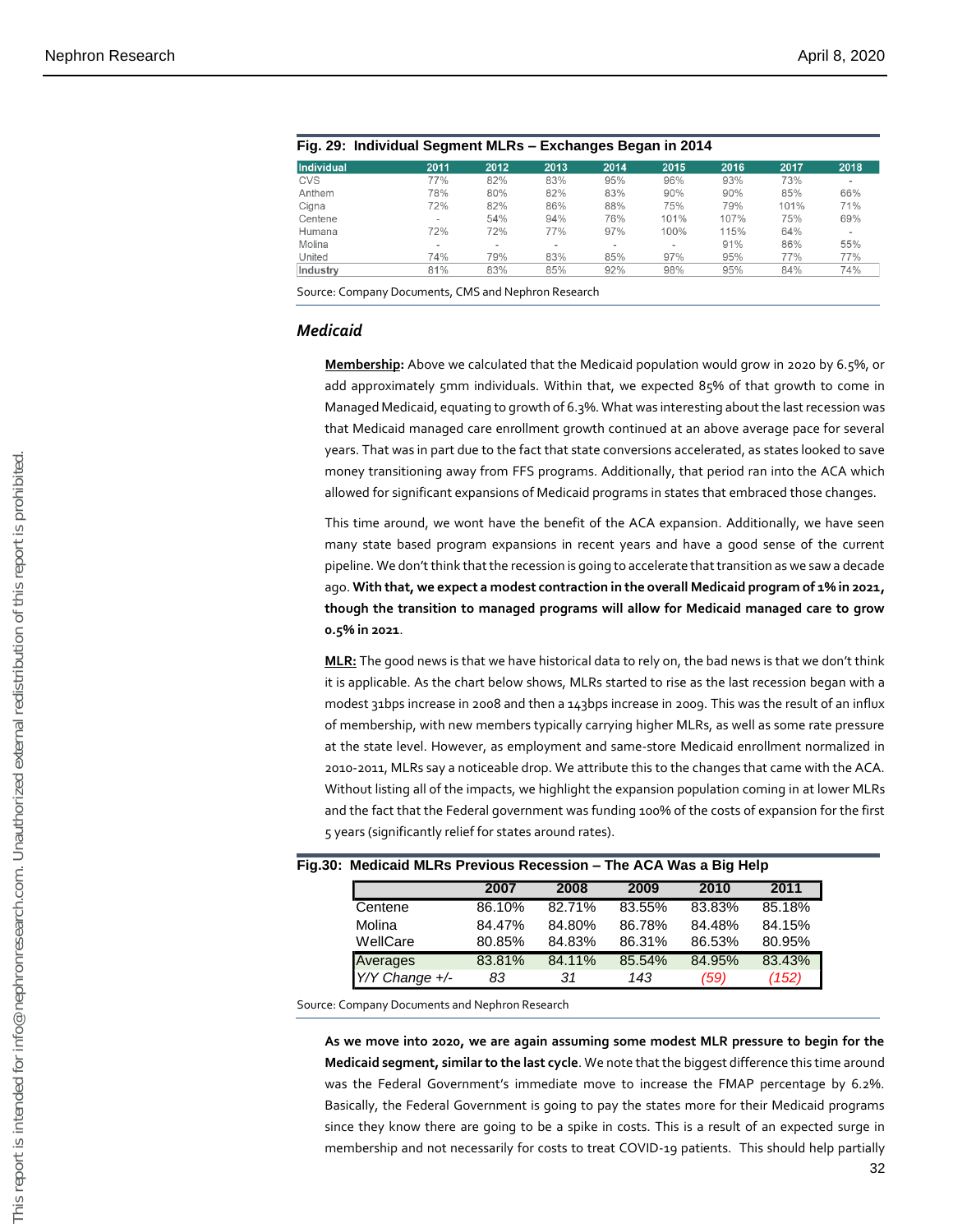offset the pressure of new enrollment. **For 2021, we assume that MLRs are relatively stable, with an estimate of an increase of just 10bps**.

#### *Medicare Advantage*

**Membership:** While not related to the changes in employment levels, we believe that recessions are accelerants to MA enrollment. Industry membership changes have always moved as a result of legislative changes, and not as directly to recessions. Looking at the chart that isn't entirely intuitive. Looking back to 2001, there was a clear trough in membership growth at the industry lost over 11% of total enrollment. This was not due to the current recession at the time, but rather a result of the BBA of 1997 which put through significant cuts to all Medicare providers. In fact, MA enrollment rebounded due to the BBRA act of 1999 and the BIPA act of 2000 (call us for a dissertation on unintended consequences from government actions).

Then again, in the last recession we saw membership growth in MA trough in 2010 at 5.2%. Again, not related to the economy. Instead, the ACA was passed and industry participants saw this coming. Expansions were slowed even in front of the massive rate cuts to MA plans (which started with a freezing of rates announced in 2010).



#### Source: CMS and Nephron Research

**We would go so far as to argue that growth will accelerate through this latest recession.** MA is a great value to seniors. While seniors must give up some of the choice (especially on provider breadth), they gain valuable savings out of pocket and add many additional services and benefit coverages. As seniors see their home values and retirement accounts pressured currently, we think the natural reaction will be to save on healthcare. The best way to do that is through a movement to Medicare Advantage. For 2020, we spoke about a very modest tailwind to growth from a higher proportion of age-ins selecting MA. **For 2021, we now believe that MA growth can approach 12%, which would be the highest percentage since 2008, and highest absolute number of adds ever.** Remember, there are other benefits to the program for 2021 including the permanent repeal of the health insurance fee.

**MLR:** We do not see margins as particularly impacted by the recession. However, there are some considerations related to the COVID-19 outbreak. We spoke above about our belief that Medicare will see less deferral of services in 2020. While we assume that 31.5% of commercial medical costs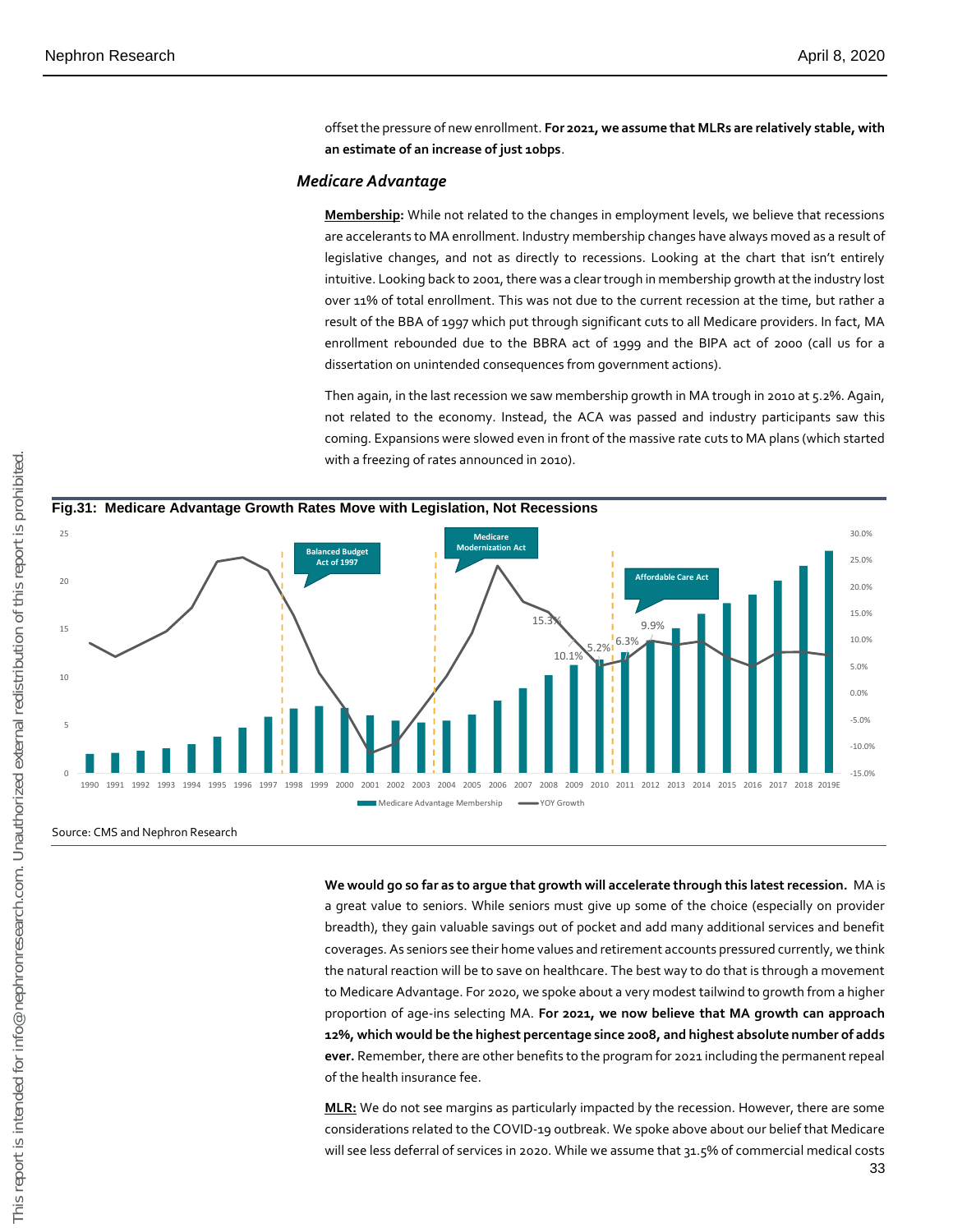are deferred, we see that number at only 13.5% in Medicare. With that, we see the impact of pent up demand as less impactful, and perhaps only a modest consideration. We also acknowledge the risk of costs being higher in the future due to less preventive care in the short term. While not a huge issue in commercial populations, Medicare enrollees tend to have more chronic needs. Without the appropriate care in the short term, it is almost certain that we see higher costs to remedy in the future. **Most importantly,** the plans know a lot more about actuarial tables that we do, and they have until June 1st to submit their formal bids for 2021. The plans should continue to get a lot more information over the next 8 weeks and be better prepared to gauge impact. **We believe that MLRs should be stable in 2021 and it just as likely that the plans over-correct than under-correct in their bids.**

#### **2021 Profit Views**

In the visually stunning chart below, we summarize the movements in membership, MLR and profit dollars across the segments. We have spoken to the details above, but wanted to provide an easy visual.

- Commercial: We expect profits to rise in 2020 (deferred medical costs are the biggest driver) with profits normalizing in 2021 (we don't see a major impact from pent up demand).
- **Exchanges:** We expect profits to rise meaningfully in 2020 (lower medical costs and a large increase in membership) with profits remaining higher than our current estimates in 2021 (membership remains elevated).
- **Medicaid:** The most simple segment We expect elevated profits in both 2020 and 2021 with an influx of membership and a reasonable rate environment.
- **Medicare Advantage:** It is not as obvious to most, but we are believers in positive growth coming from recessionary periods. We expect profits to be relatively unchanged in 2020 (not enough time to see a major impact on Age-ins) with momentum increasing and above expectations profits in 2021 (higher membership driven).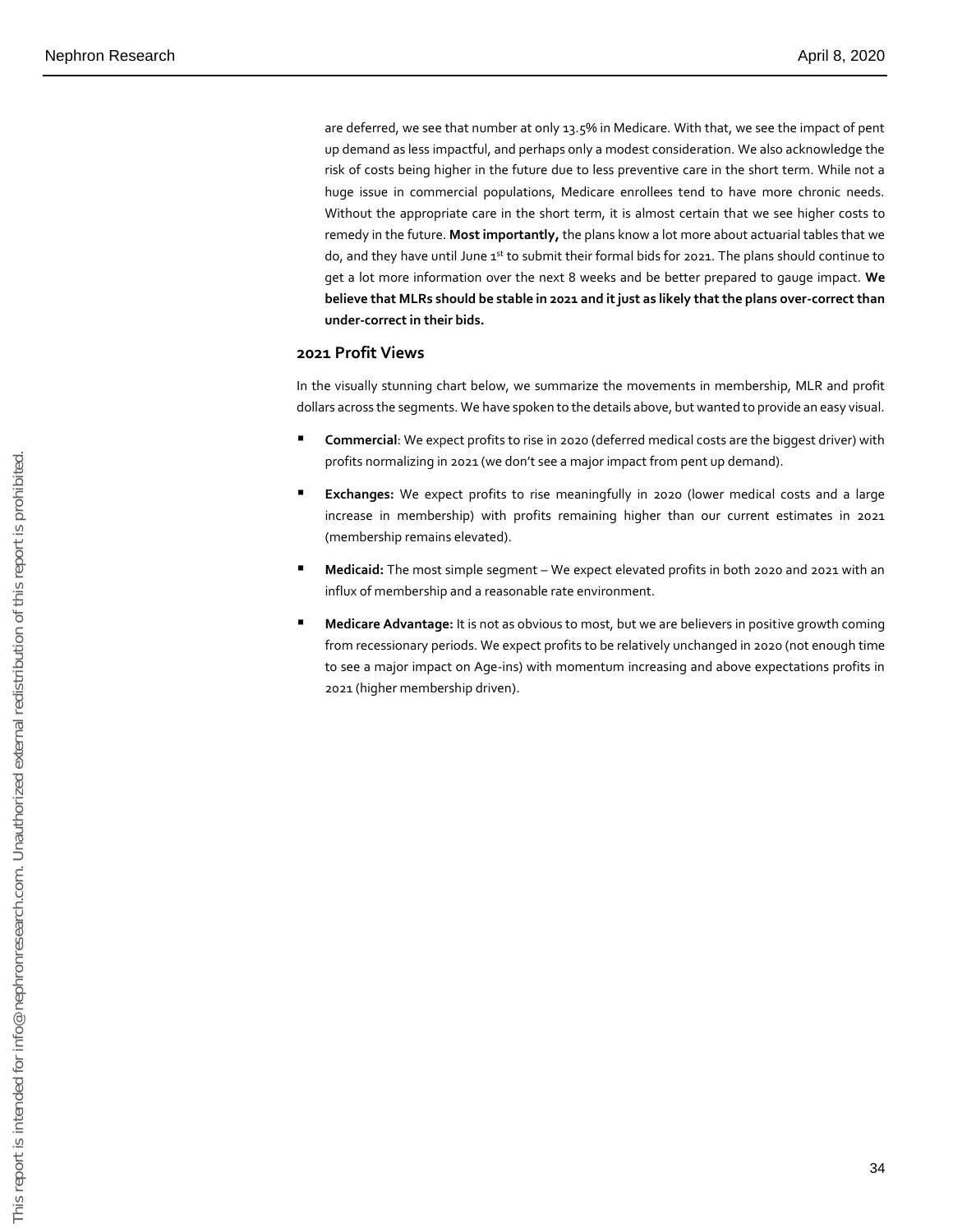

**Fig.32: Directional Segment Impacts: 2020-2021**

Source: Nephron Research

**Next, we have included those assumptions into our company models to assess the potential changes to our 2021 EPS estimates. Remember, the estimates below are compared to our previous estimates and not compared to 2020 estimates.** We are simply looking to isolate the impact of the COVID-19 virus on our 2021 EPS estimates, relative to our previous estimates.

**As the chart below shows, the first thing you notice is that we estimate Humana is the only company that shows a higher EPS total than our previous expectation.** As we discussed, we are more bullish on MA in a recession and the lack of commercial exposure is another positive for the company. **Conversely, we see the most lasting negative impact at UnitedHealth, due in part to their OptumHealth segment, as well as commercial insurance exposure**. For the rest of the companies we are projecting only modest reductions to EPS in 2021. **Excluding Humana and UnitedHealth, we estimate the average reduction in 2021 EPS for the group is approximately 1.8%.**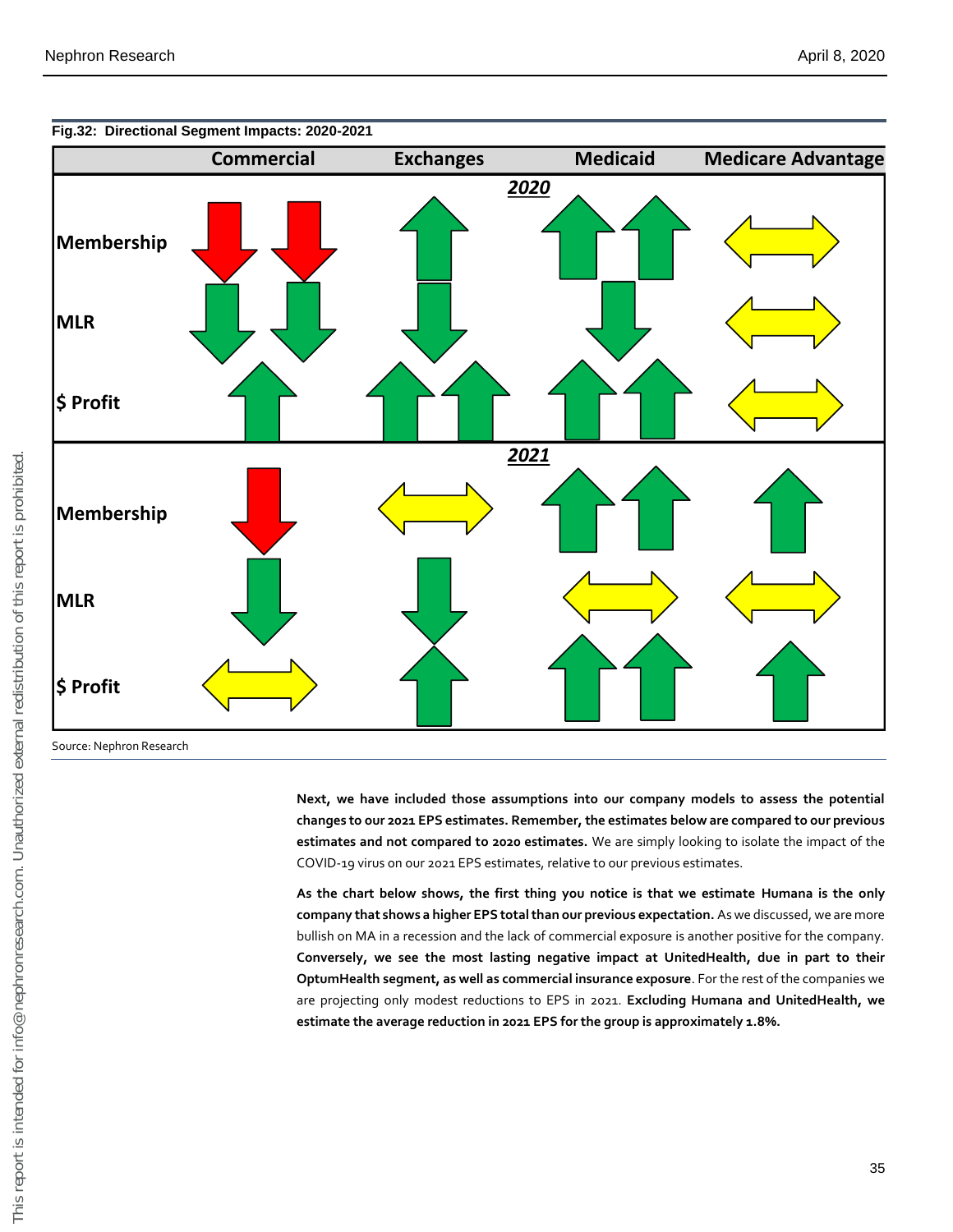#### **Fig.33: 2021 EPS Impacts EBIT Bridge of Changes Anthem Centene Cigna CVS Humana Molina UnitedHealth a) MLR Impact from COVID-19** \$103,861 \$54,698 \$54,192 \$44,034 \$12,023 \$4,861 \$126,628 **b)** Membership Changes (\$118,406) \$101,560 (\$63,718) (\$69,053) \$33,485 \$18,719 (\$184,161) Medicare Advantage  $$11,932$   $$8,282$   $$4,504$   $$22,621$   $$38,616$   $$928$   $$49,234$ Commercial Risk (\$163,408) (\$4,803) (\$67,388) (\$97,492) (\$7,745) \$0 (\$254,755) Commercial ASO (\$8,929) \$0 (\$4,157) (\$4,790) (\$153) \$0 (\$6,442) Medicaid \$35,150 \$56,430 \$0 \$10,609 \$2,767 \$12,960 \$27,802 HIX \$6,850 \$41,651 \$3,323 \$0 \$0 \$4,831 \$0 **c) Investment Income** (\$50,488) (\$25,741) (\$78,498) (\$35,000) (\$28,948) (\$5,444) (\$99,650) **d) SG&A Impact** (\$76,828) (\$134,156) \$70,705 (\$173,011) \$46,437 (\$25,455) \$0 **Sub-Total** (\$141,861) (\$3,638) (\$17,319) (\$233,029) \$62,998 (\$7,318) (\$157,183) **Other Business Segment Adjustmen** \$0 \$0 (\$62,576) (\$21,800) (\$22,875) \$0 (\$717,259) **Total EBIT Impact (\$141,861) (\$3,638) (\$79,895) (\$254,829) \$40,123 (\$7,318) (\$874,442) % of 2021 EBIT -1.7% -0.1% -1.0% -1.5% 1.1% -0.7% -3.6%** 2021 Revenues \$129,656,816 \$115,588,234 \$164,471,658 \$275,144,005 \$81,341,972 \$17,899,757 \$281,532,290 2021 EBIT \$8,527,889 \$4,202,136 \$8,123,972 \$16,625,475 \$3,738,648 \$1,065,985 \$23,969,418 Tax Rate 22.00% 26.00% 22.35% 25.60% 23.01% 24.50% 21.99% Shares 250,900 597,362 362,945 1,329,691 30,967 59,375 937,775 367,775 362,945 59,375 59,375 37,775 59,375 59,375 **EPS Impact (\$0.44) (\$0.00) (\$0.17) (\$0.14) \$0.24 (\$0.09) (\$0.73) % of 2021 EPS (1.7%) (0.1%) (0.8%) (1.8%) 1.1% (0.8%) (3.9%) 2021 EPS \$25.20 \$5.30 \$20.30 \$7.73 \$20.80 \$12.40 \$18.70**

Source: Nephron Research

#### **16) We've made it this far, so what should we do with the stocks?**

**For the most part, though not exactly aligned where we see it, we actually think that the market has reacted currently in response to the expected direction of 2021 earnings.** Some reactions make sense to us, including Anthem seeing the most negative reaction and what we believe to be one of the most negative outcomes for 2021. On the other end of the spectrum, Centene and Molina have held up particularly well (MOH is up 4% while CNC is down just 4.6%) since the first case was reported in the US on 1/20/20) and we view the 2021 prospects as relatively positive.

#### **Fig.34: Stock Price Reactions Relative to Expected EPS Changes**



Source: Company Documents, FactSet and Nephron Research

**There are two names that now stick out in our view:** (please see rating changes sections above)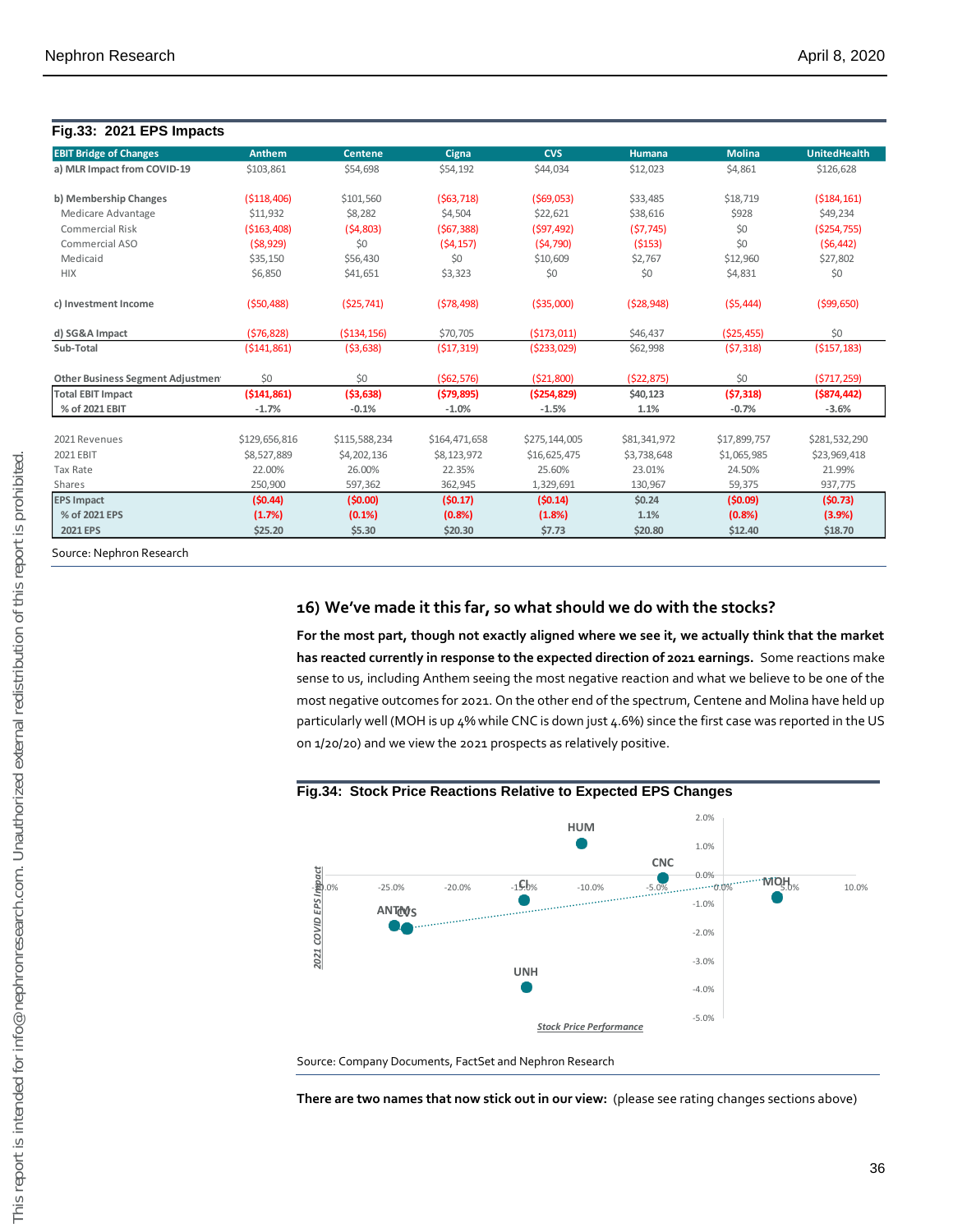- HUM: While we have had more bullish views on MA for many years, we continue to fall back on the valuation premium that Humana has traded at (one that we view as deserved). Now, the market appears to be punishing Humana more for the short term fears and we believe underestimating the positive impact of a recession on its MA book. HUM shares are down 10.7% since January 20<sup>th</sup>, broadly in line with the group. While we see the worst EPS impact for Humana in 2020, we believe that 2021 can actually move higher. We simply don't see the COVID costs repeating in 2021. Instead we think that MA accelerates with the recession and Humana is the largest beneficiary. **With that, we see an opportunity in HUM shares and are upgrading to a Buy rating today** (as discussed up front)
- **UNH**: In contrast to the reaction to Humana, we think that UNH has not corrected enough. **We believe that UnitedHealth will see the largest negative earnings impact in 2020 AND 2021.** We believe that there will be more lasting impacts in their Optum segment, specifically in OptumHealth, and while very large in MA, the company is also a leader in the commercial segment. We think that UnitedHealth remains better positioned than any company we cover over the very long term (next 5-10 years). That said, we simply prefer to own other names in the intermediate term, defined as the next 6-12 months. **Again, we are not suggesting that investors must sell their UNH today, but we are reducing our rating to Hold indicating a preference for other names such as HUM today**

#### **Other Important Considerations**

#### **17) What is the impact on Commercial Premium Rates?**

#### *Commercial Risk Rates*

**Intra year 2020, we believe that health plans have limited ability to reset rates.** The "worst-case" scenario assumes that the entire risk book renews on January 1 and that there is no benefit for 2020 rates. This is not entirely accurate though since employer contracts renew in different months throughout the year so there is an ability by health plans to update forward pricing close to real-time. UnitedHealth just announced a "special enrollment period" for fully-insured commercial members to allow more employees to gain coverage – which prices for the impact of COVID-19. **However, overall we anticipate anywhere from "no changes" to a "modest increase" increase to commercial risk PMPMs in 2020.**

**We do not expect this pressure to continue beyond 2020 - MCOs will be able to price for the COVID-19 claims experience into 2021 rates.** Plans have already commented that they will price these into commercial rates next year to the extent of the utilization and claims experience.

#### *Commercial ASO Rates*

Then commercial ASO segment is the most insulated from the impact of COVID-19 from the MCO's perspective. **Simply put, the coronavirus will not impact the commercial ASO fee structure in any material way – which is the majority of the commercial market.** Various industry stats estimate that the commercial ASO market represents anywhere from 55-65% of the total commercial market. This is not to say that employers will not feel the impact of the pandemic (they will) and that it could have knock on effects for future coverage (i.e. encourages adoption of stop-loss products) but the impact is limited from the MCO's view point.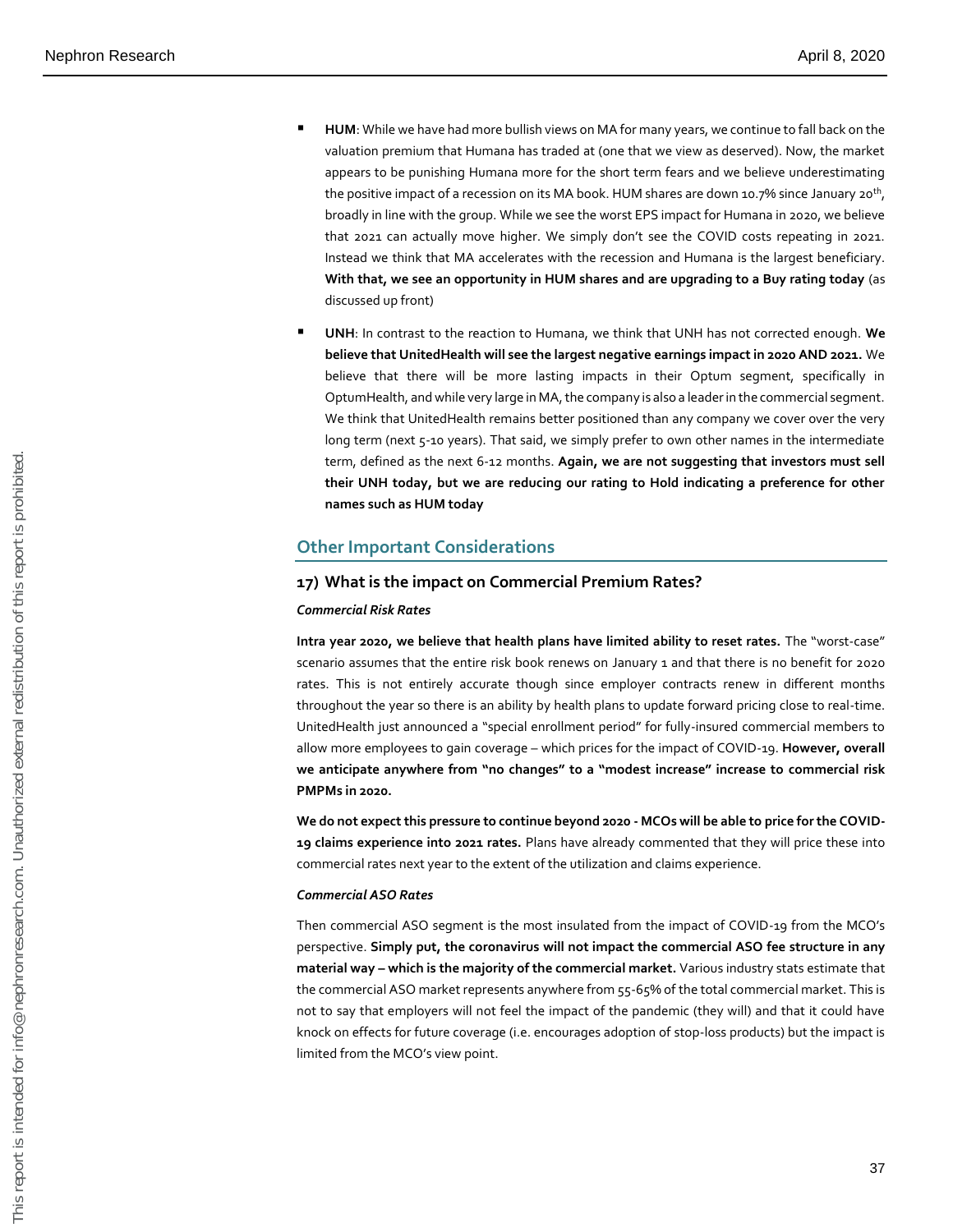#### **18) What is the impact on Medicare Advantage Rates?**

**Next, for Medicare Advantage rates, we could see changes in two forms: 1)** the Senate Republican's COVID-19 economic stimulus bill could suspend the Medicare sequester from May 1 through December 31, 2020, and **2)** we could see an impact on PMPMs due to changes in MA risk scores.

*Federal Government Response to COVID-19 (Impact in 2020):* As a reminder, effective on April 1, 2013, Medicare FFS rates have been subject to a 2% annual reduction, which in turns effects Medicare Advantage payments. The impact of sequestration did not have a meaningful impact on margins since the 2% rate cut from premiums basically allowed Medicare Advantage plans to pass on the majority of that rate cut to providers. As a result, we have been seeing provider groups lobby to eliminate the Medicare sequester to help cover the financial losses from coronavirus. **The recently passed CARES Act has eliminated the sequester cut effective May 1, 2020 through the end of the year.** As not all of the MA rate is based on providers receiving the sequester elimination benefit (i.e. Rx, admin costs, etc), we estimate that the impact to MA rates would be roughly a 1.3% annual increase, which equates to 0.87% impact in 2020. **Remember, the earnings impact would be limited since the payments would be passed through to providers.**

*Risk Score Impact from COVID-19 (Impact in 2021):* The CDC has issued new ICD-10 codes to help providers code for the coronavirus, but the risk score impact (measured by HCCs) is still unknown. **For simplicity's sake, we use the existing HCC codes for "pneumonia" as the best barometer that we currently have. We use pneumonia because the most severe cases of COVID-19 develop illnesses that feature pneumonia.**

Risk scores are a crucial component of how Medicare Advantage plans get paid and directly impact plan revenue. Fundamentally, the goal of risk adjustment is to pay more for Medicare enrollees that are sicker and expected to cost more to take care of, while paying less for healthy enrollees. CMS capitated rates are initially based on a county-level benchmark rate, and then the initial benchmark is adjusted to account for the cost differences associated with various health conditions and disease states. Plans must submit member-specific diagnoses to CMS, which is then combined with demographic factors such as age, in order to create these member-specific risk scores which is expected to predict total care costs. **Based on these risk scores, CMS adjusts the base MA payments based on the risk profile of the member which can have a significant impact on plan revenues.**

**Below, we want to highlight the impact that a senior coded for "pneumonia" would have on PMPMs versus a senior that does not have pneumonia.** In the figure below on the left, that shows the estimated plan payment for a male between the ages 70-74 with no health conditions. Assuming the base county benchmark is \$800 PMPM, the annual MA payment for this beneficiary is only ~\$6.7K. In contrast, if the male is coded for pneumonia only, his total predicted annual expenditure is closer to \$8.6K. **Clearly, the incremental \$1,980 for the year is not going to cover the cost of treatment for an MA plan (and that is before the timing difference discussed below).**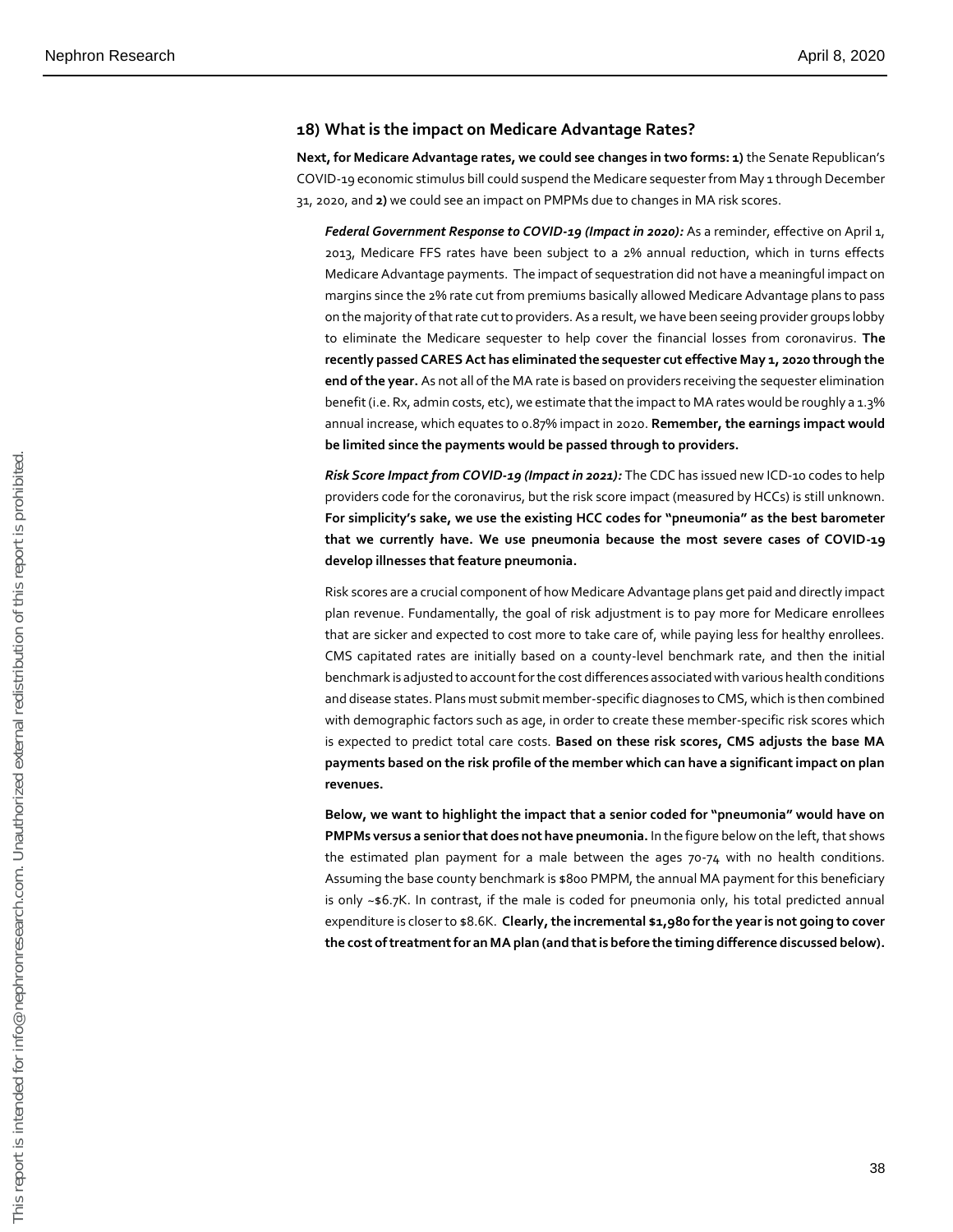| Fig.35: Est. MA Payment - No Adjustments |         | Fig.36: Est. MA Payment - with Pneumonia Adjustment     |         |
|------------------------------------------|---------|---------------------------------------------------------|---------|
| <b>Example 1 (No Pneumonia)</b>          |         | <b>Example 2 (Has Pneumonia)</b>                        |         |
| Average County Benchmark (A)             | \$800   | Average County Benchmark (A)                            | \$800   |
| Base RAF Score (Male 70-74)              | 0.7     | Base RAF Score (Male 70-74)                             | 0.7     |
| Sub-Total (B)                            | 0.7     | HCC 115: PneumocoHCCal Pneumonia, Empyema, Lung Abscess | 0.2     |
| Capitated MA PMPM Payment (A x B)        | \$560   | Sub-Total (B)                                           | 0.9     |
| Months                                   | 12      | Capitated MA PMPM Payment (A x B)                       | \$720   |
| Capitated MA Annual Payment (A x B x 12) | \$6,720 | Months                                                  | 12      |
|                                          |         | Capitated MA Annual Payment (A x B x 12)                | \$8,640 |
| Source: Nephron Research and CMS         |         | Source: Nephron Research and CMS                        |         |

**Finally, Medicare Advantage risk scores are prospective, which means they are based on** *prior year* **diagnoses.** For example, risk scores for 2020 MA payments are ultimately paid based on calendar year 2019 diagnoses. There are two retroactive true-ups (one is made in August 2020 and the other is made in July 2021) to make sure that plan payments in 2020 are based on calendar year 2019 diagnoses alone. **As a result, the higher risk scores related to COVID-19 will not show up until 2021 rates at the earliest.**

#### **19) What is the impact on Medicaid Premium Rates?**

First, we start our Medicaid discussion by prefacing with the fact that plans will be reimbursed for extraordinary costs, including treatments for COVID-19. **The primary issue in the Medicaid segment is that the rate adjustment will happen retroactively and there is a timing impact. We are not expecting any immediate Medicaid rate adjustments to compensate for the elevated costs, but we do expect plans to be made whole overtime.** There is historical precedence that states will either bake the cost of COVID-19 into future Medicaid capitated rates or can carve them out as they have done with other expensive drug therapies in the past (e.g. HIV-AIDs).

**On a separate but interesting note, the Federal Government is helping states shoulder the burden of COVID-19 costs by covering an additional 6.2% percentage points to the FMAP. This does not impact the rates to the MCOs per se, it does alleviate some of the state burden around COVID-19 testing.**

*Federal Government Response to COVID:* In response to COVID-19, Congress enacted legislation on March 19, 2020 (Families First Coronavirus Response Act) which will provide coverage for COVID-19 testing with no cost sharing under Medicaid and CHIP (includes the MCOs). **Importantly. the law will also provide states and territories a temporary 6.2 percentage point increase in the federal matching rate for the emergency period.** To receive this increase, states will need to meet certain requirements including: not implementing more restrictive eligibility standards or higher premiums than those in place as of January 1, 2020; providing continuous eligibility for enrollees through the end of the month of the emergency period; and not charging any cost sharing for any testing services or treatments for COVID-19, including vaccines, specialized equipment or therapies.

**One major caveat is that the 6.2% percentage boost does NOT apply to the ACA expansion population (i.e. states with higher Medicaid expansion enrollment will be disproportionately hurt).** Another major consideration is that this percentage increase is applied across the board for all states, so it does not factor in which states require more assistance based on the number of cases (i.e. NY, CA, NJ and WA). **This means that states with higher positive COVID cases are worse off from a funding perspective than states with a low number.**

**As an illustrative impact, we show how the boost to a state's Medicaid funding is higher if you don't have any Medicaid expansion.** Assuming that two states have an equal amount of total Medicaid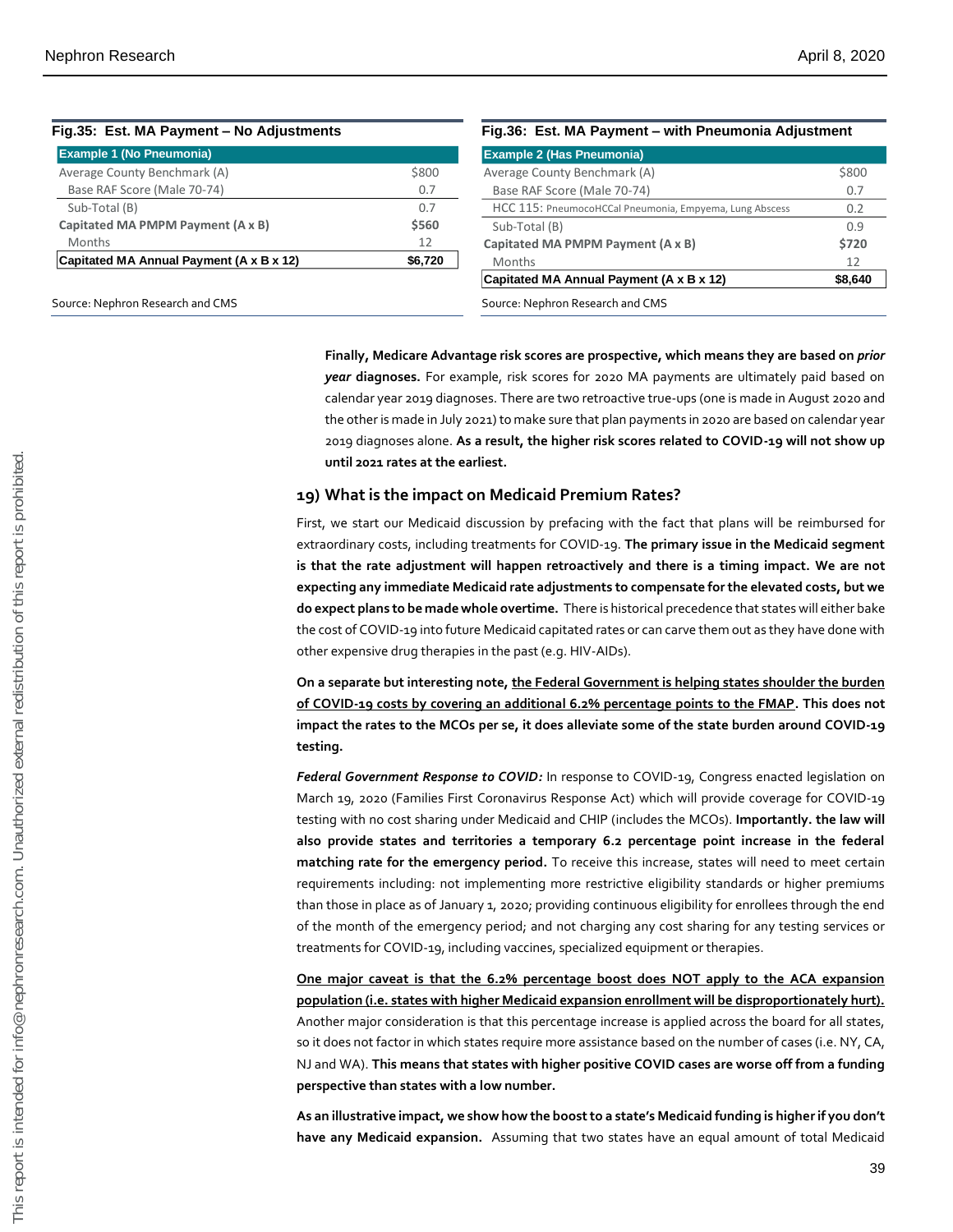spending, with the only difference being that one state expanded Medicaid and the other did not. The 6.2% FMAP boost only applies to the portion of federal spending for traditional Medicaid members. In the example below, the expansion state will only receive a boost for \$35K of Medicaid spending whereas the non-expansion state will receive a boost on the entire \$50K.

#### **Fig. 37: Illustrative Comparison, ACA Expansion vs. No Medicaid Expansion**

|                                      | <b>Expanded Medicaid</b>                                                                                                                                                                                                                                                                                                                                                                                                                                                                                                                                                                                                         | <b>No Medicaid Expansion</b> |
|--------------------------------------|----------------------------------------------------------------------------------------------------------------------------------------------------------------------------------------------------------------------------------------------------------------------------------------------------------------------------------------------------------------------------------------------------------------------------------------------------------------------------------------------------------------------------------------------------------------------------------------------------------------------------------|------------------------------|
| <b>Total Medicaid Spending</b>       | \$100,000                                                                                                                                                                                                                                                                                                                                                                                                                                                                                                                                                                                                                        | \$100,000                    |
| <b>Medicaid Expansion</b>            | \$30,000                                                                                                                                                                                                                                                                                                                                                                                                                                                                                                                                                                                                                         | \$0                          |
| <b>Traditional Medicaid</b>          | \$70,000                                                                                                                                                                                                                                                                                                                                                                                                                                                                                                                                                                                                                         | \$100,000                    |
| <b>Federal Portion</b>               |                                                                                                                                                                                                                                                                                                                                                                                                                                                                                                                                                                                                                                  |                              |
| % of Traditional Medicaid            | 50%                                                                                                                                                                                                                                                                                                                                                                                                                                                                                                                                                                                                                              | 50%                          |
| <b>Traditional Medicaid Spending</b> | \$35,000                                                                                                                                                                                                                                                                                                                                                                                                                                                                                                                                                                                                                         | \$50,000                     |
| <b>COVID-19 Impact</b>               |                                                                                                                                                                                                                                                                                                                                                                                                                                                                                                                                                                                                                                  |                              |
| COVID-19 Boost                       | 6.20%                                                                                                                                                                                                                                                                                                                                                                                                                                                                                                                                                                                                                            | 6.20%                        |
| <b>State Medicaid Boost</b>          | \$4,340                                                                                                                                                                                                                                                                                                                                                                                                                                                                                                                                                                                                                          | \$6,200                      |
| % of Total Boost                     | 4.3%                                                                                                                                                                                                                                                                                                                                                                                                                                                                                                                                                                                                                             | 6.2%                         |
| Source: Kaiser and Nephron Research  |                                                                                                                                                                                                                                                                                                                                                                                                                                                                                                                                                                                                                                  |                              |
|                                      | Based on FY 2018 Medicaid spending levels, we estimate there will be at least ~\$36.7<br>additional national funding for Medicaid - which is attributed to COVID-19. The federal got<br>has agreed to increase the federal share for traditional Medicaid spending ONLY by 6.2% poi<br>equates to \$36.7Bn in additional state funding based on FY 2018 data. Remember, the impa<br>for the plans are net zero, since the additional federal funding simply means that states w<br>to foot that portion of the bill. For perspective, the PMPM impact of the increased federal<br>per traditional Medicaid enrollee is ~\$52.50. |                              |
|                                      |                                                                                                                                                                                                                                                                                                                                                                                                                                                                                                                                                                                                                                  |                              |
|                                      |                                                                                                                                                                                                                                                                                                                                                                                                                                                                                                                                                                                                                                  |                              |
|                                      |                                                                                                                                                                                                                                                                                                                                                                                                                                                                                                                                                                                                                                  |                              |
|                                      |                                                                                                                                                                                                                                                                                                                                                                                                                                                                                                                                                                                                                                  |                              |
|                                      |                                                                                                                                                                                                                                                                                                                                                                                                                                                                                                                                                                                                                                  |                              |
|                                      |                                                                                                                                                                                                                                                                                                                                                                                                                                                                                                                                                                                                                                  |                              |
|                                      |                                                                                                                                                                                                                                                                                                                                                                                                                                                                                                                                                                                                                                  |                              |
|                                      |                                                                                                                                                                                                                                                                                                                                                                                                                                                                                                                                                                                                                                  |                              |
|                                      |                                                                                                                                                                                                                                                                                                                                                                                                                                                                                                                                                                                                                                  |                              |
|                                      |                                                                                                                                                                                                                                                                                                                                                                                                                                                                                                                                                                                                                                  |                              |
|                                      |                                                                                                                                                                                                                                                                                                                                                                                                                                                                                                                                                                                                                                  |                              |
|                                      |                                                                                                                                                                                                                                                                                                                                                                                                                                                                                                                                                                                                                                  |                              |
|                                      |                                                                                                                                                                                                                                                                                                                                                                                                                                                                                                                                                                                                                                  |                              |
|                                      |                                                                                                                                                                                                                                                                                                                                                                                                                                                                                                                                                                                                                                  |                              |
|                                      |                                                                                                                                                                                                                                                                                                                                                                                                                                                                                                                                                                                                                                  |                              |

**Based on FY 2018 Medicaid spending levels, we estimate there will be at least ~\$36.7 billion in additional national funding for Medicaid – which is attributed to COVID-19.** The federal government has agreed to increase the federal share for traditional Medicaid spending ONLY by 6.2% points which equates to \$36.7Bn in additional state funding based on FY 2018 data. **Remember, the impact of this for the plans are net zero, since the additional federal funding simply means that states won't have to foot that portion of the bill.** For perspective, the PMPM impact of the increased federal spending per traditional Medicaid enrollee is ~\$52.50.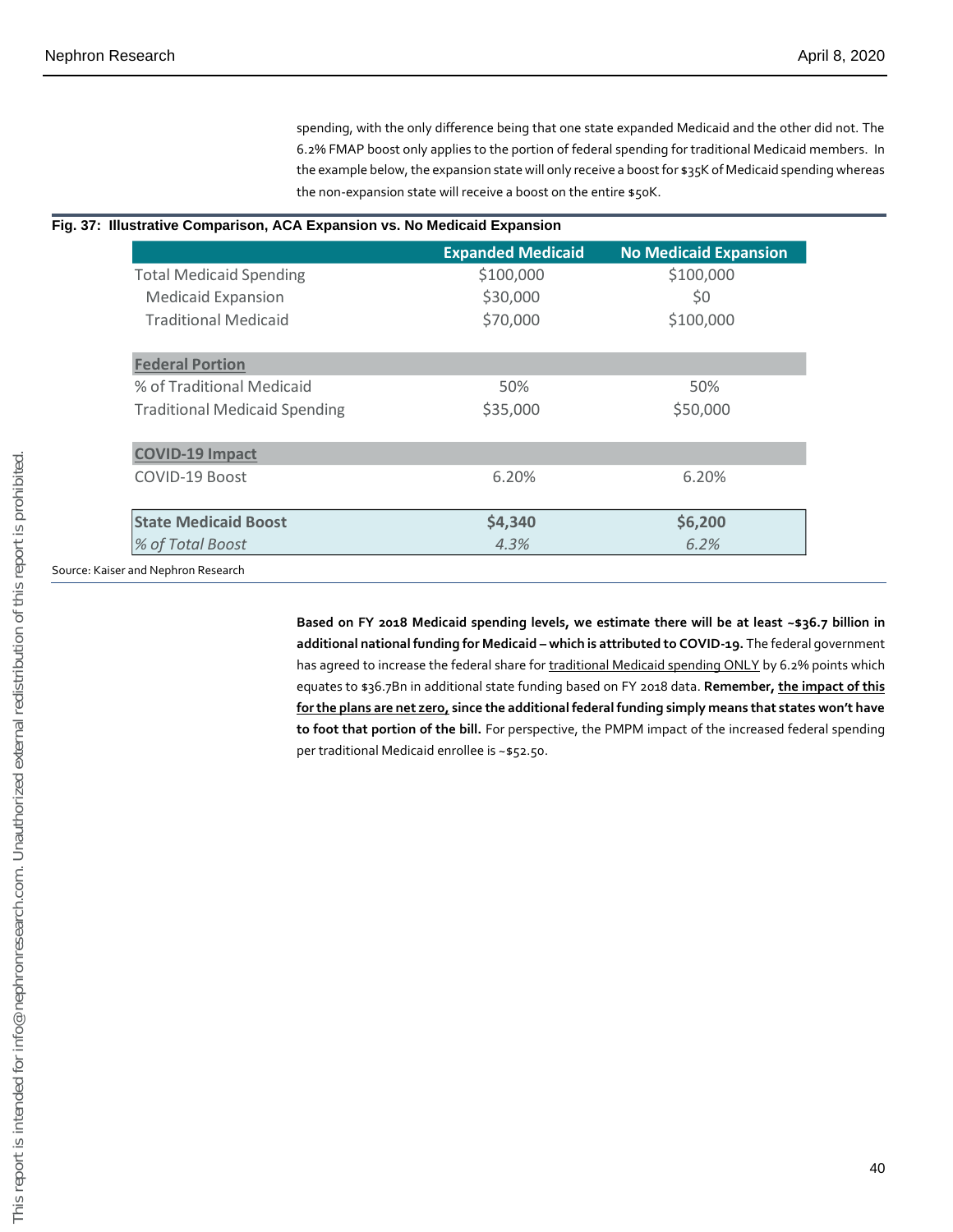|                                        | Fig. 38: Boost to State Medicaid Funding from the Federal Government |                   |             |
|----------------------------------------|----------------------------------------------------------------------|-------------------|-------------|
| <b>FY 2018</b>                         | <b>Revenues</b>                                                      | <b>Enrollment</b> | <b>PMPM</b> |
| <b>Total Medicaid Spending</b>         | \$592,733,229,400                                                    | 75,432,600        | \$655       |
| % Federal Spending                     | 62.5%                                                                |                   |             |
| <b>Federal Portion</b>                 |                                                                      |                   |             |
| <b>Medicaid Expansion</b>              | \$70,000,000,000                                                     | 17,090,600        | \$341       |
| % of Total Medicaid Spending           | 11.8%                                                                |                   |             |
| <b>Traditional Medicaid</b>            | \$300,562,041,399                                                    | 58,342,000        | \$429       |
| % of Total Medicaid Spending           | 50.7%                                                                |                   |             |
| <b>COVID-19 Impact</b>                 |                                                                      |                   |             |
| <b>Traditional Medicaid - Eligible</b> | \$300,562,041,399                                                    |                   |             |
| <b>COVID-19 Boost</b>                  | 6.20%                                                                |                   |             |
| <b>State Medicaid Boost</b>            | \$36,749,460,223                                                     | 58,342,000        | \$52.49     |

- **- Perspective from history - hepatitis C:** Using hepatitis C as the most recent example, in December 2013, the FDA approved Sovaldi, which was Gilead's hepatitis C (HCV) treatment. The treatment reduced the direction of therapy to 12 weeks, and improved the cure rate ratio, but came at a high price tag (treatment options were priced at ~\$84K per 12-week treatment, or over \$1K per day). This was an unexpected new drug treatment which was not embedded in MCO's forward pricing - Medicaid plans were disproportionately impacted since a high proportion of people with hepatitis C are in Medicaid programs. **The takeaway from Hep C is that plans were reimbursed by states for covering the high cost drug.**
- **- Actuarial soundness:** Aside from similar instances in the past during periods of unexpected high medical costs, state Medicaid program rates must be actuarially sound. This simply means that states cannot arbitrarily set rates low, and the historical Medicaid claims data must support forward rates. In other words, if historical claims data show an increase in costs, those medical costs must be baked into rates going forward (unless there is a carve-out or direct kick-back payment).

|                   | Source: Kaiser and Nephron Research          |               |                            |                                                                       |                  |                                                                                                                                                                                                                                                                                                                                                                                                                                                                                                                                                                                                                                                                           |                                     |
|-------------------|----------------------------------------------|---------------|----------------------------|-----------------------------------------------------------------------|------------------|---------------------------------------------------------------------------------------------------------------------------------------------------------------------------------------------------------------------------------------------------------------------------------------------------------------------------------------------------------------------------------------------------------------------------------------------------------------------------------------------------------------------------------------------------------------------------------------------------------------------------------------------------------------------------|-------------------------------------|
|                   |                                              |               |                            |                                                                       |                  | Aside from clear support from the Federal government around funding for COVID-19, there<br>are two other primary reasons we see Medicaid plans being made whole in this situation:                                                                                                                                                                                                                                                                                                                                                                                                                                                                                        |                                     |
|                   |                                              |               |                            |                                                                       |                  | Perspective from history - hepatitis C: Using hepatitis C as the most recent example, in<br>December 2013, the FDA approved Sovaldi, which was Gilead's hepatitis C (HCV) treatment.<br>The treatment reduced the direction of therapy to 12 weeks, and improved the cure rate ratio,<br>but came at a high price tag (treatment options were priced at ~\$84K per 12-week treatment,<br>or over \$1K per day). This was an unexpected new drug treatment which was not embedded<br>in MCO's forward pricing - Medicaid plans were disproportionately impacted since a high<br>proportion of people with hepatitis C are in Medicaid programs. The takeaway from Hep C is |                                     |
|                   |                                              |               |                            | that plans were reimbursed by states for covering the high cost drug. |                  |                                                                                                                                                                                                                                                                                                                                                                                                                                                                                                                                                                                                                                                                           |                                     |
|                   |                                              |               |                            |                                                                       |                  | Actuarial soundness: Aside from similar instances in the past during periods of unexpected                                                                                                                                                                                                                                                                                                                                                                                                                                                                                                                                                                                |                                     |
|                   |                                              |               | direct kick-back payment). |                                                                       |                  | high medical costs, state Medicaid program rates must be actuarially sound. This simply<br>means that states cannot arbitrarily set rates low, and the historical Medicaid claims data<br>must support forward rates. In other words, if historical claims data show an increase in costs,<br>those medical costs must be baked into rates going forward (unless there is a carve-out or                                                                                                                                                                                                                                                                                  |                                     |
|                   | Fig. 39: Summary of COVID-19 Impact on PMPMs |               |                            |                                                                       |                  |                                                                                                                                                                                                                                                                                                                                                                                                                                                                                                                                                                                                                                                                           |                                     |
| <b>2020 PMPMs</b> | <b>Commercial Risk</b>                       | <b>Anthem</b> | <b>Centene</b>             | <b>Cigna</b>                                                          | <b>Humana</b>    | <b>UnitedHealth</b><br><b>Modest Increase</b>                                                                                                                                                                                                                                                                                                                                                                                                                                                                                                                                                                                                                             |                                     |
|                   | Commercial ASO                               | No Change     | N/A                        | Modest Increase No Change Modest Increase<br>No Change                | N/A<br>No Change | No Change                                                                                                                                                                                                                                                                                                                                                                                                                                                                                                                                                                                                                                                                 | N/A                                 |
| Medicare Rate     |                                              | 0.87%         | 0.87%                      | 0.87%                                                                 | 0.87%            | 0.87%                                                                                                                                                                                                                                                                                                                                                                                                                                                                                                                                                                                                                                                                     | <b>Molina</b><br>No Change<br>0.87% |
| Medicaid Rate     |                                              | No Change     | No Change                  | No Change                                                             | No Change        | No Change                                                                                                                                                                                                                                                                                                                                                                                                                                                                                                                                                                                                                                                                 | No Change                           |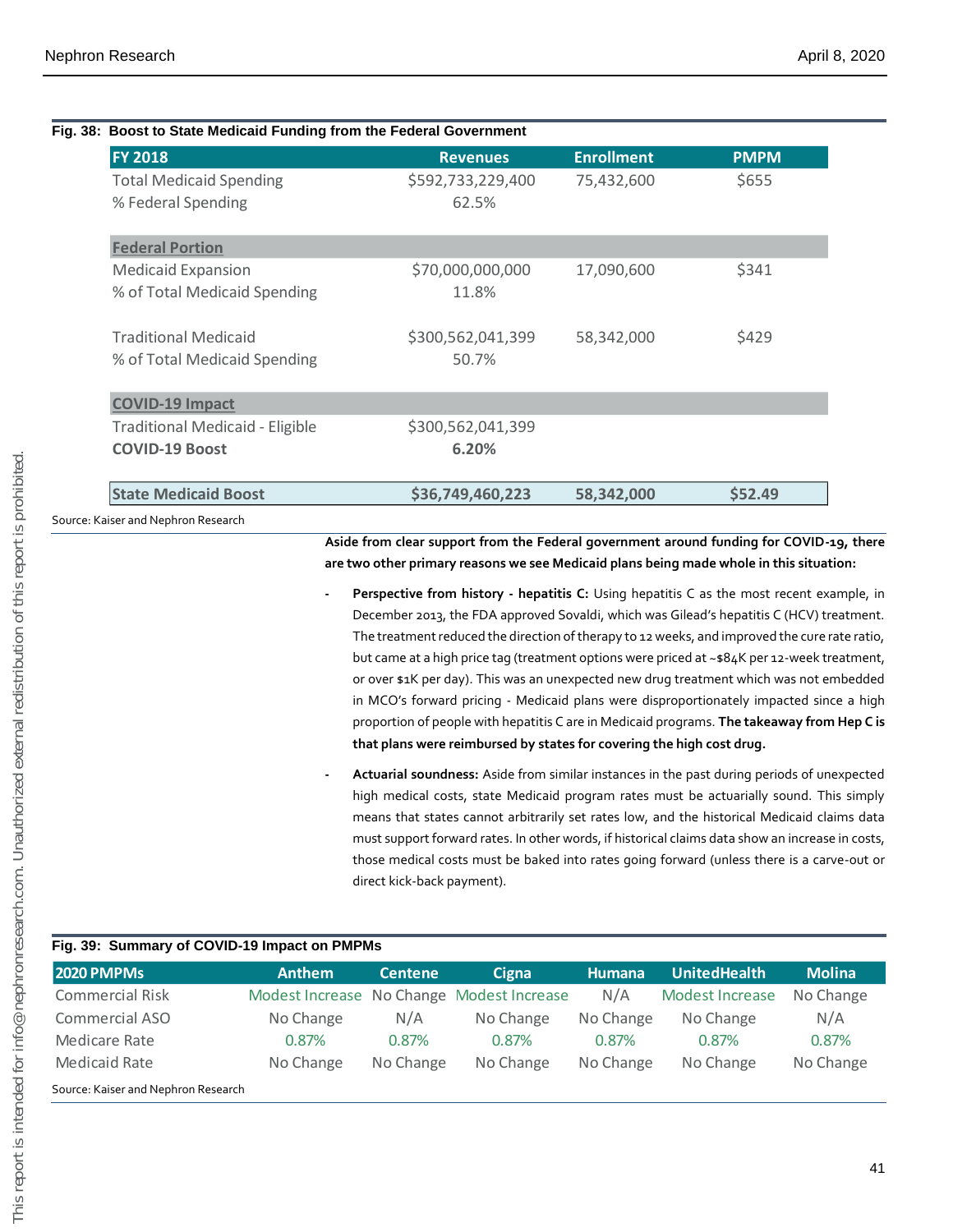#### **20) What else should we know?**

Some of our favorite headlines in the category of silver linings:

**[Venice canals run clear, dolphins appear in Italy's waterways amid coronav](https://www.classicfm.com/music-news/coronavirus/venice-canals-clear-dolphins-swim-italy-lockdown/)irus lockdown** - ClassicFM

**[Stop Trying to Be Productive](https://www.nytimes.com/2020/04/01/style/productivity-coronavirus.html)** – New York Times

**[Americans are drinking a crazy amount of alcohol during coronavirus lockdown](https://nypost.com/2020/03/31/americans-drinking-crazy-amount-of-alcohol-during-coronavirus-lockdown/)** – NY Post

**[A Virus's Effects: Coughs, Chills and Sometimes a Forgiving Spirit](https://www.nytimes.com/2020/03/27/us/coronavirus-evictions-jails-stimulus.html)** – NY Times

**[It's Not All Bad. Here's Proof: yoga, cocktail hours and something called "cloud clubbing"](https://www.nytimes.com/2020/03/27/business/dealbook/coronavirus-company-stories.html)** - Dealbook

**[Bride and Groom Donate their 400 Wedding Meals to Hospital Staff](https://www.elle.com/uk/life-and-culture/g31658888/coronavirus-covid-19-good-news/) After Reception Cancelled** – Elle.com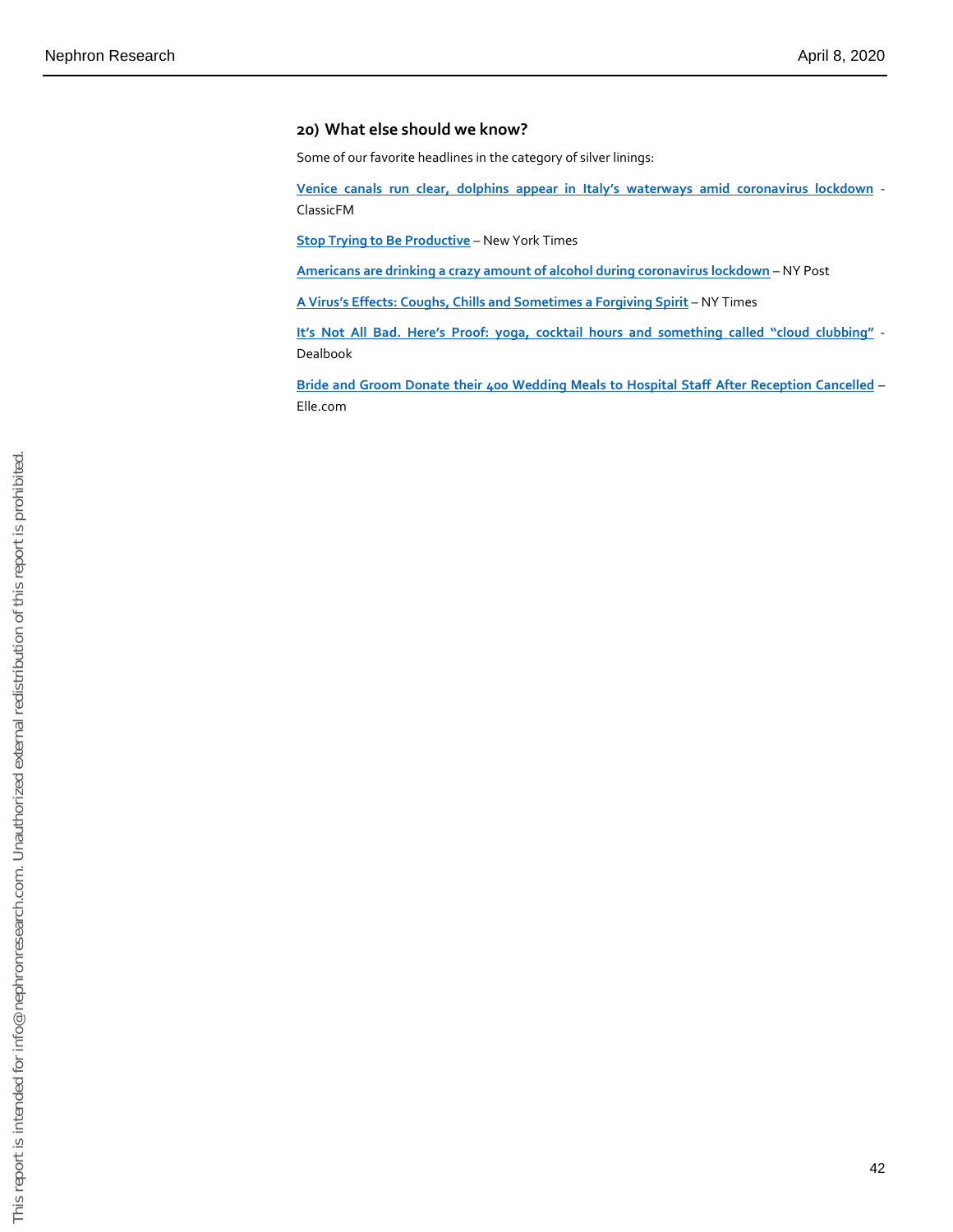## **Appendix**

#### **Fig. 40: Anthem COVID -19 MLR Estimates**

| <b>Anthem</b>                                                         | <b>Medicare Advantage</b> | <b>Commercial Risk</b> | Medicaid/Other | <b>Total</b>                                    |
|-----------------------------------------------------------------------|---------------------------|------------------------|----------------|-------------------------------------------------|
| Anthem Membership in K (4Q19)                                         | 1,214                     | 6,198                  | 7,265          |                                                 |
|                                                                       |                           |                        |                |                                                 |
| <b>Testing Costs</b>                                                  | 30.0%                     | 15.0%                  | 15.0%          |                                                 |
| % of population tested<br>Insured Factor Adjustment                   | 110.0%                    |                        |                |                                                 |
| Cost Per Test w/ Visit                                                | \$144                     | \$345                  | \$86           |                                                 |
| <b>Testing Costs</b>                                                  | \$57,533                  | \$320,434              | \$93,899       | \$471,867                                       |
|                                                                       |                           |                        |                |                                                 |
| Hospitalizations Related to COVID-19                                  |                           |                        |                |                                                 |
| % of Population Infected                                              | 4.5%                      | 3.0%                   | 2.1%           |                                                 |
| % Hospitalized                                                        | 29.5%                     | 11.5%                  | 8.0%           |                                                 |
| Total Hospitalized (K)                                                | 16                        | 21                     | 12             |                                                 |
| COVID-19 Treatment Cost                                               | \$10,500                  | \$30,000               | \$8,925        |                                                 |
| <b>Estimated Hospital Costs (SK)</b>                                  | \$169,333                 | \$643,410              | \$109,940      | \$922,683                                       |
|                                                                       |                           |                        |                |                                                 |
| ICU Costs Related to COVID-19<br>% of Population Infected             | 4.5%                      | 3.0%                   | 2.1%           |                                                 |
| % in ICU                                                              | 15.1%                     | 4.2%                   | 1.0%           |                                                 |
| Total in ICU (K)                                                      | 392                       | 407                    | 20             |                                                 |
| COVID-19 Treatment Cost                                               | \$35,000                  | \$100,000              | \$29,750       |                                                 |
| Estimated ICU Costs (\$K)                                             | \$289,163                 | \$787,474              | \$45,719       | \$1,122,356                                     |
|                                                                       |                           |                        |                |                                                 |
| <b>Capacity Considerations</b>                                        |                           | (Market Totals)        |                |                                                 |
| <b>Industry Enrollment</b>                                            | 61,686                    | 179,468                | 89,115         |                                                 |
| Company Share                                                         | 2.0%                      | 3.5%                   | 8.2%           |                                                 |
| Average LOS                                                           | 13                        | 8                      | 8              |                                                 |
| Implied US Hospital Days Needed                                       | 10,652,876                | 4,968,122              | 1,208,788      |                                                 |
| Implied US ICU Days Needed                                            | 5,457,444                 | 1,824,155              | 150,802        |                                                 |
| <b>ICU Supply Considerations</b>                                      |                           |                        |                |                                                 |
| Total US ICU Beds                                                     |                           | 55,663                 |                |                                                 |
| <b>Potential Capacity Increase</b>                                    |                           | 10.0%                  |                |                                                 |
| Non COVID Occupancy                                                   |                           | 35.0%                  |                |                                                 |
| Days of COVID Treatment                                               |                           | 122                    |                |                                                 |
| Implied ICU Bed Days Capacity                                         |                           | 4,855,483              |                |                                                 |
|                                                                       |                           |                        |                |                                                 |
| ICU Bed days needed                                                   |                           | 7,432,401              |                |                                                 |
| % that can be cared for in ICU                                        |                           | 65.3%                  |                |                                                 |
|                                                                       |                           |                        |                |                                                 |
| <b>Hospital Bed Supply Considerations</b>                             |                           |                        |                |                                                 |
| Staffed Hospital Beds in the US<br><b>Potential Capacity Increase</b> |                           | 792,417<br>30.0%       |                |                                                 |
| Non COVID Occupancy                                                   |                           | 45.0%                  |                |                                                 |
| Days of COVID Treatment                                               |                           | 122                    |                |                                                 |
| Implied non-ICU Bed Days Capacity                                     |                           | 69,122,535             |                |                                                 |
|                                                                       |                           |                        |                |                                                 |
| % of Cases in ICU (vs Standard Bed)                                   |                           |                        |                |                                                 |
| Non-ICU Bed days needed                                               |                           | 16,829,786             |                |                                                 |
| % that can be cared for in Non-ICU                                    |                           | 410.7%                 |                |                                                 |
| <b>Estimated Hospital Costs with Supply Constraints (</b>             | \$169,333                 | \$643,410              | \$109,940      | \$922,683                                       |
| <b>Estimated ICU Costs with Supply Constraints (\$K)</b>              | \$188,906                 | \$514,446              | \$29,867       | \$733,219                                       |
|                                                                       |                           |                        |                |                                                 |
| Savings from Elective Procedures                                      |                           |                        |                |                                                 |
| Medical Cost per Life                                                 | \$10,380                  | \$4,731                | \$3,510        |                                                 |
| % of Medical Spend that is Elective                                   | 30%                       | 45%                    | 20%            |                                                 |
| % Reduction in Electives                                              | 40%                       | 60%                    | 25%            |                                                 |
| Duration of Impact                                                    |                           | 122                    |                |                                                 |
| <b>Total Reduced Costs</b>                                            | (\$505,434)               | (\$2,646,277)          | $($ \$426,167) | (\$3,577,877)                                   |
|                                                                       |                           |                        |                |                                                 |
|                                                                       | \$10,596                  |                        |                |                                                 |
|                                                                       |                           | $($ \$894,958)         | ( \$176, 609)  | $-1.21%$                                        |
| <b>Net Impact to Medical Costs</b><br>% of 2020 MLR<br>2020 MLR       |                           |                        |                |                                                 |
|                                                                       |                           |                        |                |                                                 |
| Net Impact to Medical Costs w/ Supply Constraints                     | $($ \$89,661)             | (51, 167, 986)         | ( \$192,460)   | (\$1,060,972)<br>\$87,616,336<br>( \$1,450,108) |
| % of 2020 MLR                                                         |                           |                        |                | $-1.66%$                                        |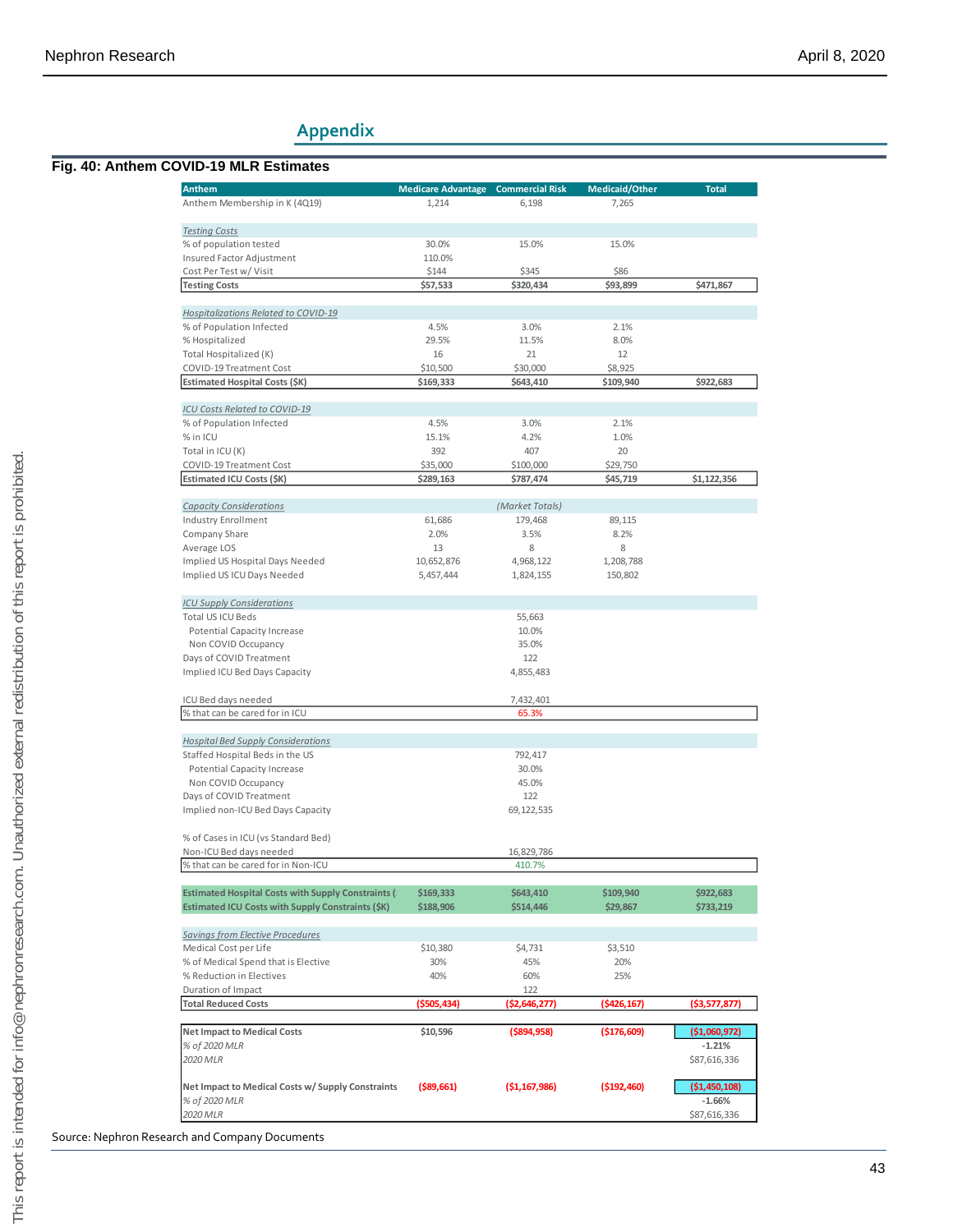#### **Fig. 41: Cigna COVID -19 MLR Estimates**

| Cigna                                                                                                                 | <b>Medicare Advantage Commercial Risk</b> |                        | Medicaid/Other   | <b>Total</b>             |
|-----------------------------------------------------------------------------------------------------------------------|-------------------------------------------|------------------------|------------------|--------------------------|
| Cigna Membership in K (4Q19)                                                                                          | 444                                       | 2,379                  | 50               |                          |
|                                                                                                                       |                                           |                        |                  |                          |
| <b>Testing Costs</b>                                                                                                  |                                           |                        |                  |                          |
| % of population tested                                                                                                | 30.0%                                     | 15.0%                  | 15.0%            |                          |
| Insured Factor Adjustment                                                                                             | 110.0%                                    |                        |                  |                          |
| Cost Per Test w/ Visit                                                                                                | \$144                                     | \$345                  | \$86             |                          |
| <b>Testing Costs</b>                                                                                                  | \$21,042                                  | \$122,993              | \$646            | \$144,681                |
|                                                                                                                       |                                           |                        |                  |                          |
| Hospitalizations Related to COVID-19                                                                                  |                                           |                        |                  |                          |
| % of Population Infected                                                                                              | 4.5%                                      | 3.0%                   | 2.1%             |                          |
| % Hospitalized                                                                                                        | 29.5%                                     | 11.5%                  | 8.0%             |                          |
| Total Hospitalized (K)                                                                                                | 6                                         | 8                      | 0                |                          |
| COVID-19 Treatment Cost<br>Estimated Hospital Costs (\$K)                                                             | \$10,500<br>\$61,931                      | \$30,000<br>\$246,962  | \$8,925<br>\$757 | \$309,650                |
|                                                                                                                       |                                           |                        |                  |                          |
| <b>ICU Costs Related to COVID-19</b>                                                                                  |                                           |                        |                  |                          |
| % of Population Infected                                                                                              | 4.5%                                      | 3.0%                   | 2.1%             |                          |
| % in ICU                                                                                                              | 15.1%                                     | 4.2%                   | 1.0%             |                          |
| Total in ICU (K)                                                                                                      | 143                                       | 156                    | $\mathsf 0$      |                          |
| COVID-19 Treatment Cost                                                                                               | \$35,000                                  | \$100,000              | \$29,750         |                          |
| Estimated ICU Costs (\$K)                                                                                             | \$105,757                                 | \$302,259              | \$315            | \$408,330                |
|                                                                                                                       |                                           |                        |                  |                          |
| <b>Capacity Considerations</b>                                                                                        |                                           | (Market Totals)        |                  |                          |
| Industry Enrollment                                                                                                   | 61,686                                    | 179,468                | 89,115           |                          |
| Company Share                                                                                                         | 0.7%                                      | 1.3%                   | 0.1%             |                          |
| Average LOS                                                                                                           | 13                                        | 8                      | 8                |                          |
| Implied US Hospital Days Needed                                                                                       | 10,652,876                                | 4,968,122              | 1,208,788        |                          |
| Implied US ICU Days Needed                                                                                            | 5,457,444                                 | 1,824,155              | 150,802          |                          |
| <b>ICU Supply Considerations</b>                                                                                      |                                           |                        |                  |                          |
| Total US ICU Beds                                                                                                     |                                           | 55,663                 |                  |                          |
| Potential Capacity Increase                                                                                           |                                           | 10.0%                  |                  |                          |
| Non COVID Occupancy                                                                                                   |                                           | 35.0%                  |                  |                          |
| Days of COVID Treatment                                                                                               |                                           | 122                    |                  |                          |
| Implied ICU Bed Days Capacity                                                                                         |                                           | 4,855,483              |                  |                          |
|                                                                                                                       |                                           |                        |                  |                          |
| ICU Bed days needed                                                                                                   |                                           | 7,432,401              |                  |                          |
| % that can be cared for in ICU                                                                                        |                                           | 65.3%                  |                  |                          |
| <b>Hospital Bed Supply Considerations</b>                                                                             |                                           |                        |                  |                          |
| Staffed Hospital Beds in the US                                                                                       |                                           | 792,417                |                  |                          |
| <b>Potential Capacity Increase</b>                                                                                    |                                           | 30.0%                  |                  |                          |
| Non COVID Occupancy                                                                                                   |                                           | 45.0%                  |                  |                          |
| Days of COVID Treatment                                                                                               |                                           | 122                    |                  |                          |
| Implied non-ICU Bed Days Capacity                                                                                     |                                           | 69, 122, 535           |                  |                          |
|                                                                                                                       |                                           |                        |                  |                          |
| % of Cases in ICU (vs Standard Bed)                                                                                   |                                           |                        |                  |                          |
| Non-ICU Bed days needed                                                                                               |                                           | 16,829,786             |                  |                          |
| % that can be cared for in Non-ICU                                                                                    |                                           | 410.7%                 |                  |                          |
|                                                                                                                       |                                           |                        |                  | \$309,650                |
| <b>Estimated Hospital Costs with Supply Constraints (</b><br><b>Estimated ICU Costs with Supply Constraints (\$K)</b> | \$61,931<br>\$69,089                      | \$246,962<br>\$197,462 | \$757<br>\$206   | \$266,756                |
|                                                                                                                       |                                           |                        |                  |                          |
| Savings from Elective Procedures                                                                                      |                                           |                        |                  |                          |
| Medical Cost per Life                                                                                                 | \$10,380                                  | \$4,731                | \$3,510          |                          |
| % of Medical Spend that is Elective                                                                                   | 30%                                       | 45%                    | 20%              |                          |
| % Reduction in Electives                                                                                              | 40%                                       | 60%                    | 25%              |                          |
| Duration of Impact                                                                                                    |                                           | 122                    |                  |                          |
| <b>Total Reduced Costs</b>                                                                                            | (\$184,854)                               | (\$1,015,730)          | (\$2,933)        | ( \$1,203,517)           |
|                                                                                                                       |                                           |                        |                  |                          |
| <b>Net Impact to Medical Costs</b>                                                                                    | \$3,875                                   | ( \$343, 515)          | (51, 215)        | ( \$340, 855)            |
| % of 2020 MLR                                                                                                         |                                           |                        |                  | $-0.97%$                 |
| 2020 MLR                                                                                                              |                                           |                        |                  | \$35,025,655             |
|                                                                                                                       |                                           |                        |                  | (5482, 429)              |
|                                                                                                                       |                                           |                        |                  |                          |
|                                                                                                                       | (532,792)                                 | (5448, 312)            | (51, 325)        |                          |
| Net Impact to Medical Costs w/ Supply Constraints<br>% of 2020 MLR<br>2020 MLR                                        |                                           |                        |                  | $-1.38%$<br>\$35,025,655 |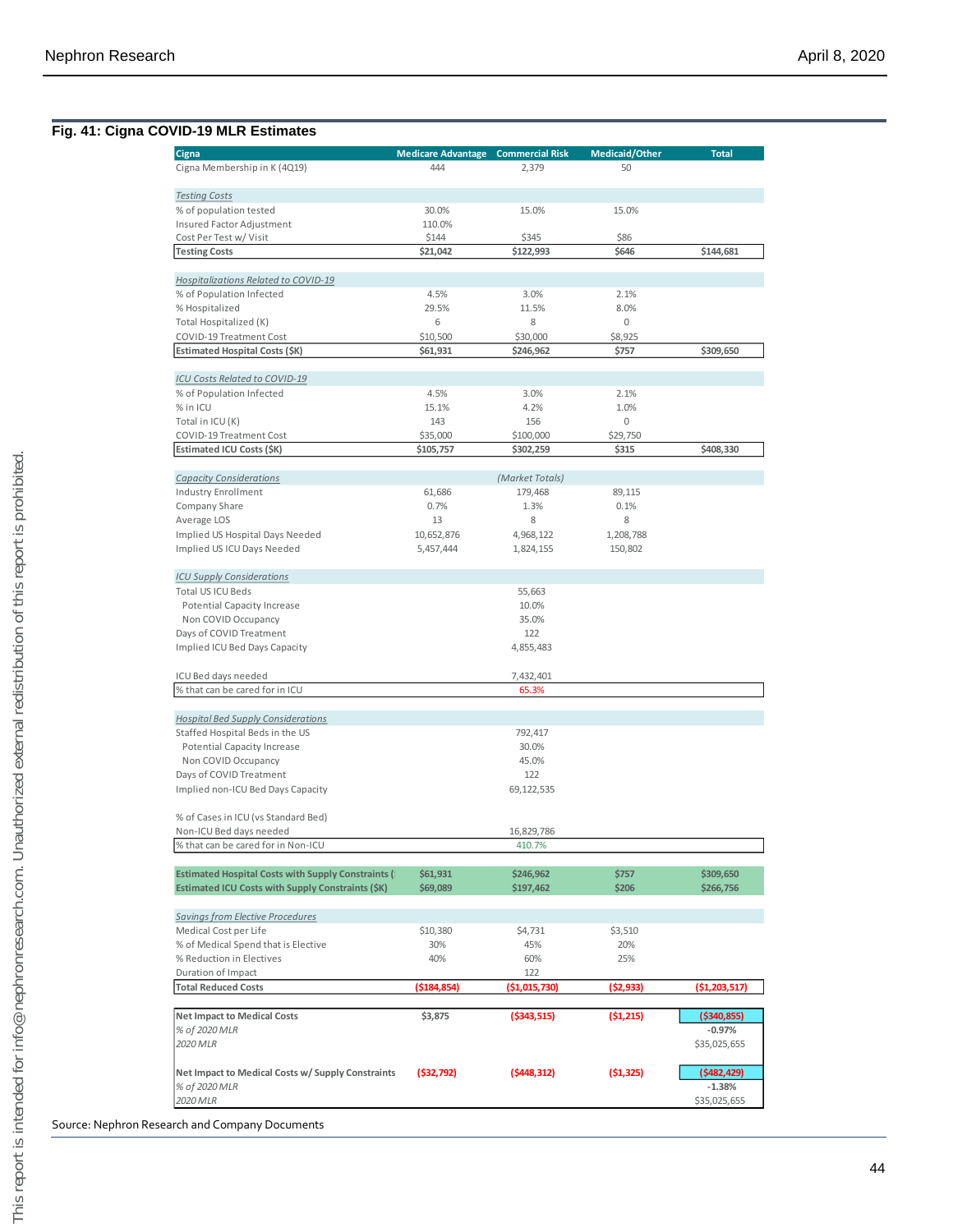#### **Fig. 42: CVS COVID -19 MLR Estimates**

| <b>CVS</b>                                                         | <b>Medicare Advantage Commercial Risk</b> |                 | Medicaid/Other | <b>Total</b>            |
|--------------------------------------------------------------------|-------------------------------------------|-----------------|----------------|-------------------------|
| CVS Membership in K (4Q19)                                         | 2,321                                     | 3,591           | 1,398          |                         |
| <b>Testing Costs</b>                                               |                                           |                 |                |                         |
| % of population tested                                             | 30.0%                                     | 15.0%           | 15.0%          |                         |
| Insured Factor Adjustment                                          | 110.0%                                    |                 |                |                         |
| Cost Per Test w/ Visit                                             | \$144                                     | \$345           | \$86           |                         |
| <b>Testing Costs</b>                                               | \$109,995                                 | \$185,653       | \$18,069       | \$313,717               |
| Hospitalizations Related to COVID-19                               |                                           |                 |                |                         |
| % of Population Infected                                           | 4.5%                                      | 3.0%            | 2.1%           |                         |
| % Hospitalized                                                     | 29.5%                                     | 11.5%           | 8.0%           |                         |
| Total Hospitalized (K)                                             | 31                                        | 12              | $\overline{2}$ |                         |
| COVID-19 Treatment Cost                                            | \$10,500                                  | \$30,000        | \$8,925        |                         |
| Estimated Hospital Costs (\$K)                                     | \$323,742                                 | \$372,779       | \$21,156       | \$717,677               |
| ICU Costs Related to COVID-19                                      |                                           |                 |                |                         |
| % of Population Infected                                           | 4.5%                                      | 3.0%            | 2.1%           |                         |
| % in ICU                                                           | 15.1%                                     | 4.2%            | 1.0%           |                         |
| Total in ICU (K)                                                   | 749                                       | 236             | $\overline{4}$ |                         |
| COVID-19 Treatment Cost                                            | \$35,000                                  | \$100,000       | \$29,750       |                         |
| Estimated ICU Costs (\$K)                                          | \$552,840                                 | \$456,247       | \$8,798        | \$1,017,885             |
| <b>Capacity Considerations</b>                                     |                                           | (Market Totals) |                |                         |
| Industry Enrollment                                                | 61,686                                    | 179,468         | 89,115         |                         |
| Company Share                                                      | 3.8%                                      | 2.0%            | 1.6%           |                         |
| Average LOS                                                        | 13                                        | 8               | 8              |                         |
| Implied US Hospital Days Needed                                    | 10,652,876                                | 4,968,122       | 1,208,788      |                         |
| Implied US ICU Days Needed                                         | 5,457,444                                 | 1,824,155       | 150,802        |                         |
| <b>ICU Supply Considerations</b>                                   |                                           |                 |                |                         |
| Total US ICU Beds                                                  |                                           | 55,663          |                |                         |
| Potential Capacity Increase                                        |                                           | 10.0%           |                |                         |
| Non COVID Occupancy                                                |                                           | 35.0%           |                |                         |
| Days of COVID Treatment                                            |                                           | 122             |                |                         |
| Implied ICU Bed Days Capacity                                      |                                           | 4,855,483       |                |                         |
| ICU Bed days needed                                                |                                           | 7,432,401       |                |                         |
| % that can be cared for in ICU                                     |                                           | 65.3%           |                |                         |
| <b>Hospital Bed Supply Considerations</b>                          |                                           |                 |                |                         |
| Staffed Hospital Beds in the US                                    |                                           | 792,417         |                |                         |
| Potential Capacity Increase                                        |                                           | 30.0%           |                |                         |
| Non COVID Occupancy                                                |                                           | 45.0%           |                |                         |
| Days of COVID Treatment                                            |                                           | 122             |                |                         |
| Implied non-ICU Bed Days Capacity                                  |                                           | 69, 122, 535    |                |                         |
| % of Cases in ICU (vs Standard Bed)                                |                                           |                 |                |                         |
| Non-ICU Bed days needed                                            |                                           | 16,829,786      |                |                         |
| % that can be cared for in Non-ICU                                 |                                           | 410.7%          |                |                         |
| <b>Estimated Hospital Costs with Supply Constraints (</b>          | \$323,742                                 | \$372,779       | \$21,156       | \$717,677               |
| <b>Estimated ICU Costs with Supply Constraints (\$K)</b>           | \$361,163                                 | \$298,060       | \$5,747        | \$664,970               |
| <b>Savings from Elective Procedures</b>                            |                                           |                 |                |                         |
| Medical Cost per Life                                              | \$10,380                                  | \$4,731         | \$3,510        |                         |
| % of Medical Spend that is Elective                                | 30%                                       | 45%             | 20%            |                         |
| % Reduction in Electives                                           | 40%                                       | 60%             | 25%            |                         |
| Duration of Impact                                                 |                                           | 122             |                |                         |
| <b>Total Reduced Costs</b>                                         | ( \$966, 319)                             | (\$1,533,201)   | (\$82,007)     | ( \$2,581,527]          |
| <b>Net Impact to Medical Costs</b>                                 | \$20,257                                  | (5518, 521)     | ( \$33, 985)   | (5532, 249)             |
|                                                                    |                                           |                 |                | $-0.94%$                |
| % of 2020 MLR                                                      |                                           |                 |                | \$56,499,763            |
| 2020 MLR                                                           |                                           |                 |                |                         |
|                                                                    |                                           |                 |                |                         |
| Net Impact to Medical Costs w/ Supply Constraints<br>% of 2020 MLR | (5171, 420)                               | (5676, 708)     | ( \$37,035)    | (\$885,164)<br>$-1.57%$ |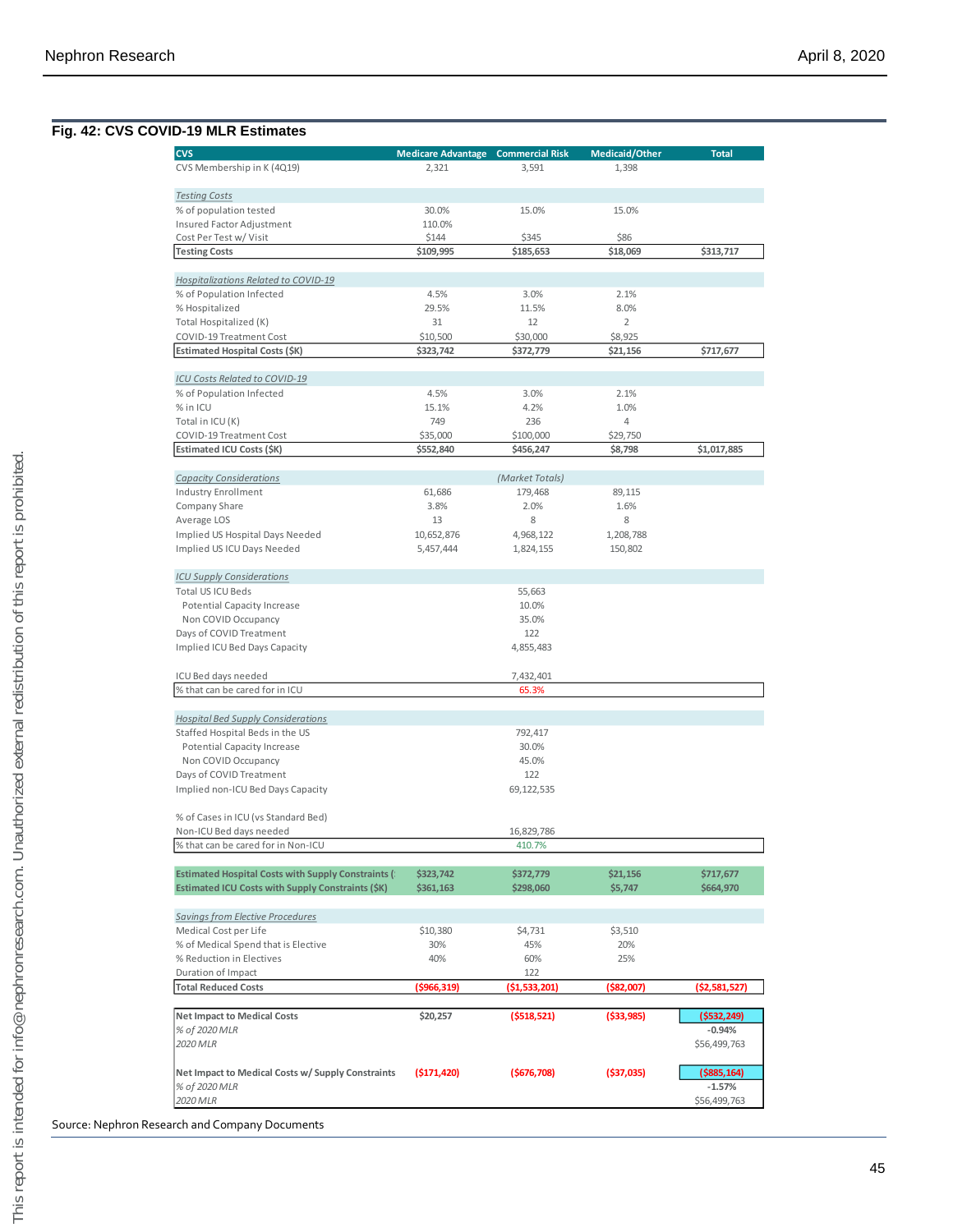#### **Fig. 43: Centene COVID -19 MLR Estimates**

| <b>Centene</b>                                                                 | <b>Medicare Advantage Commercial Risk</b> |                 | Medicaid/Other | <b>Total</b>             |
|--------------------------------------------------------------------------------|-------------------------------------------|-----------------|----------------|--------------------------|
| Centene Membership in K (Pro-Forma)                                            | 977                                       | 2,699           | 12,426         |                          |
|                                                                                |                                           |                 |                |                          |
| <b>Testing Costs</b>                                                           |                                           |                 |                |                          |
| % of population tested                                                         | 30.0%                                     | 15.0%           | 15.0%          |                          |
| Insured Factor Adjustment                                                      | 110.0%                                    |                 |                |                          |
| Cost Per Test w/ Visit                                                         | \$144                                     | \$345           | \$86           |                          |
| <b>Testing Costs</b>                                                           | \$46,295                                  | \$139,555       | \$160,608      | \$346,458                |
|                                                                                |                                           |                 |                |                          |
| Hospitalizations Related to COVID-19                                           |                                           |                 |                |                          |
| % of Population Infected                                                       | 4.5%                                      | 3.0%            | 2.1%           |                          |
| % Hospitalized                                                                 | 29.5%                                     | 11.5%           | 8.0%           |                          |
| Total Hospitalized (K)                                                         | 13                                        | 9               | 21             |                          |
| COVID-19 Treatment Cost                                                        | \$10,500                                  | \$30,000        | \$8,925        |                          |
| Estimated Hospital Costs (\$K)                                                 | \$136,258                                 | \$280,216       | \$188,044      | \$604,518                |
|                                                                                |                                           |                 |                |                          |
| <b>ICU Costs Related to COVID-19</b>                                           |                                           |                 |                |                          |
| % of Population Infected                                                       | 4.5%                                      | 3.0%            | 2.1%           |                          |
| % in ICU                                                                       | 15.1%                                     | 4.2%            | 1.0%           |                          |
| Total in ICU (K)                                                               | 315                                       | 177             | 34             |                          |
| COVID-19 Treatment Cost                                                        | \$35,000                                  | \$100,000       | \$29,750       |                          |
| Estimated ICU Costs (\$K)                                                      | \$232,682                                 | \$342,959       | \$78,198       | \$653,839                |
|                                                                                |                                           |                 |                |                          |
| <b>Capacity Considerations</b>                                                 |                                           | (Market Totals) |                |                          |
| Industry Enrollment                                                            | 61,686                                    | 179,468         | 89,115         |                          |
| Company Share                                                                  | 1.6%                                      | 1.5%            | 13.9%          |                          |
| Average LOS                                                                    | 13                                        | 8               | 8              |                          |
| Implied US Hospital Days Needed                                                | 10,652,876                                | 4,968,122       | 1,208,788      |                          |
| Implied US ICU Days Needed                                                     | 5,457,444                                 | 1,824,155       | 150,802        |                          |
|                                                                                |                                           |                 |                |                          |
| <b>ICU Supply Considerations</b><br>Total US ICU Beds                          |                                           |                 |                |                          |
|                                                                                |                                           | 55,663          |                |                          |
| Potential Capacity Increase                                                    |                                           | 10.0%           |                |                          |
| Non COVID Occupancy                                                            |                                           | 35.0%<br>122    |                |                          |
| Days of COVID Treatment                                                        |                                           |                 |                |                          |
| Implied ICU Bed Days Capacity                                                  |                                           | 4,855,483       |                |                          |
| ICU Bed days needed                                                            |                                           | 7,432,401       |                |                          |
| % that can be cared for in ICU                                                 |                                           | 65.3%           |                |                          |
|                                                                                |                                           |                 |                |                          |
| <b>Hospital Bed Supply Considerations</b>                                      |                                           |                 |                |                          |
| Staffed Hospital Beds in the US                                                |                                           | 792,417         |                |                          |
| Potential Capacity Increase                                                    |                                           | 30.0%           |                |                          |
| Non COVID Occupancy                                                            |                                           | 45.0%           |                |                          |
| Days of COVID Treatment                                                        |                                           | 122             |                |                          |
| Implied non-ICU Bed Days Capacity                                              |                                           | 69, 122, 535    |                |                          |
|                                                                                |                                           |                 |                |                          |
| % of Cases in ICU (vs Standard Bed)                                            |                                           |                 |                |                          |
| Non-ICU Bed days needed                                                        |                                           | 16,829,786      |                |                          |
| % that can be cared for in Non-ICU                                             |                                           | 410.7%          |                |                          |
|                                                                                |                                           |                 |                |                          |
| <b>Estimated Hospital Costs with Supply Constraints (</b>                      | \$136,258                                 | \$280,216       | \$188,044      | \$604,518                |
| <b>Estimated ICU Costs with Supply Constraints (\$K)</b>                       | \$152,008                                 | \$224,050       | \$51,086       | \$427,144                |
|                                                                                |                                           |                 |                |                          |
| Savings from Elective Procedures                                               |                                           |                 |                |                          |
| Medical Cost per Life                                                          | \$10,380                                  | \$4,731         | \$3,510        |                          |
| % of Medical Spend that is Elective                                            | 30%                                       | 45%             | 20%            |                          |
| % Reduction in Electives                                                       | 40%                                       | 60%             | 25%            |                          |
| Duration of Impact                                                             |                                           | 122             |                |                          |
| <b>Total Reduced Costs</b>                                                     | (\$406,708)                               | (\$1,152,500)   | (\$728,928)    | (\$2,288,136)            |
|                                                                                |                                           |                 |                |                          |
| <b>Net Impact to Medical Costs</b>                                             | \$8,526                                   | $($ \$389,770)  | ( \$302,077)   | (5683, 321)              |
| % of 2020 MLR                                                                  |                                           |                 |                | $-0.82%$                 |
|                                                                                |                                           |                 |                | \$83,287,755             |
| 2020 MLR                                                                       |                                           |                 |                |                          |
|                                                                                |                                           |                 |                |                          |
|                                                                                | (572, 148)                                | (5508, 678)     | ( \$329, 190)  | ( \$910,016)             |
| Net Impact to Medical Costs w/ Supply Constraints<br>% of 2020 MLR<br>2020 MLR |                                           |                 |                | $-1.09%$<br>\$83,287,755 |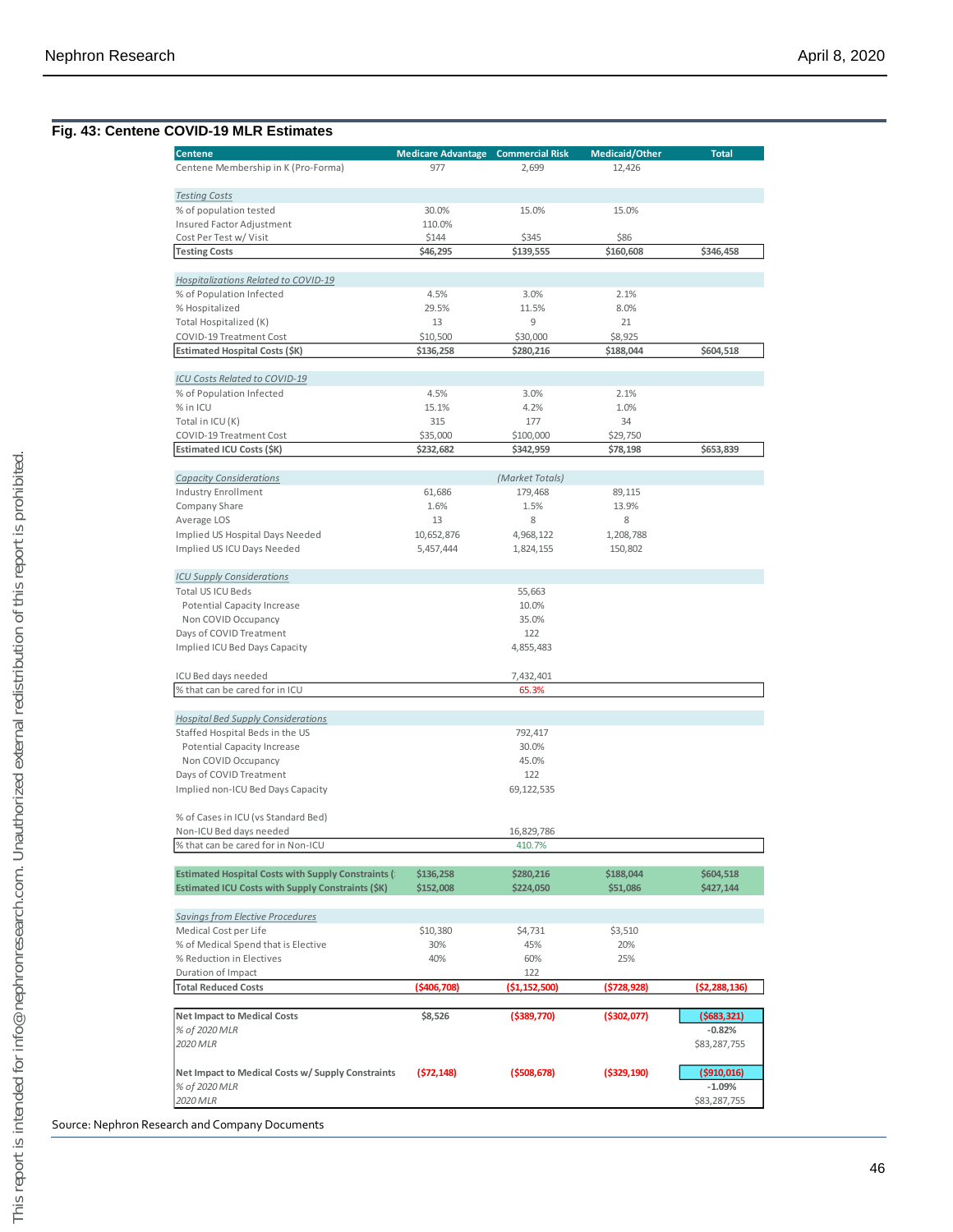#### **Fig. 44: Humana COVID -19 MLR Estimates**

| <b>Humana</b>                                                                                                  | <b>Medicare Advantage Commercial Risk</b> |                      | Medicaid/Other     | <b>Total</b>           |
|----------------------------------------------------------------------------------------------------------------|-------------------------------------------|----------------------|--------------------|------------------------|
| Humana Membership in K (4Q19)                                                                                  | 4,113                                     | 909                  | 469                |                        |
|                                                                                                                |                                           |                      |                    |                        |
| <b>Testing Costs</b>                                                                                           |                                           |                      |                    |                        |
| % of population tested                                                                                         | 30.0%                                     | 15.0%                | 15.0%              |                        |
| Insured Factor Adjustment                                                                                      | 110.0%                                    |                      |                    |                        |
| Cost Per Test w/ Visit<br><b>Testing Costs</b>                                                                 | \$144<br>\$194,897                        | \$345<br>\$46,974    | \$86<br>\$6,062    | \$247,933              |
|                                                                                                                |                                           |                      |                    |                        |
| Hospitalizations Related to COVID-19                                                                           |                                           |                      |                    |                        |
| % of Population Infected                                                                                       | 4.5%                                      | 3.0%                 | 2.1%               |                        |
| % Hospitalized                                                                                                 | 29.5%                                     | 11.5%                | 8.0%               |                        |
| Total Hospitalized (K)                                                                                         | 55                                        | 3                    | $\mathbf{1}$       |                        |
| COVID-19 Treatment Cost                                                                                        | \$10,500                                  | \$30,000             | \$8,925            |                        |
| <b>Estimated Hospital Costs (\$K)</b>                                                                          | \$573,626                                 | \$94,321             | \$7,097            | \$675,045              |
| ICU Costs Related to COVID-19                                                                                  |                                           |                      |                    |                        |
| % of Population Infected                                                                                       | 4.5%                                      | 3.0%                 | 2.1%               |                        |
| % in ICU                                                                                                       | 15.1%                                     | 4.2%                 | 1.0%               |                        |
| Total in ICU (K)                                                                                               | 1,326                                     | 60                   | $\mathbf{1}$       |                        |
| COVID-19 Treatment Cost                                                                                        | \$35,000                                  | \$100,000            | \$29,750           |                        |
| Estimated ICU Costs (\$K)                                                                                      | \$979,558                                 | \$115,440            | \$2,951            | \$1,097,950            |
|                                                                                                                |                                           |                      |                    |                        |
| <b>Capacity Considerations</b>                                                                                 |                                           | (Market Totals)      |                    |                        |
| <b>Industry Enrollment</b><br>Company Share                                                                    | 61,686<br>6.7%                            | 179,468<br>0.5%      | 89,115<br>0.5%     |                        |
| Average LOS                                                                                                    | 13                                        | 8                    | 8                  |                        |
| Implied US Hospital Days Needed                                                                                | 10,652,876                                | 4,968,122            | 1,208,788          |                        |
| Implied US ICU Days Needed                                                                                     | 5,457,444                                 | 1,824,155            | 150,802            |                        |
|                                                                                                                |                                           |                      |                    |                        |
| <b>ICU Supply Considerations</b>                                                                               |                                           |                      |                    |                        |
| Total US ICU Beds                                                                                              |                                           | 55,663               |                    |                        |
| <b>Potential Capacity Increase</b>                                                                             |                                           | 10.0%                |                    |                        |
| Non COVID Occupancy<br>Days of COVID Treatment                                                                 |                                           | 35.0%<br>122         |                    |                        |
| Implied ICU Bed Days Capacity                                                                                  |                                           | 4,855,483            |                    |                        |
|                                                                                                                |                                           |                      |                    |                        |
| ICU Bed days needed                                                                                            |                                           | 7,432,401            |                    |                        |
| % that can be cared for in ICU                                                                                 |                                           | 65.3%                |                    |                        |
|                                                                                                                |                                           |                      |                    |                        |
| <b>Hospital Bed Supply Considerations</b>                                                                      |                                           |                      |                    |                        |
| Staffed Hospital Beds in the US<br><b>Potential Capacity Increase</b>                                          |                                           | 792,417<br>30.0%     |                    |                        |
| Non COVID Occupancy                                                                                            |                                           | 45.0%                |                    |                        |
| Days of COVID Treatment                                                                                        |                                           | 122                  |                    |                        |
| Implied non-ICU Bed Days Capacity                                                                              |                                           | 69,122,535           |                    |                        |
|                                                                                                                |                                           |                      |                    |                        |
| % of Cases in ICU (vs Standard Bed)                                                                            |                                           |                      |                    |                        |
| Non-ICU Bed days needed                                                                                        |                                           | 16,829,786           |                    |                        |
| % that can be cared for in Non-ICU                                                                             |                                           | 410.7%               |                    |                        |
|                                                                                                                |                                           |                      |                    |                        |
| <b>Estimated Hospital Costs with Supply Constraints (</b><br>Estimated ICU Costs with Supply Constraints (\$K) | \$573,626<br>\$639,932                    | \$94,321<br>\$75,416 | \$7,097<br>\$1,928 | \$675,045<br>\$717,275 |
|                                                                                                                |                                           |                      |                    |                        |
| <b>Savings from Elective Procedures</b>                                                                        |                                           |                      |                    |                        |
| Medical Cost per Life                                                                                          | \$10,380                                  | \$4,731              | \$3,510            |                        |
| % of Medical Spend that is Elective                                                                            | 30%                                       | 45%                  | 20%                |                        |
| % Reduction in Electives                                                                                       | 40%                                       | 60%                  | 25%                |                        |
| Duration of Impact                                                                                             |                                           | 122                  |                    |                        |
| <b>Total Reduced Costs</b>                                                                                     | (51, 712, 188)                            | (\$387,933)          | (\$27,512)         | (\$2,127,632)          |
| <b>Net Impact to Medical Costs</b>                                                                             | \$35,893                                  | ( \$131, 197)        | ( \$11,401)        | ( \$106, 705)          |
| % of 2020 MLR                                                                                                  |                                           |                      |                    | $-0.17%$               |
| 2020 MLR                                                                                                       |                                           |                      |                    | \$61,212,579           |
|                                                                                                                |                                           |                      |                    |                        |
| Net Impact to Medical Costs w/ Supply Constraints                                                              | ( \$303, 733)                             | (5171, 222)          | (512, 424)         | (5487, 379)            |
| % of 2020 MLR                                                                                                  |                                           |                      |                    | $-0.80\%$              |
| 2020 MLR                                                                                                       |                                           |                      |                    | \$61,212,579           |
|                                                                                                                |                                           |                      |                    |                        |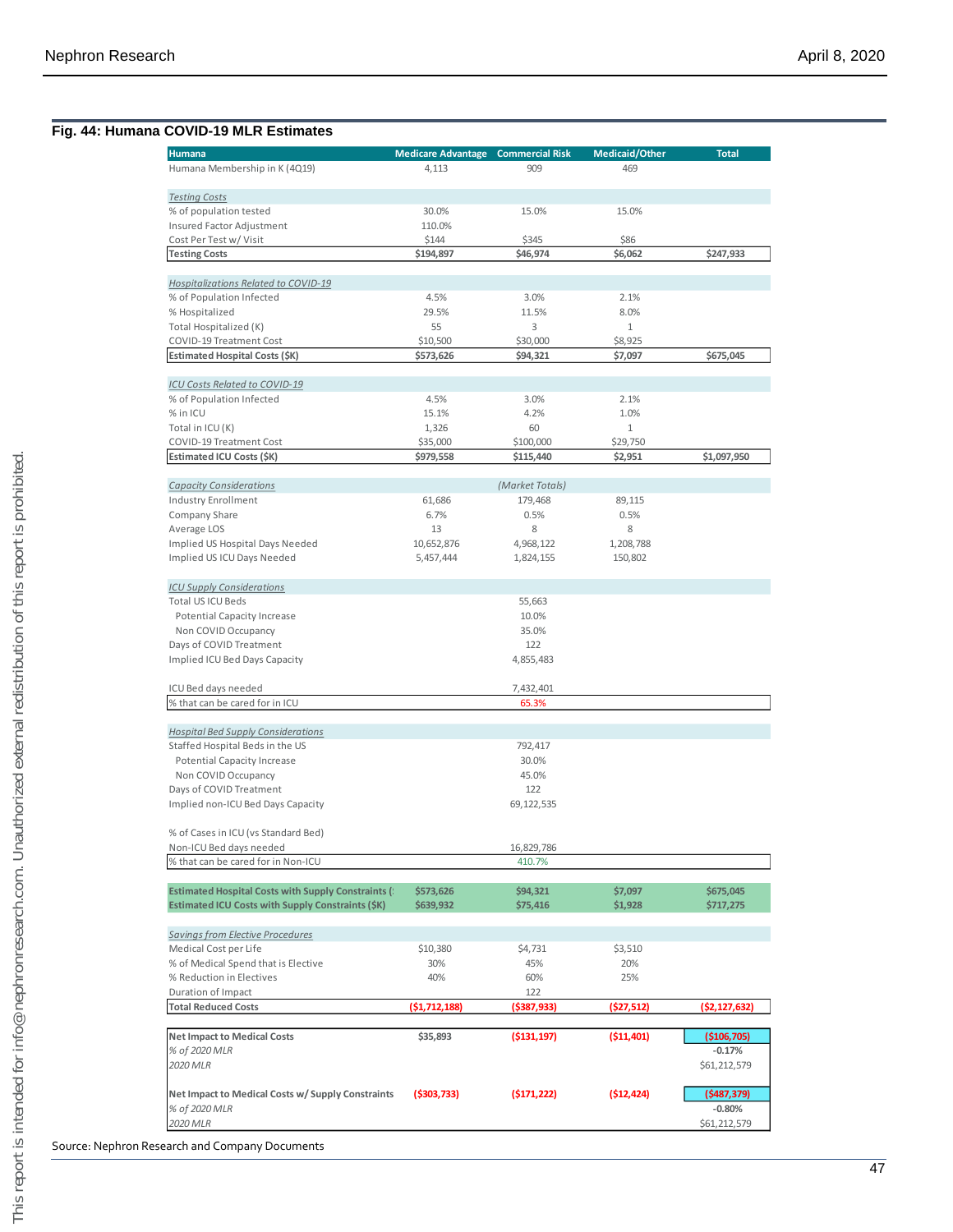#### **Fig. 45: Molina COVID -19 MLR Estimates**

| <b>Molina</b>                                                                | Medicare Advantage Commercial Risk |                      | Medicaid/Other | <b>Total</b>            |
|------------------------------------------------------------------------------|------------------------------------|----------------------|----------------|-------------------------|
| Molina Membership in K (4Q19)                                                | 101                                | 274                  | 2,956          |                         |
|                                                                              |                                    |                      |                |                         |
| <b>Testing Costs</b><br>% of population tested                               | 30.0%                              | 15.0%                | 15.0%          |                         |
| Insured Factor Adjustment                                                    | 110.0%                             |                      |                |                         |
| Cost Per Test w/ Visit                                                       | \$144                              | \$345                | \$86           |                         |
| <b>Testing Costs</b>                                                         | \$4,787                            | \$14,166             | \$38,206       | \$57,158                |
|                                                                              |                                    |                      |                |                         |
| Hospitalizations Related to COVID-19<br>% of Population Infected             | 4.5%                               | 3.0%                 | 2.1%           |                         |
| % Hospitalized                                                               | 29.5%                              | 11.5%                | 8.0%           |                         |
| Total Hospitalized (K)                                                       | $\mathbf{1}$                       | $\mathbf{1}$         | 5              |                         |
| COVID-19 Treatment Cost                                                      | \$10,500                           | \$30,000             | \$8,925        |                         |
| Estimated Hospital Costs (\$K)                                               | \$14,088                           | \$28,444             | \$44,733       | \$87,264                |
|                                                                              |                                    |                      |                |                         |
| ICU Costs Related to COVID-19                                                |                                    |                      |                |                         |
| % of Population Infected                                                     | 4.5%<br>15.1%                      | 3.0%<br>4.2%         | 2.1%           |                         |
| % in ICU<br>Total in ICU (K)                                                 | 33                                 | 18                   | 1.0%<br>8      |                         |
| COVID-19 Treatment Cost                                                      | \$35,000                           | \$100,000            | \$29,750       |                         |
| Estimated ICU Costs (\$K)                                                    | \$24,057                           | \$34,813             | \$18,602       | \$77,472                |
|                                                                              |                                    |                      |                |                         |
| <b>Capacity Considerations</b>                                               |                                    | (Market Totals)      |                |                         |
| <b>Industry Enrollment</b>                                                   | 61,686                             | 179,468              | 89,115         |                         |
| Company Share                                                                | 0.2%                               | 0.2%                 | 3.3%           |                         |
| Average LOS                                                                  | 13                                 | 8                    | 8              |                         |
| Implied US Hospital Days Needed                                              | 10,652,876                         | 4,968,122            | 1,208,788      |                         |
| Implied US ICU Days Needed                                                   | 5,457,444                          | 1,824,155            | 150,802        |                         |
| <b>ICU Supply Considerations</b>                                             |                                    |                      |                |                         |
| Total US ICU Beds                                                            |                                    | 55,663               |                |                         |
| Potential Capacity Increase                                                  |                                    | 10.0%                |                |                         |
| Non COVID Occupancy                                                          |                                    | 35.0%                |                |                         |
| Days of COVID Treatment                                                      |                                    | 122                  |                |                         |
| Implied ICU Bed Days Capacity                                                |                                    | 4,855,483            |                |                         |
| ICU Bed days needed                                                          |                                    | 7,432,401            |                |                         |
| % that can be cared for in ICU                                               |                                    | 65.3%                |                |                         |
|                                                                              |                                    |                      |                |                         |
| <b>Hospital Bed Supply Considerations</b><br>Staffed Hospital Beds in the US |                                    |                      |                |                         |
| <b>Potential Capacity Increase</b>                                           |                                    | 792,417<br>30.0%     |                |                         |
| Non COVID Occupancy                                                          |                                    | 45.0%                |                |                         |
| Days of COVID Treatment                                                      |                                    | 122                  |                |                         |
| Implied non-ICU Bed Days Capacity                                            |                                    | 69,122,535           |                |                         |
|                                                                              |                                    |                      |                |                         |
| % of Cases in ICU (vs Standard Bed)                                          |                                    |                      |                |                         |
| Non-ICU Bed days needed<br>% that can be cared for in Non-ICU                |                                    | 16,829,786<br>410.7% |                |                         |
|                                                                              |                                    |                      |                |                         |
| <b>Estimated Hospital Costs with Supply Constraints (</b>                    | \$14,088                           | \$28,444             | \$44,733       | \$87,264                |
| <b>Estimated ICU Costs with Supply Constraints (\$K)</b>                     | \$15,716                           | \$22,743             | \$12,152       | \$50,611                |
| Savings from Elective Procedures                                             |                                    |                      |                |                         |
| Medical Cost per Life                                                        | \$10,380                           | \$4,731              | \$3,510        |                         |
| % of Medical Spend that is Elective                                          | 30%                                | 45%                  | 20%            |                         |
| % Reduction in Electives                                                     | 40%                                | 60%                  | 25%            |                         |
| Duration of Impact                                                           |                                    | 122                  |                |                         |
| <b>Total Reduced Costs</b>                                                   | (\$42,050)                         | (\$116,986)          | (\$173,400)    | (\$332,436)             |
|                                                                              |                                    |                      |                |                         |
| <b>Net Impact to Medical Costs</b><br>% of 2020 MLR                          | \$882                              | $($ \$39,564)        | (571,859)      | (\$110,542)<br>$-0.74%$ |
| 2020 MLR                                                                     |                                    |                      |                | \$14,952,804            |
|                                                                              |                                    |                      |                |                         |
| Net Impact to Medical Costs w/ Supply Constraints                            | (\$7,459)                          | ( \$51,634)          | (578, 309)     | (\$137,402)             |
| % of 2020 MLR                                                                |                                    |                      |                | $-0.92%$                |
| 2020 MLR                                                                     |                                    |                      |                | \$14,952,804            |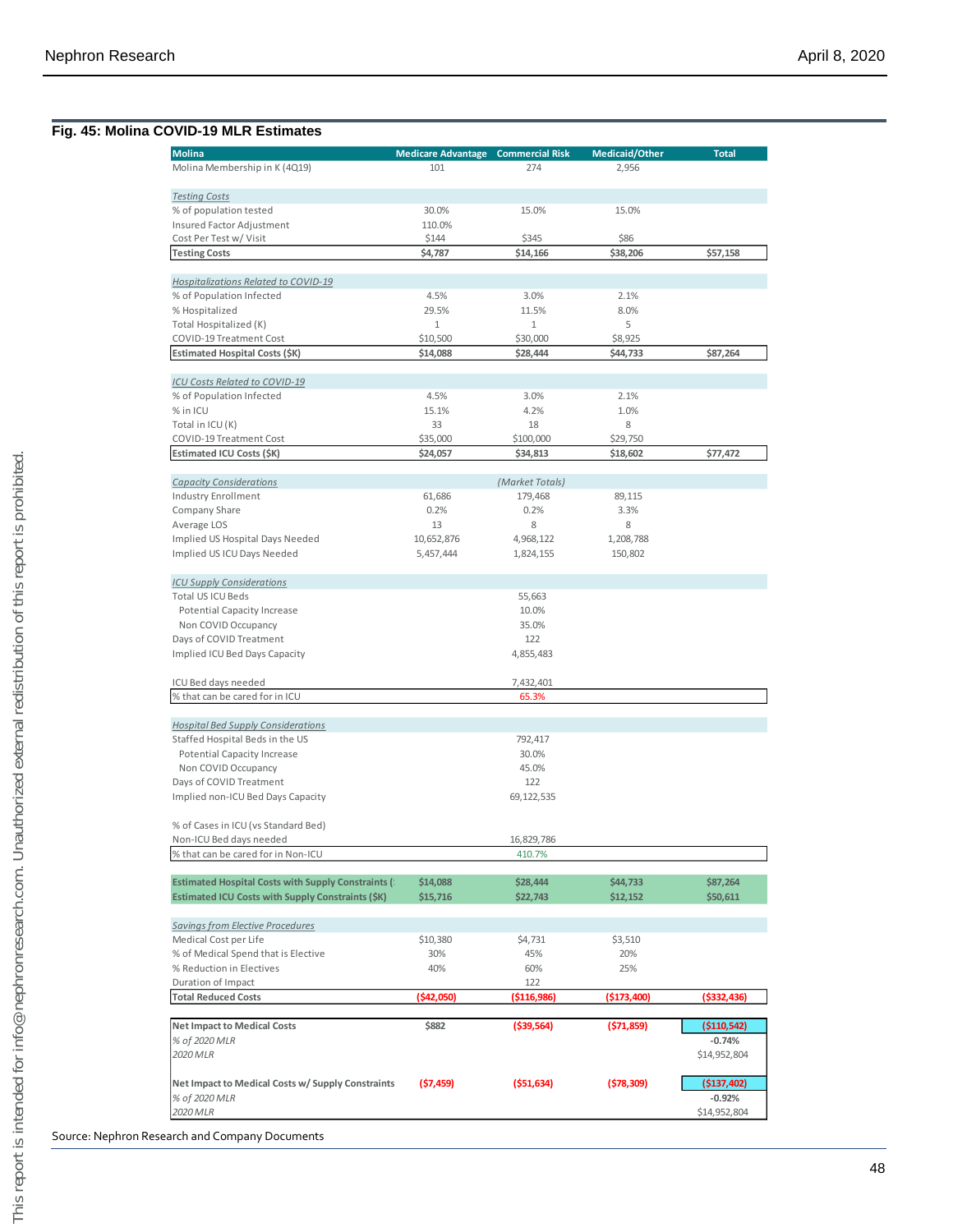#### **Fig. 46: UnitedHealth COVID -19 MLR Estimates**

|                                                           | <b>Medicare Advantage Commercial Risk</b> |                 | Medicaid/Other | <b>Total</b>  |
|-----------------------------------------------------------|-------------------------------------------|-----------------|----------------|---------------|
| UnitedHealth Membership in K (4Q19)                       | 6,274                                     | 8,575           | 6,151          |               |
| <b>Testing Costs</b>                                      |                                           |                 |                |               |
| % of population tested                                    | 30.0%                                     | 15.0%           | 15.0%          |               |
| Insured Factor Adjustment                                 | 110.0%                                    |                 |                |               |
| Cost Per Test w/ Visit                                    | \$144                                     | \$345           | \$86           |               |
| <b>Testing Costs</b>                                      | \$297,309                                 | \$443,324       | \$79,501       | \$820,134     |
| Hospitalizations Related to COVID-19                      |                                           |                 |                |               |
| % of Population Infected                                  | 4.5%                                      | 3.0%            | 2.1%           |               |
| % Hospitalized                                            | 29.5%                                     | 11.5%           | 8.0%           |               |
| Total Hospitalized (K)                                    | 83                                        | 30              | 10             |               |
| COVID-19 Treatment Cost                                   | \$10,500                                  | \$30,000        | \$8,925        |               |
| Estimated Hospital Costs (\$K)                            | \$875.051                                 | \$890,165       | \$93,082       | \$1,858,298   |
| ICU Costs Related to COVID-19                             |                                           |                 |                |               |
| % of Population Infected                                  | 4.5%                                      | 3.0%            | 2.1%           |               |
| % in ICU                                                  | 15.1%                                     | 4.2%            | 2.9%           |               |
| Total in ICU (K)                                          | 2,023                                     | 563             | 49             |               |
| COVID-19 Treatment Cost                                   | \$35,000                                  | \$100,000       | \$29,750       |               |
| Estimated ICU Costs (\$K)                                 | \$1,494,288                               | \$1,089,479     | \$113,924      | \$2,697,690   |
|                                                           | \$30,843                                  | \$53,840        | \$17,823       |               |
| <b>Capacity Considerations</b>                            |                                           | (Market Totals) |                |               |
| <b>Industry Enrollment</b>                                | 61,686                                    | 179,468         | 89,115         |               |
| Company Share                                             | 10.2%                                     | 4.8%            | 6.9%           |               |
| Average LOS                                               | 13                                        | 8               | 8              |               |
| Implied US Hospital Days Needed                           | 10,652,876                                | 4,968,122       | 1,208,788      |               |
| Implied US ICU Days Needed                                | 5,457,444                                 | 1,824,155       | 443,833        |               |
| <b>ICU Supply Considerations</b>                          |                                           |                 |                |               |
| Total US ICU Beds                                         |                                           | 55,663          |                |               |
| Potential Capacity Increase                               |                                           | 10.0%           |                |               |
| Non COVID Occupancy                                       |                                           | 35.0%           |                |               |
| Days of COVID Treatment                                   |                                           | 122             |                |               |
| Implied ICU Bed Days Capacity                             |                                           | 4,855,483       |                |               |
| ICU Bed days needed                                       |                                           | 7,725,431       |                |               |
| % that can be cared for in ICU                            |                                           | 62.9%           |                |               |
| <b>Hospital Bed Supply Considerations</b>                 |                                           |                 |                |               |
| Staffed Hospital Beds in the US                           |                                           | 792,417         |                |               |
| <b>Potential Capacity Increase</b>                        |                                           | 30.0%           |                |               |
| Non COVID Occupancy                                       |                                           | 45.0%           |                |               |
| Days of COVID Treatment                                   |                                           | 122             |                |               |
| Implied non-ICU Bed Days Capacity                         |                                           | 69, 122, 535    |                |               |
| % of Cases in ICU (vs Standard Bed)                       |                                           |                 |                |               |
| Non-ICU Bed days needed                                   |                                           | 16,829,786      |                |               |
| % that can be cared for in Non-ICU                        |                                           | 410.7%          |                |               |
| <b>Estimated Hospital Costs with Supply Constraints (</b> | \$875,051                                 | \$890,165       | \$93,082       | \$1,858,298   |
| <b>Estimated ICU Costs with Supply Constraints (\$K)</b>  | \$939,170                                 | \$684,745       | \$71,602       | \$1,695,516   |
|                                                           |                                           |                 |                |               |
| <b>Savings from Elective Procedures</b>                   |                                           |                 |                |               |
| Medical Cost per Life                                     | \$10,380                                  | \$4,731         | \$3,510        |               |
| % of Medical Spend that is Elective                       | 30%                                       | 45%             | 20%            |               |
| % Reduction in Electives<br>Duration of Impact            | 40%                                       | 60%<br>122      | 25%            |               |
| <b>Total Reduced Costs</b>                                | ( \$2,611,894)                            | ( \$3,661,152)  | (\$360,819)    | (\$6,633,865) |
|                                                           |                                           |                 |                |               |
| <b>Net Impact to Medical Costs</b>                        | \$54,754                                  | (51, 238, 184)  | (574, 313)     | (\$1,257,743) |
| % of 2020 MLR                                             |                                           |                 |                | $-0.75%$      |
| 2020 MLR                                                  |                                           |                 |                | \$167,883,873 |
| Net Impact to Medical Costs w/ Supply Constraints         | $($ \$500,364)                            | (51,642,919)    | ( \$116, 635)  | (\$2,259,917) |
| % of 2020 MLR                                             |                                           |                 |                | $-1.35%$      |
| 2020 MLR                                                  |                                           |                 |                | \$167,883,873 |